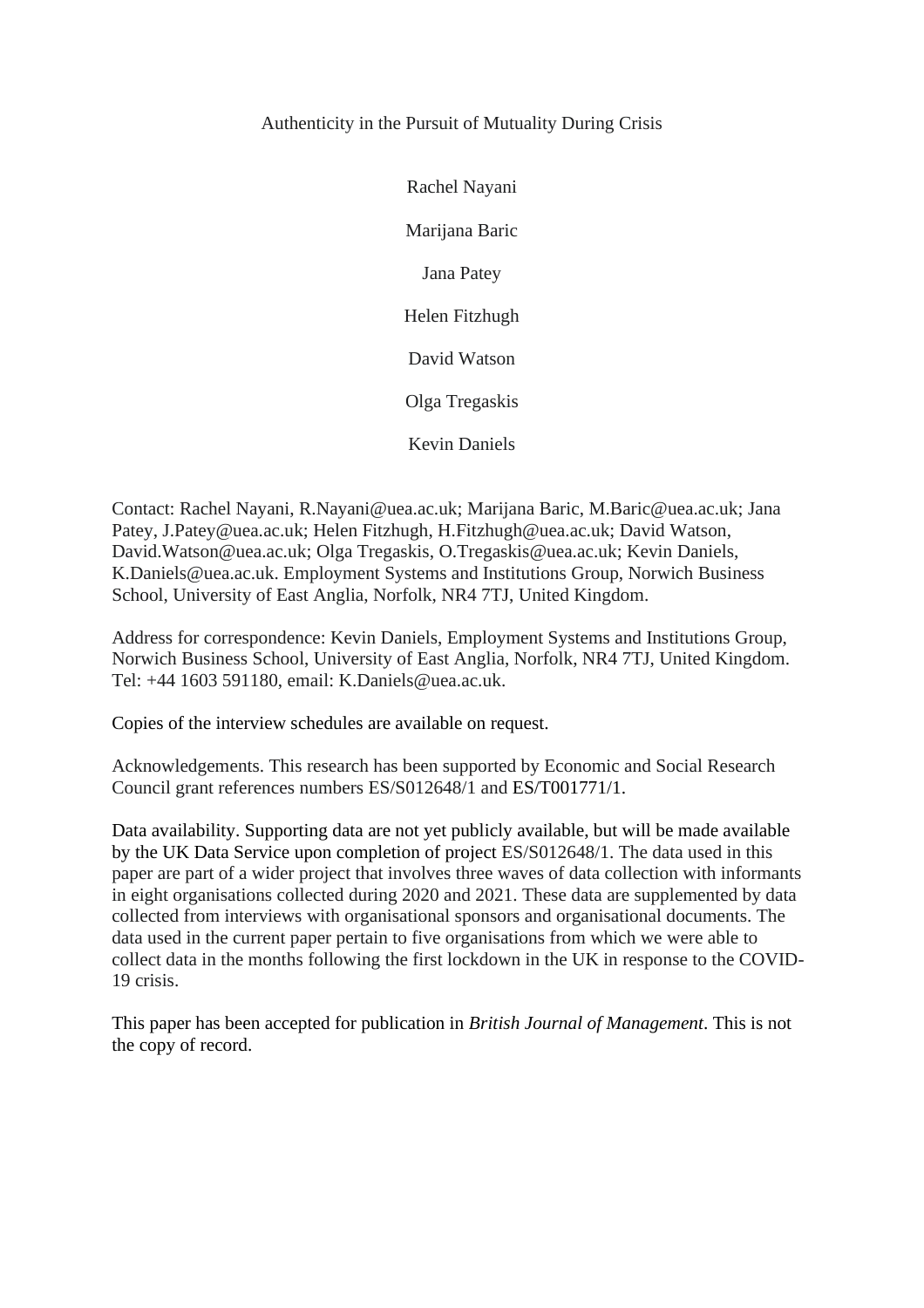#### **Abstract**

Employee wellbeing activities constitute a space for organisations to realise a shared agenda with employees, and therefore a means to pursue mutuality. The pursuit of mutuality draws on assumptions of reciprocity in social exchange theory (SET) but is dynamic and put under pressure by external shocks. The first UK COVID-19 lockdown provided the setting to explore how organisations addressed employee wellbeing concerns under conditions of crisis. Using qualitative data from five organisations, we identify authenticity-building, which is the constellation of past and present activities through which organisations channel efforts to be authentic in their concern for employees. Attributions of authenticity emerge as fundamental to authenticity-building, while authenticity-work (the organisation noticing, understanding and acting on shifts in interests) is enabled by dialogic processes. Authenticity-building shifts the quality of the exchange relationship to allow for mutual benefits and is therefore, a vital and dynamic component of mutuality. Our findings contribute to the mutuality literature by providing a theoretically-embedded extension of SET and show how organisations may become more (or less) authentic within the context of the employment relationship. We highlight the complexity of organisational endeavour for mutuality and show how mutuality need not be compromised during external shocks.

**Keywords**: Mutuality, employment relations, social exchange, wellbeing, authenticity, COVID-19.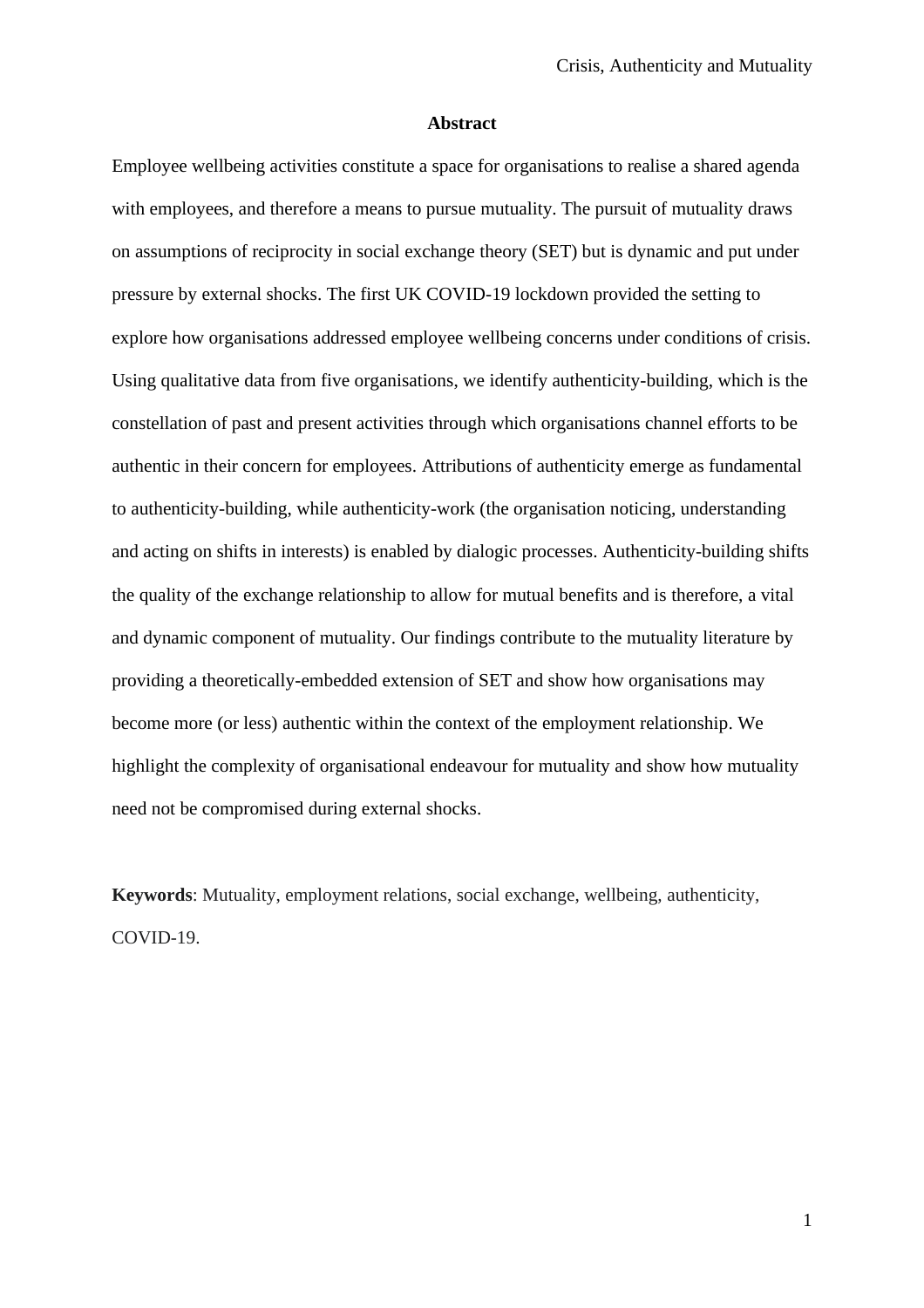#### **Introduction**

On 23rd March 2020, in response to the COVID-19 crisis, a UK-wide lockdown compelled organisations to make radical changes to working practices. Worker wellbeing became elevated as a priority relative to economic concerns in unprecedented ways. How organisations approach employee wellbeing highlights the contested nature of employeremployee interests (Guest, 2017), yet how such contested terrain is explained remains theoretically ambiguous. Social exchange theory (SET) addresses the quality of exchange relations between employers and employees (Blau, 1964; Peccei, Van De Voorde and Van Veldhoven, 2013). Mutuality is the theoretical mechanism for balancing the interests of employers and employees and is therefore central to understanding the exchange relationship (Kochan and Osterman, 1994). The attributions that employees place on the organisation's intent for the exchange is dynamic (Mignonac and Richebé, 2013) and requires trust in the organisation based on predictable behaviours (Guest, 2017). Yet major shocks expose the fragility of employer-employee exchange relations (Dobbins and Dundon, 2017), potentially amplifying the difficulty for organisations to behave predictably and in alignment with employees' concerns. There is a theoretical gap in our understanding of the dynamic in employer and employee interest negotiation during unpredictable shock events. To address this gap, we ask:

*In responding to the early stages of an external shock (COVID-19 pandemic), how do organisations negotiate interests around mutuality in relation to employee wellbeing concerns?* 

Wellbeing is viewed as a key employee interest as a goal in its own right (Guest, 2017) and as an indication that other employee interests are being met (Frijters, Clark, Krekel and Layard, 2020). Adopting Grant, Christianson and Price's (2007: 52) far-reaching definition of employee wellbeing as 'the overall quality of an employee's experience and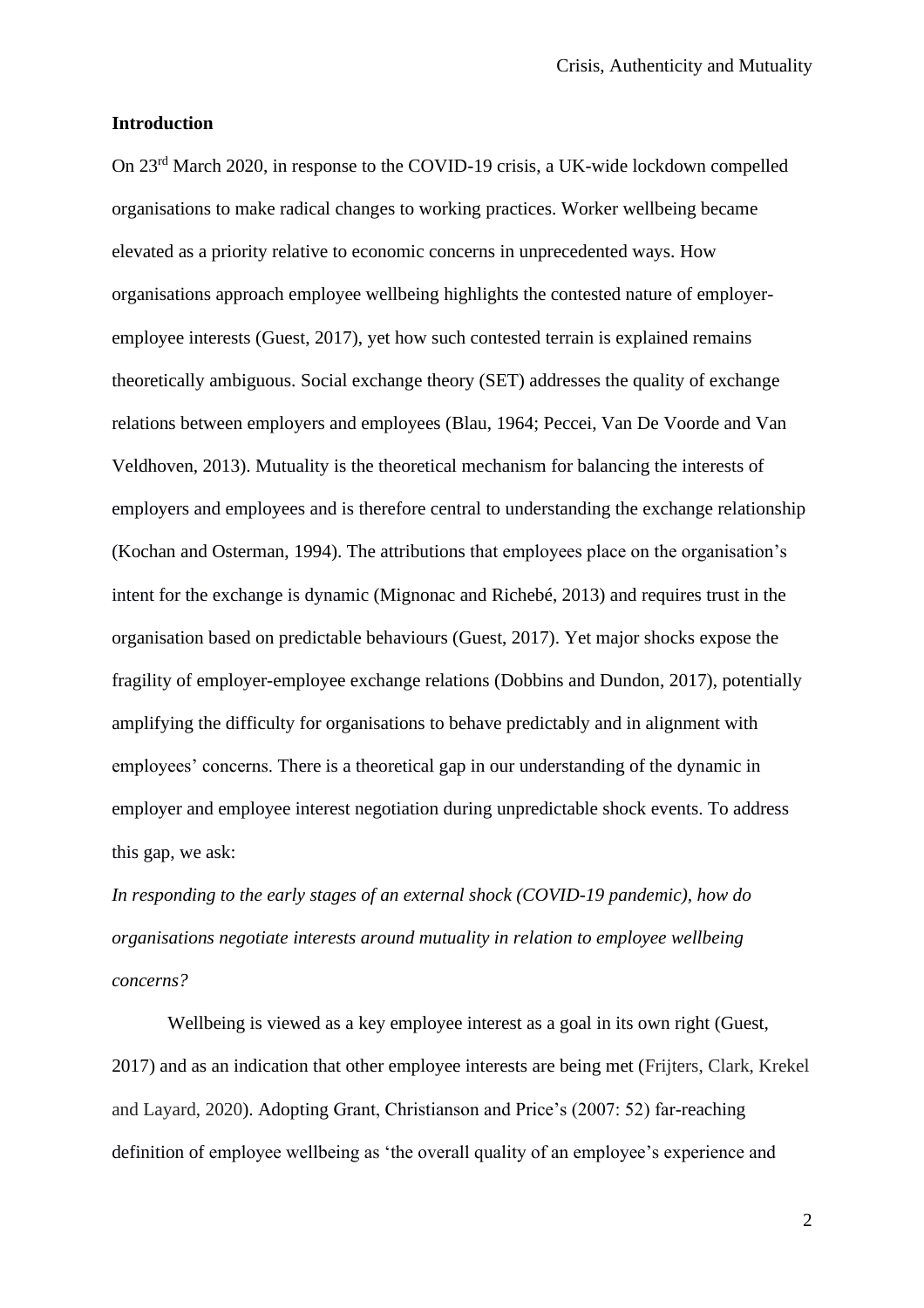functioning at work', we also take the view that wellbeing is socially constructed (Jenkins, 2017; Oman, 2015; Scott and Bell, 2013) and hence a contested concept (White, Gaines and Jha, 2014). Different stakeholder groups have divergent conceptions of the detail of what constitutes wellbeing (Jenkins, 2017; Oman, 2015; Scott and Bell, 2013; White *et al.*, 2014), as well as how workplace wellbeing should be addressed and by whom (Daniels *et al.* 2018).

We suggest that reconciling different employer and employee views of actions required to support wellbeing involves an on-going process of negotiation because conceptions of wellbeing vary and are subject to change. Identifying the mechanisms through which this dynamic is navigated often assumes the external context remains stable and the focus is primarily on employer-employee relations. However, when there is volatility in the external context, interpretation and attributions of intentions add to the complexity of the changes.

We make three contributions. (1) We identify the construct of authenticity-building as a vital and dynamic component of mutuality, whereby organisations renegotiate shifting employee wellbeing-interests and thereby alter the quality of the exchange relationship. Furthermore, we highlight the dynamics of how organisations may become more (or less) authentic within the context of the employment relationship. (2) In doing so, we integrate attributional elements into the assumptions of SET and so provide a theoretically embedded extension of SET for the mutuality literature. (3) Overall, we emphasise the complexity of organisational endeavour for mutuality and show that, through authenticity-building, mutuality need not be compromised during external shocks.

#### **Social Exchange Theory and Mutuality**

The mutuality perspective (Kochan and Osterman, 1994) on the employment relationship is often grounded in SET (Cropanzano and Mitchell, 2005; Cropanzano and Rupp, 2003). Social exchange is an open-ended set of transactions whereby partners receive benefits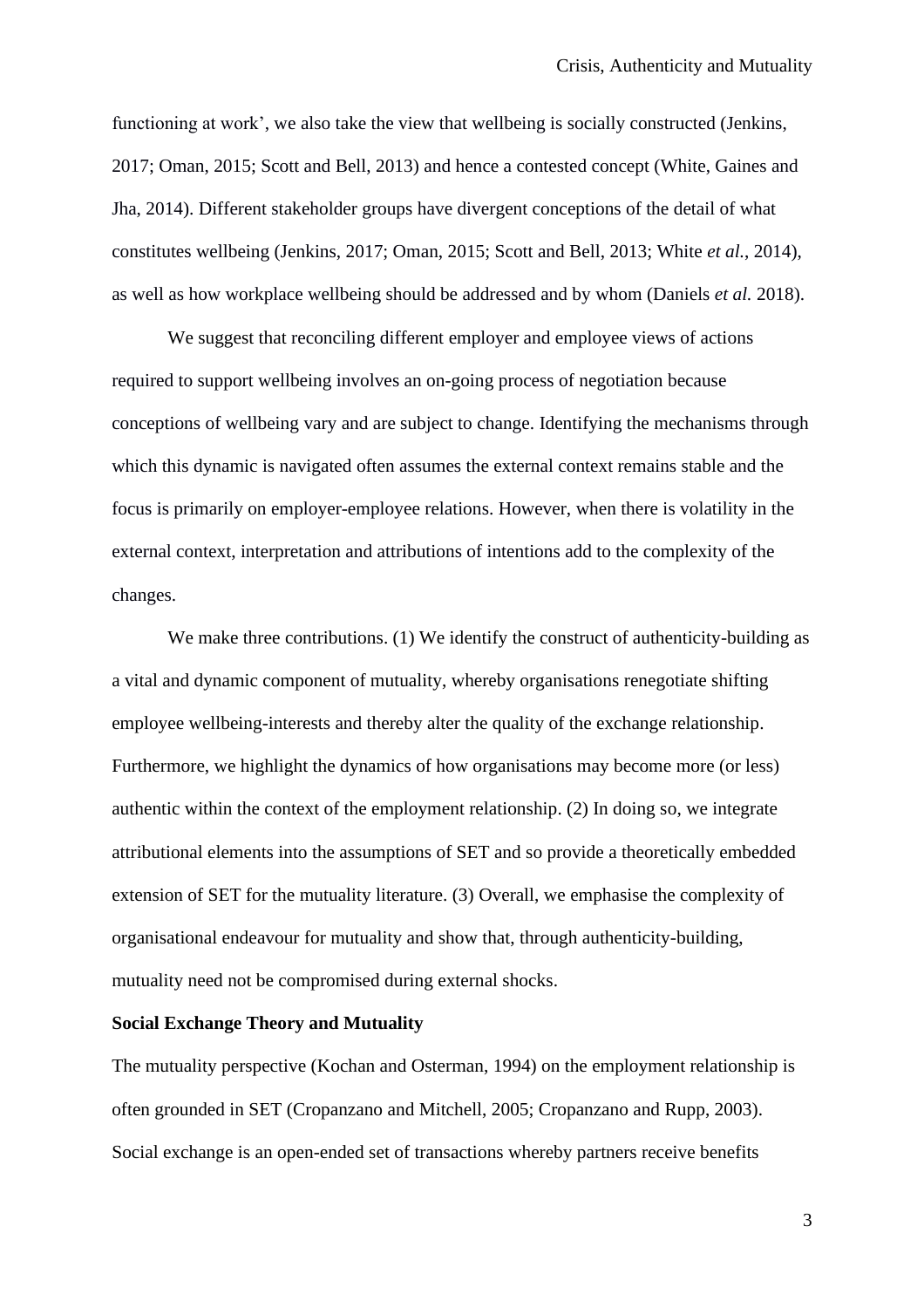through reciprocal contributions (Kamdar and Van Dyne, 2007), with an emphasis on subjective value and fairness of exchange (Mitchell, Cropanzano and Quisenberry, 2012). In respect of wellbeing, the premise is that, if an employer focuses on wellbeing, employees react positively through performance (Guest, 2017; Peccei *et al.*, 2013).

Mutuality can be viewed as alignment between employer and employee interests (Boxall, 2013; Dobbins and Dundon, 2017; Guest and Peccei, 2001; Johnstone and Wilkinson, 2018). However, there is an inherent complexity in mutuality whereby compromise and an acceptable accommodation of divergent interests are arguably more realistic outcomes than full alignment between employer and diverse groups of employees (Geary and Trif, 2011; Glover, Tregaskis, and Butler, 2014). Moreover, mutuality might require effort to pursue, attain and maintain (Geary and Trif, 2011, following Bélanger and Edwards, 2007) and be vulnerable to external shocks (Dobbins and Dundon, 2017). For example, during the financial crash of 2008, organisations pursued a variety of adjustment routes to the employment relationship (Roche and Teague, 2014) that made way for work intensification strategies and shifted interests towards employers (Cook, MacKenzie and Forde, 2016; Johnstone and Wilkinson, 2018).

We focus on the theoretical underpinning of SET, namely the norm of reciprocity (Gouldner, 1960), to unpack the dynamics of the balance of interests between employers and employees and explain divergent stakeholder perspectives on mutuality. We frame relations as extending from narrow economic transactions to high quality social exchange (Cropanzano, Anthony, Daniels and Hall, 2017), whereby reciprocal relations can be narrow and occurring within a single resource domain or broader and encompassing the exchange of a multitude of resources (Molm, 1994). Exchange relations are governed by norms of reciprocity, which are conditional and rely on the imputed value of benefits received (Gouldner). One such contingency is the intensity of the recipient's need at the time the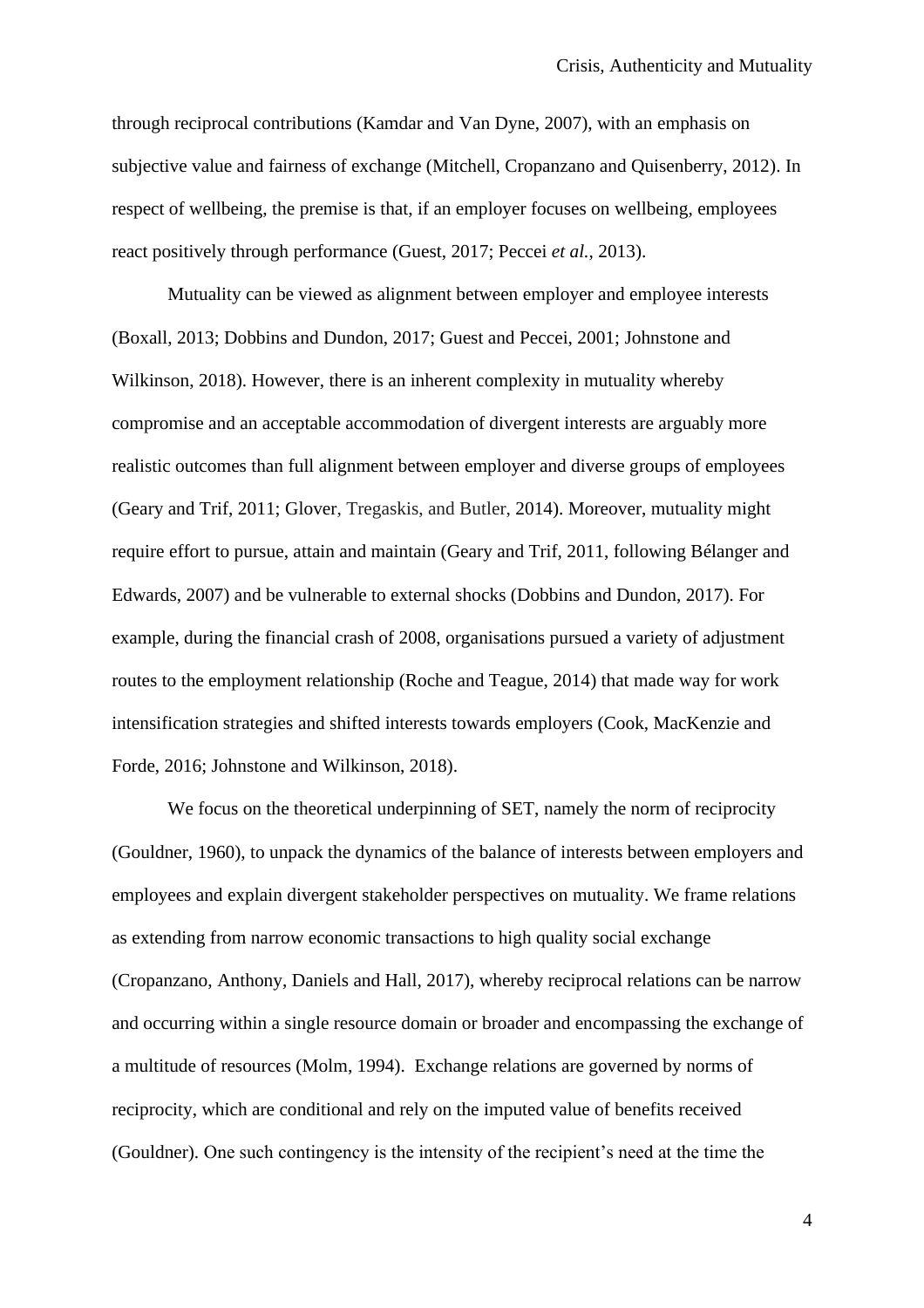benefit was bestowed (Gouldner). The early stages of the COVID-19 shock bought elements of risks to the health of employees and economic risks to organisations. Therefore, COVID-19 may increase the salience of these interests, leading to divergent interests and expectations on the value of benefits.

Another contingency is 'the motives imputed to the donor' (Gouldner, 1960:171). Stanca, Bruni and Corazzini (2009) argue that reciprocity is stronger when strategic motivations or calculative interests can be dismissed (also Mignonac and Richebé, 2013). For example, this could entail organisations looking after employees' wellbeing due to genuine concern, rather than a means to encourage discretionary effort from employees. Using principles from attribution theory (Kelley and Micheala, 1980), Nishii, Lepak and Schneider (2008) explain that employees attempt to discern the motives underpinning HR practices based on attributions made about the organisation's intent. We distinguish the focus of intent as the employee (wellbeing) or the organisation (performance) (Hewett, Shantz, Mundy and Alfes, 2018) as appropriate for the current study, given our adoption of mutuality and SET perspectives. According to Nishii *et al.* (2008), employees attribute organisational intent as either within an organisation's control (i.e., internal), or in response to pressures outside of the scope of an organisation's influence (i.e., external). This distinction recognises that employees consider the extent to which an organisation can meet their needs as situations outside of its control arise, absorbing organisational resources and redefining the nature of constraints (Gouldner, 1960).

The focus on employee attributions emphasises the importance of organisations demonstrating their concern for employee interests to ensure that motives are imputed by employees as positive, rather than for example, as paying 'lip service' to employee wellbeing (Guest, 2017: 33). Positive attributions may be achieved through consistent, visible, valuecongruent actions (i.e., authentic, Cording, Harrison, Hoskisson and Jonsen, 2014) that send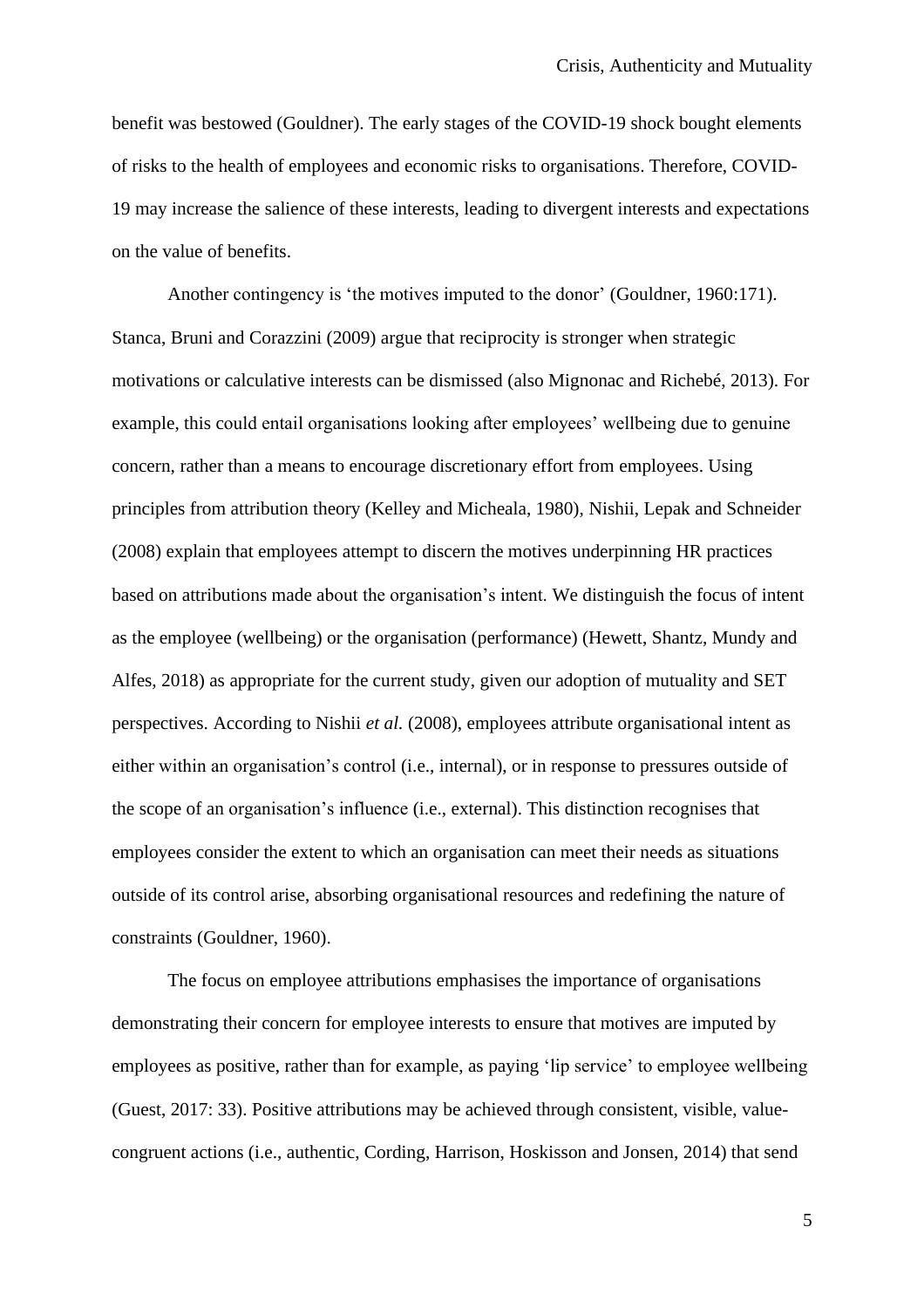signals concerning employee wellbeing (cf. Bowen and Ostroff, 2004). Such consistent congruent actions indicate predictability, which provides the basis for establishing the trust that underpins beneficial social exchange relationships (Guest, 2017).

Considering the foregoing, whether and how mutuality can be achieved or maintained involves the intersection of multiple processes and potentially divergent understandings/ interpretations of mutuality; how this is navigated forms of the focus of our study.

### **Methods**

#### *Research strategy*

Our qualitative multiple case study research strategy draws on the assumptions of interpretivism and applies inductive methods (Charmaz, 2008; Ridder, Hoon and Mccandless Baluch*,* 2014). We conducted semi-structured interviews with multiple informants to enter their worlds and get close to real-life experiences (Denzin, 1978). We followed a multiple case study design to gain a holistic understanding of how interests were addressed under conditions of crisis (Andrade, 2009) both within, and across contrasting interpretively-rich situations (Stake, 2006).

Our analytical strategy was centred on developing an understanding of each case, comparing patterns across cases (Gerring, 2007) and developing theoretical analysis (Ridder *et al.*, 2014). Detailed case descriptions and analytical memos were used to capture and share our observations and therefore, shape our theoretical focus (Charmaz, 2006). To organise our analysis, we adapted the Gioia analytical framework: This is well-suited for theory elaboration (Cornelissen, 2017; Gioia, Corley and Hamilton, 2013) and provides a robust approach for organising and analysing raw data into emerging themes and dimensions, and to theorise their relationships.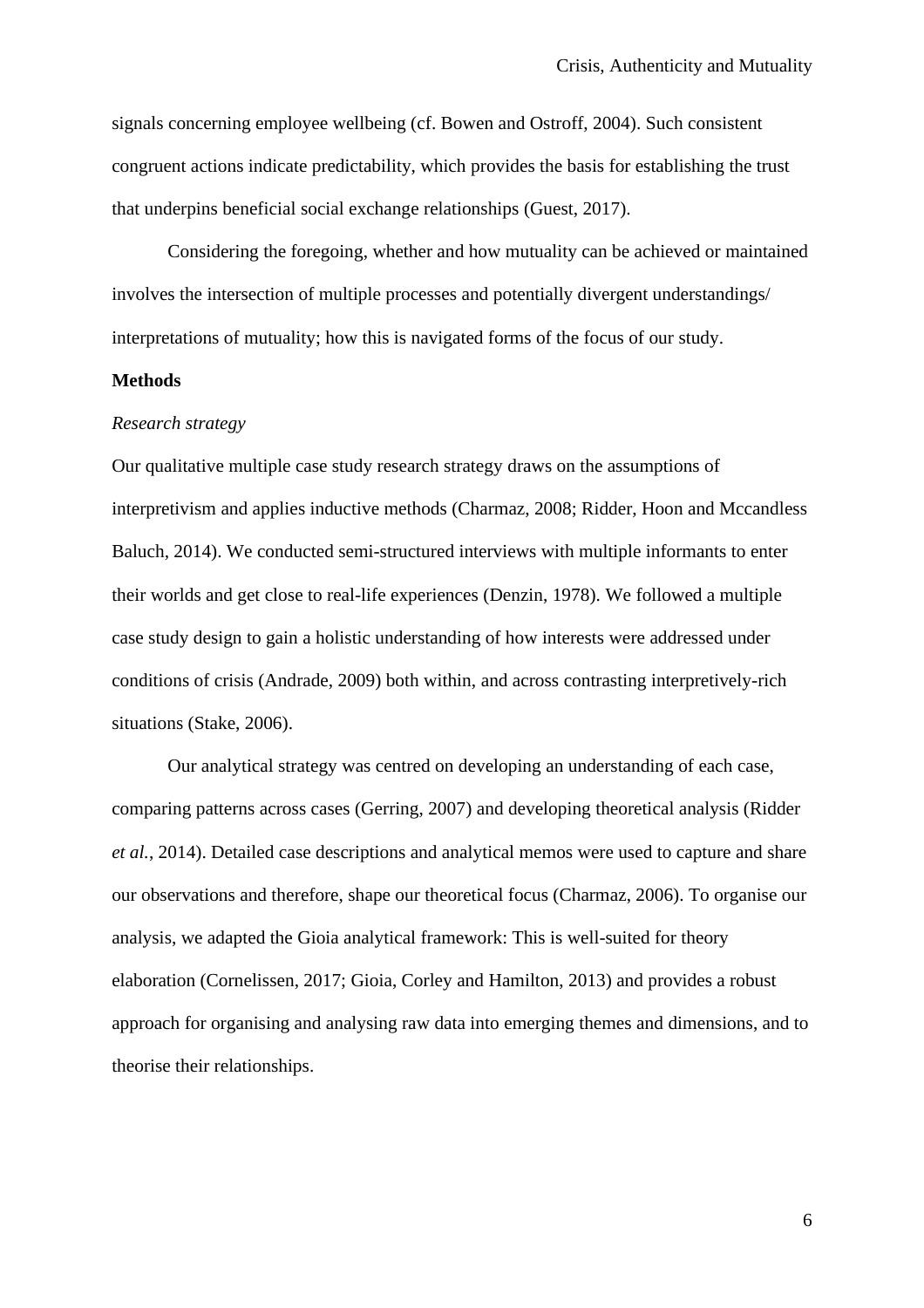#### *Recruitment and sample selection*

We pursued a contrasting cases (Gerring, 2007; Stake, 1995) selection strategy, designed to offer insight into how wellbeing interests were pursued in combination with other organisational priorities at different levels of complexity and stages of implementation. To this end, we recruited large and small/SMEs because organisational size has been associated with complexity in multi-faceted wellbeing programmes (Mellor and Webster, 2013). We also anticipated contrasts between organisations who had established wellbeing programmes (mature), compared to those who had just started to implement programmes (early). To assess maturity prior to field entry we were guided by scoping interviews with sponsors and organisational documents collected prior to lockdown. Categorisation was agreed through discussion within the research team in concert with the organisation's assessment. The final case selection comprised two 'early' cases (one large, one small/SME) and three 'late/mature' cases (two large, one small/SME).

Informants were sampled to represent multiple viewpoints and experiences of how interests were addressed within each case. This resulted in interviews with leaders who had direct experience of setting the tone for the wellbeing-performance approach, strategy development, planning, decision-making etc.; agents/managers involved in implementation and delivery (whether cross-organisation or in their own work area); and employees whose main experiences were as recipients or users. Informants were identified through a combination of suggestions from organisational sponsors and snowball sampling. Practical considerations informed the number of interviewees (Saunders and Townsend, 2016), such as finding suitable informants when the organisations were diverting their own resources to deal with the crisis, allocating research resource across multiple cases and data saturation. Bearing all this in mind, we aimed for 8 to 12 informants in each case with further recruitment as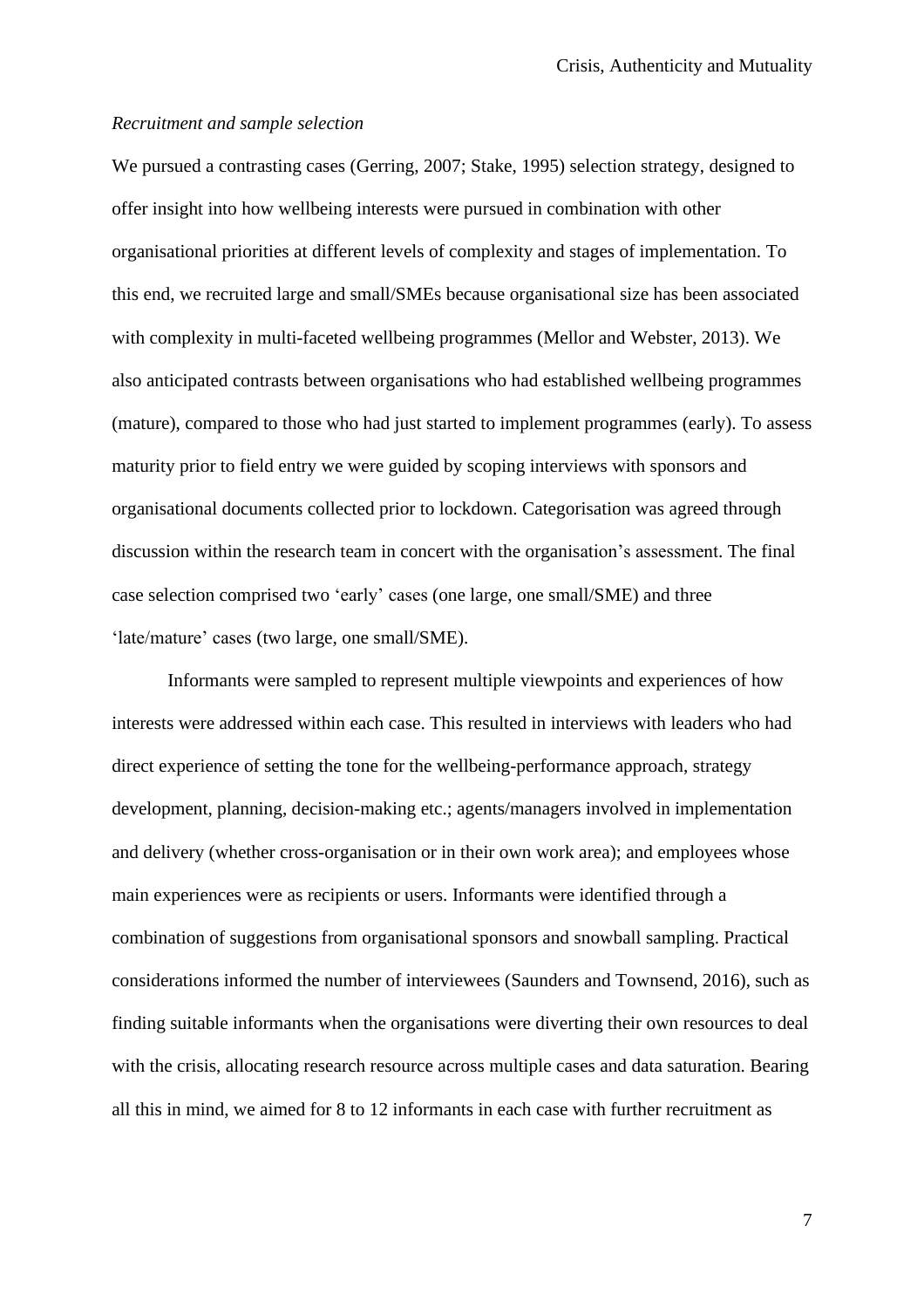interviews progressed and new knowledge came to light. We conducted 54 interviews in

total. Table 1 summarises the case studies and informants.

| <b>Case</b> | <b>Sector and</b>      | <b>Contextual features</b> | <b>Informant</b>    | <b>Level</b> | <b>Gender</b>             | <b>Tenure</b>    |
|-------------|------------------------|----------------------------|---------------------|--------------|---------------------------|------------------|
| study       | <b>Size</b>            | informing wellbeing        |                     |              |                           | (years)          |
|             |                        | and productivity           |                     |              |                           |                  |
| Tech        | - Small digital web    | Focus on triple bottom     | Worker 1            | Junior       | M                         | 9                |
|             | development agency     | line. Collaborative        | Worker <sub>2</sub> | Junior       | M                         | 5                |
|             | with 23 staff members  | culture with flat          | Manager 1           | Middle       | $\overline{F}$            | $\mathbf{1}$     |
|             | and 3 directors.       | structure and high         | Manager 2           | Middle       | $\mathbf{M}$              | 1                |
|             | - Small, mature        | degree of job              | Leader 1            | Middle       | $\mathbf M$               | $\tau$           |
|             | wellbeing              | autonomy and               | Manager 3           | Middle       | $\boldsymbol{\mathrm{F}}$ | 0.5              |
|             | implementation case.   | informal flexible          | Implementer 1       | Senior       | $\overline{F}$            | $\overline{2}$   |
|             |                        | working                    |                     |              |                           |                  |
|             |                        | arrangements.              |                     |              |                           |                  |
| Fin         | - Multi-               | Business informed by       | Implementer 1       | Senior       | $\mathbf{M}$              | 10               |
|             | national investment    | triple-bottom line and     | Manager 1           | Middle       | $\mathbf F$               | 20               |
|             | bank with approx.      | strong compliance and      | Worker 1            | Junior       | $\mathbf M$               | 5                |
|             | 1200 UK-based          | regulatory focus due to    | Worker 2            | Middle       | ${\bf F}$                 | $\overline{2}$   |
|             | employees in IT and    | sector. High               | Worker 3            | Junior       | ${\bf F}$                 | 2.5              |
|             | investment banking.    | performance culture        | Senior Manager 1    | Senior       | ${\bf F}$                 | 4.5              |
|             | - Large mature         | and highly data-driven     | Senior Manager 2    | Senior       | $\overline{F}$            | 6.5              |
|             | wellbeing              | approach to supporting     | Manager 2           | Middle       | $\mathbf M$               | 20               |
|             | implementation case.   | staff wellbeing.           | Worker 4            | Junior       | $\mathbf F$               | $\overline{4}$   |
|             |                        |                            | Manager 3           | Middle       | M                         | 12               |
|             |                        |                            | Implementer 2       | Middle       | $\mathbf{M}$              | 3                |
|             |                        |                            | Worker 5            | Junior       | ${\bf F}$                 | $\overline{2}$   |
| Con         | - Major infrastructure | The nature of the work     | Leader 1            | Senior       | $\mathbf{M}$              | $\overline{2.5}$ |
|             | project                | and contracted             | Implementer 1       | Middle       | $\boldsymbol{\mathrm{F}}$ | 2.5              |
|             | client/umbrella organi | workforce creates          | Implementer 2       | Junior       | $\mathbf M$               | 0.5              |
|             | sation, directly       | challenges and             | Manager 1           | Middle       | $\mathbf{M}$              | 2.5              |
|             | employing 150 staff;   | reliance on partner        | Implementer 3       | Senior       | ${\bf F}$                 | 7                |
|             | through contractors    | organisations.             | Implementer 4       | Junior       | $\mathbf F$               | $\overline{2}$   |
|             | engages approx. 4000   |                            | Implementer 5       | Senior       | ${\bf F}$                 | $\overline{3}$   |
|             | workers.               |                            | Implementer 6       | Senior       | $\overline{F}$            | 0.5              |
|             | - Large mature         |                            | Manager 2           | Middle       | ${\bf F}$                 | 3                |
|             | wellbeing              |                            | Implementer 7       | Junior       | $\mathbf F$               | $\overline{4}$   |
|             | implementation case.   |                            | Worker 1            | Middle       | $\overline{M}$            | $\overline{4}$   |
|             |                        |                            | Implementer 8       | Senior       | ${\bf F}$                 | 3                |
|             |                        |                            | Implementer 9       | Junior       | ${\bf F}$                 | $\mathbf{1}$     |
|             |                        |                            | Manager 3           | Middle       | $\mathbf M$               | 3                |
|             |                        |                            | Leader 2            | Senior       | $\mathbf{M}$              | $\overline{4}$   |
| <b>FM</b>   | - Large multi-national | Highly distributed         | Manager 1           | Middle       | ${\bf F}$                 | 22               |
|             | with approx. 4500      | workforce and              | Worker 1            | Junior       | M                         | 0.9              |
|             | UK-based employees     | significant proportion     | Senior Manager 1    | Senior       | M                         | 10.5             |
|             | providing services for | of work is low skilled     | Worker 2            | Junior       | $\mathbf M$               | 8                |
|             | a range of             | and poorly paid.           | Manager 2           | Middle       | $\mathbf M$               | 10               |
|             | public/private sector  | The client facing          | Supervisor 1        | Junior       | $\mathbf M$               | 8                |
|             | clients.               | nature of the business     | Senior Manager 2    | Senior       | M                         | 2.5              |
|             |                        | and a need to remain       | Manager 3           | Middle       | $\mathbf{F}$              | 2.5              |

*Table 1: Overview of case study organisations and informants*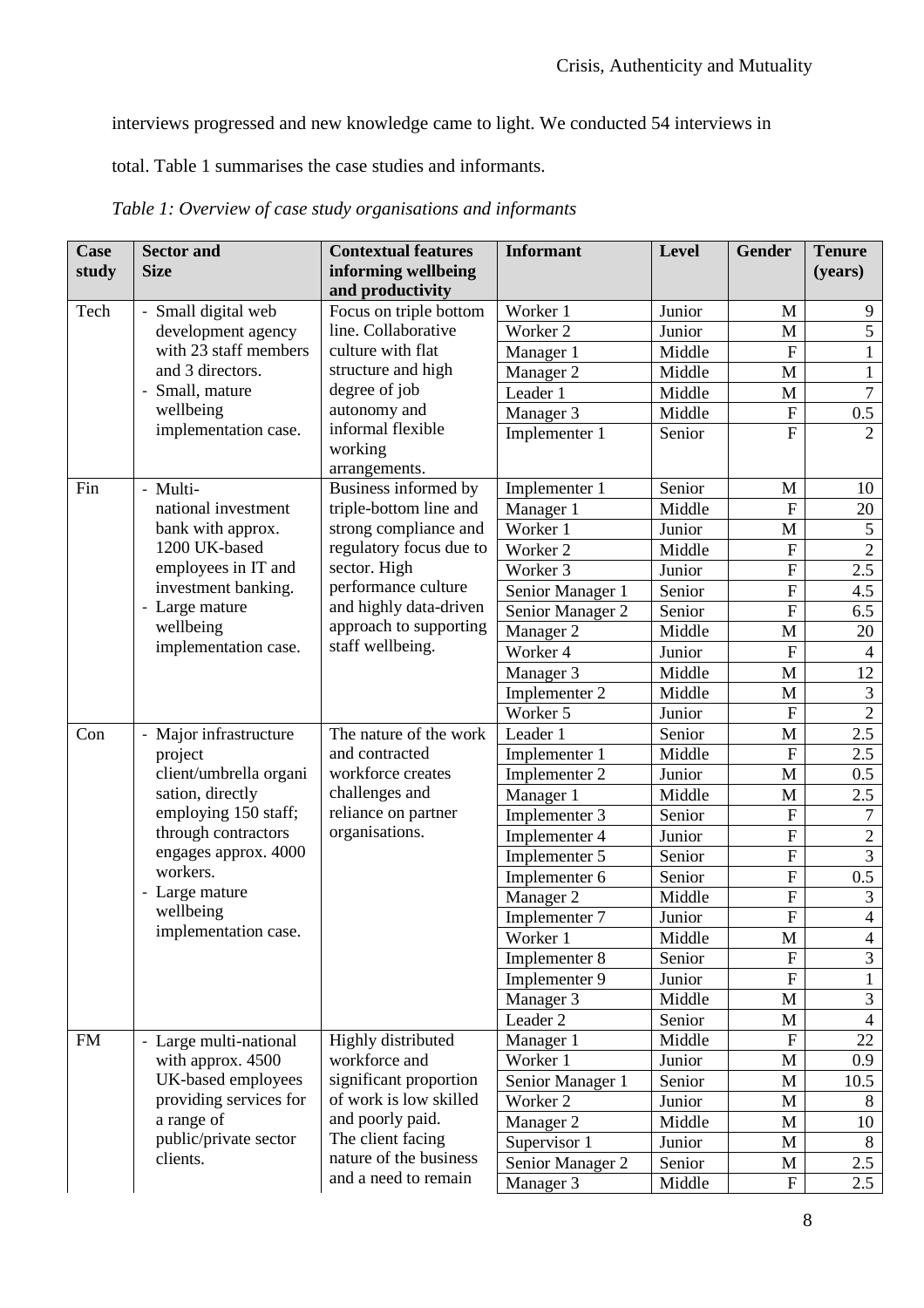| Case<br>study | <b>Sector and</b><br><b>Size</b> | <b>Contextual features</b><br>informing wellbeing | <b>Informant</b> | Level  | <b>Gender</b> | <b>Tenure</b><br>(years) |
|---------------|----------------------------------|---------------------------------------------------|------------------|--------|---------------|--------------------------|
|               |                                  | and productivity                                  |                  |        |               |                          |
|               | - Large early wellbeing          | competitive in winning                            | Leader 1         | Senior | M             | 10                       |
|               | implementation case.             | and running contracts                             | Implementer 1    | Senior | M             | 9                        |
|               |                                  | are in tension with                               | Implementer 2    | Middle | F             | 5                        |
|               |                                  | developing staff                                  |                  |        |               |                          |
|               |                                  | wellbeing.                                        |                  |        |               |                          |
| Edu           | - Education Trust with           | Funding constraints                               | Leader 1         | Senior | F             | 8.5                      |
|               | non-profit status                | and high demands                                  | Implementer 1    | Senior | F             | 6                        |
|               | employing approx.                | create risks for staff                            | Manager 1        | Senior | F             | 5                        |
|               | 150 staff across four            | wellbeing with high                               | Worker 1         | Junior | F             | $\mathbf{1}$             |
|               | academy schools.                 | turnover of teaching                              | Manager 2        | Middle | F             | 6                        |
|               | - Small early wellbeing          | staff (in line with                               | Worker 2         | Junior | F             | 16                       |
|               | implementation case.             | wider sector).                                    | Worker 3         | Junior | M             | 1.5                      |
|               |                                  |                                                   | Worker 4         | Junior | F             | 5                        |
|               |                                  |                                                   | Manager 3        | Senior | F             | 8                        |

### *Data collection*

To observe how organisations pursued interests in the context of shock, we bounded our empirical focus to data collected from post-lockdown interviews (see table 1). We viewed the informants as active and 'knowledgeable agents' (Gioia *et al.*, 2013) and our interviewing approach was to find out what was in and on their minds (Patton, 2014). Interview guides provided the freedom to pursue lines of inquiry whilst also ensuring focus, consistency and systematic data collection around the main topics. We adapted the guides slightly for each viewpoint: sponsor/leaders, agents/managers and workers to ensure we focussed on topics relevant to informants' experiences. To anticipate lines of enquiry we formulated example questions in an inquiry-based conversational style (Castillo-Montoya, 2016).

The interview protocol comprised a short introduction and ethical aspects of consent and anonymity. Interview guides started with an inquiry into the informants' role to establish rapport and place informants' accounts into context (Seidman, 2006). Subsequent questions aimed at understanding wellbeing-related approaches, performance requirements, and their own experiences, perceptions and interpretations thereon. Upon the first UK lockdown (i.e., the temporal window of this study) we extended the interview guides with questions about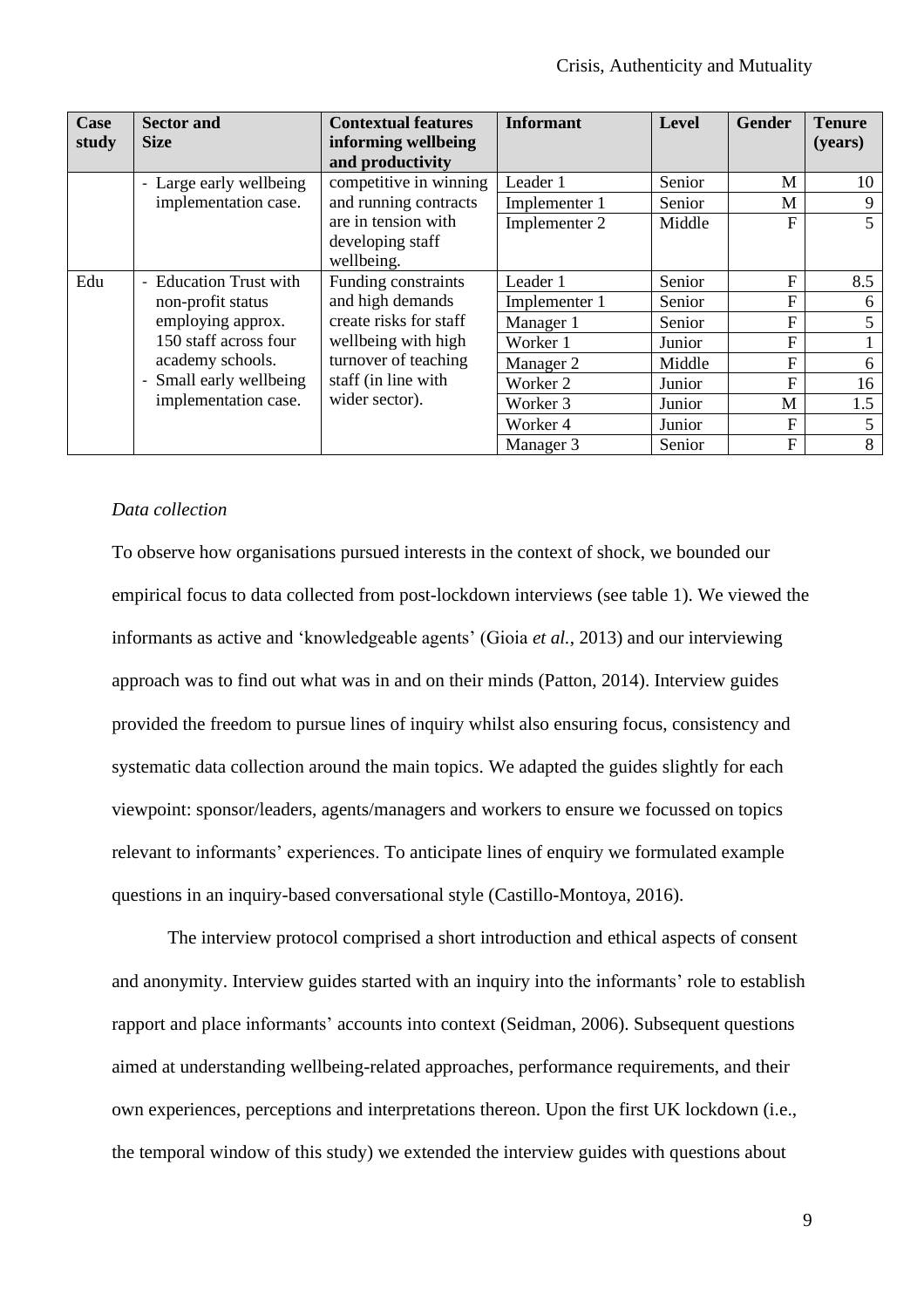the organisational response to the crisis and how this was experienced. Therefore, each informant reported on the pre-lockdown organisational approach prior and post-lockdown response. This dual approach allowed us to examine interpretative tensions, consistencies and inconsistencies between pre- and post- organisational endeavours, which proved crucial to the analysis, given pre-crisis conditions may be important for understanding post crisis reactions and perceptions (Dundon and Dobbins, 2015).

### *Analysis, Quality and Rigour*

To ensure quality and rigour we paid explicit attention to how we could ensure data were meaningful and useful in understanding the informant's perspective as well as theoretically revealing. We interviewed in pairs to enable consistency between interviews and cases and to aide reflexivity (Charmaz, 2017). The second interviewer made observational and analytical notes during the interview, asking clarification and probing questions where required. Hourlong informant interviews were conducted via online meetings, recorded and verbatim transcribed. To aid holistic interpretation of the cases (Abma and Stake, 2014), all interviewers conducted at least one interview within each case; we compared evidence and case memos for gaps in the data and conflicting evidence throughout. Transcriptions, case descriptions, memos and supporting documentation were maintained in a case database.

We drew on detailed case descriptions (Geertz, 1973) and memos (Charmaz, 2003, 2006) to compare data and capture ideas and observations. Analysis centred on examining patterns of organisational approaches to interests post-COVID and informant interpretations. Here our case selection strategy came to the fore, allowing us to compare within-case patterns across differing settings, which enriched our analysis and led to insights that would not have been possible with a single case approach. The constant comparison method during weekly team meetings and data analysis sessions allowed us to evolve our thinking (Strauss, 1995) as new data were generated, hone areas for conceptual inquiry and adapt the probing elements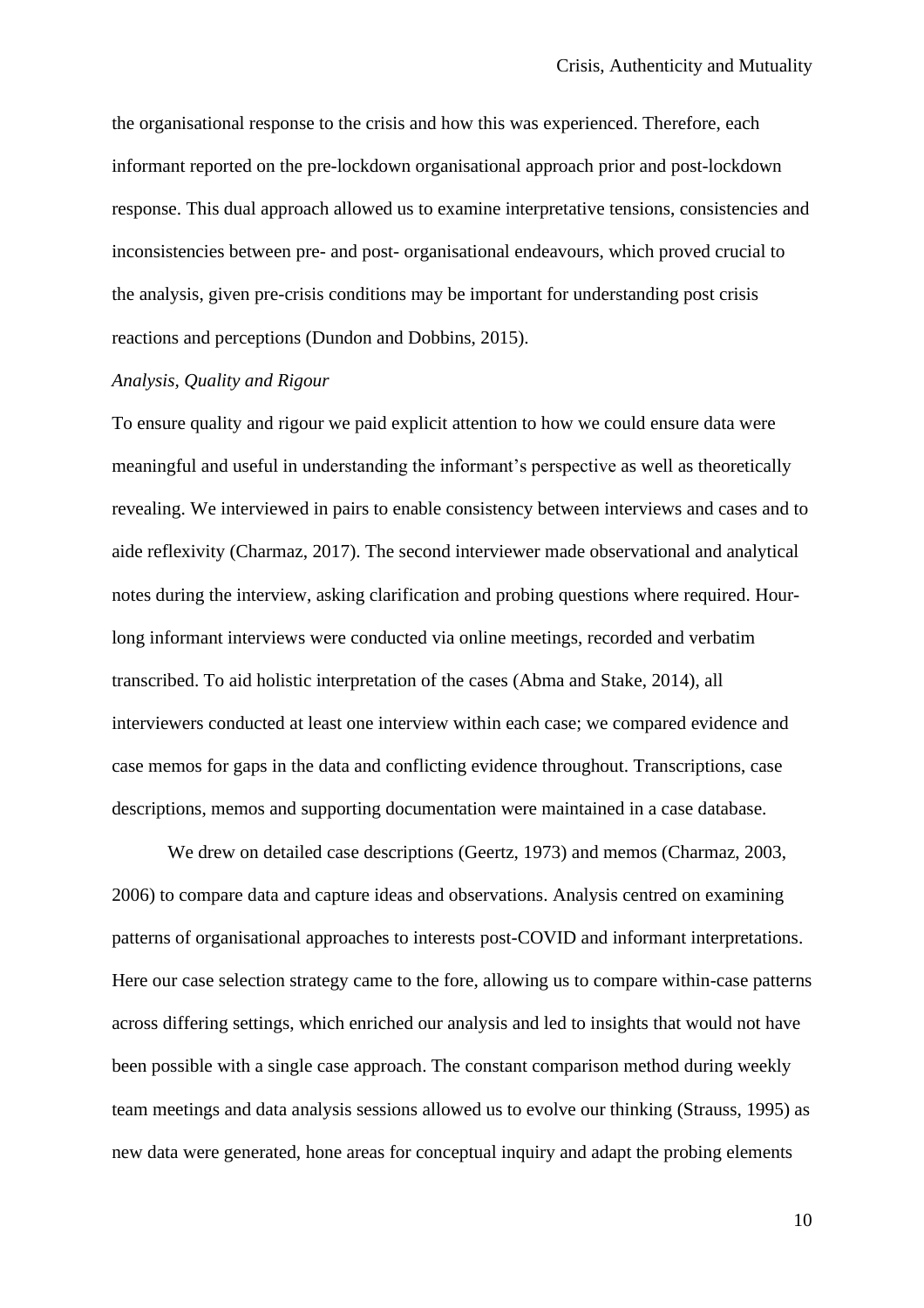of the initial interview protocol accordingly, whilst maintaining consistency and coherence with the study aim.

Early in the fieldwork, analysis highlighted that perceptions of organisational concern in addressing employee wellbeing-related interests were significant to our informants. This prompted us to integrate the theoretical question of the role of authenticity in addressing wellbeing-related interests in the context of shock into our thinking. Pursuing this line of inquiry (Locke, Golden-Biddle and Feldman, 2008), we adapted the interview guide accordingly. We probed for data on authenticity (e.g., a sense that organisational intentions were genuine) in line with a grounded approach. We ensured consistency in interpretation and conceptual clarity through active discussions among the research team.

A necessary but challenging aspect of theory-building and elaboration is juxtaposing inductively-derived concepts and theoretical ideas in relation to existing theories (e.g., Gioia *et al.*, 2013; Ridder *et al.*, 2014). Exercises of judgement were required in how to draw comparisons between data and theories throughout the research process (Ridder *et al.*; Corley and Gioia, 2011). In practice this was an ongoing process of comparing data and our emerging thinking to literature, aided through research team meetings and pre- and postinterview discussions amongst interviewers (captured in field notes/memos).

Initially raw data were extracted and ordered according to tentative analytical categories that emerged from our comparisons: authenticity, interests, wellbeing, communal exchanges, signals/actions, justifications and tensions. Organising our thoughts and the data required a dialogue with literature (Locke *et al.*, 2008; Plakoyiannaki and Budhwar, 2021). Identifying an area of doubt between literature and our data (Locke *et al.*), we integrated what Ridder *et al.* (2014: 378) term 'synergistic dialogue' with the mutuality literature and specifically reciprocal exchange into our emerging theorisation.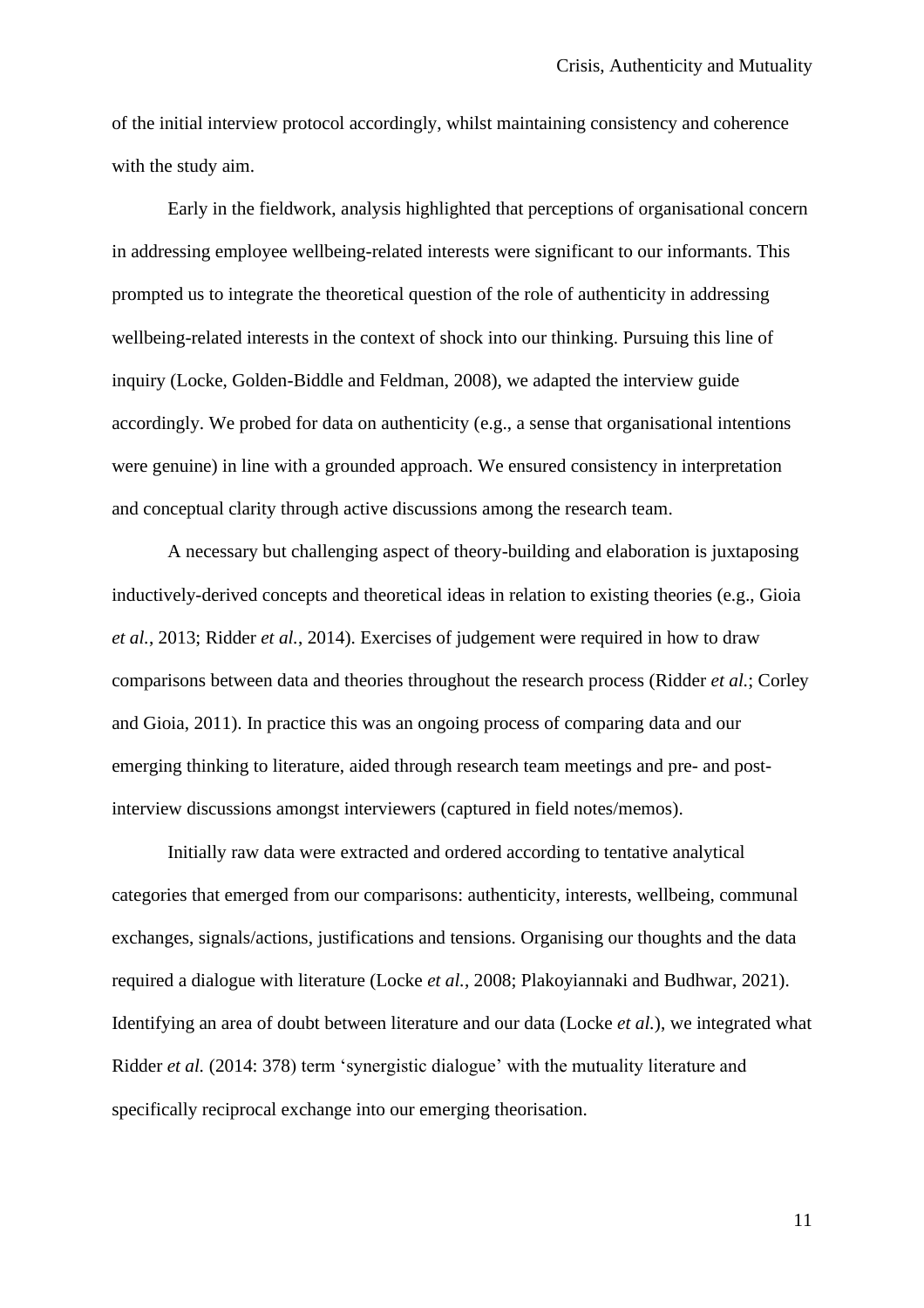Going back to the raw data, we undertook a fine-grained examination by an inductively-led pattern matching technique to order initially identified concepts into 'constellations of observations' (Bouncken, Qiu, Sinkovics and Kürsten, 2021). To ensure interpretive consistency, five authors examined the codes, transcripts and extracted data. Throughout, our aim was to enrich our analysis with multiple interpretations and develop understanding across coders in interpreting the data. Points of divergence were discussed among the team, and the coding refined until data saturation was achieved. Coded data were organised for each case (Miles and Huberman, 1994) for cross-case comparison.

We shifted focus to the theoretical domain by taking a step back and asking ourselves 'what is going on here?' Our aim was to abstract transferable models and concepts by theorising of the dynamic relationships between themes and uncover the systems of interpretations and meanings around addressing interests (see Gioia *et al.*, 2013; Cornelissen, 2017). To cluster the list of first order codes into themes, we looked for co-location of the codes. For example, several codes described organisational efforts, while others related to employee expectations. We iterated between the codes and axial coding to connect concepts and ideas of how the emerging themes related to each other. These analytical processes provided a focus on whether the emerging themes helped to explain the role of authenticity in addressing wellbeing-related interests in the context of shock. The coding and analysis generated the data structure (figure 1) that served as the basis for our findings and allowed us to discern how themes and dimensions were deeply inter-twined.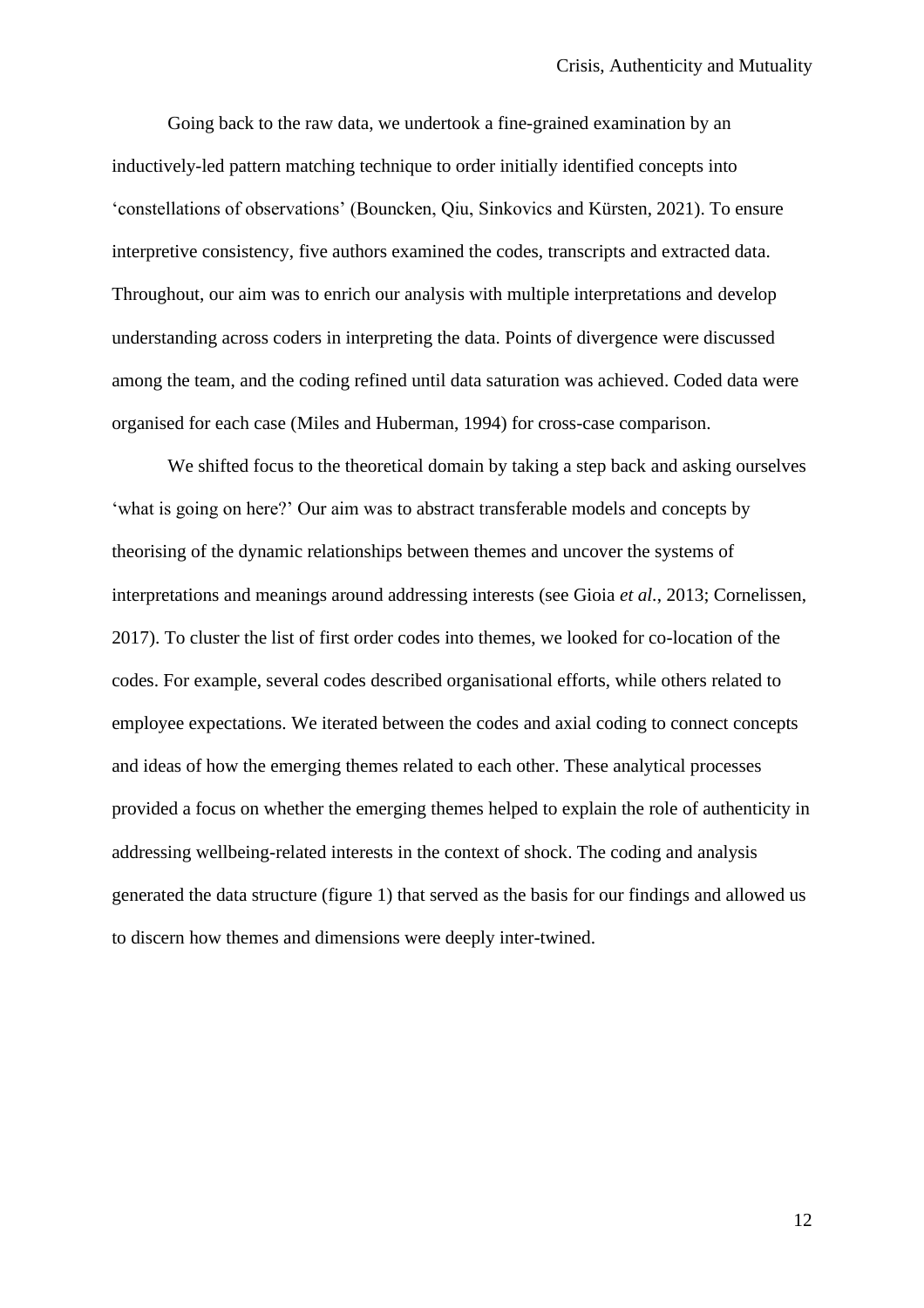



## **Findings**

Organisations negotiate interests around mutuality in relation to employee wellbeing concerns through a new construct, authenticity-building. Building authenticity invites a broad range of reciprocity and therefore, shifts the quality of exchange relations. As such, authenticity-building is a vital and dynamic component of mutuality.

In the aftermath of the first UK lockdown, there were dramatic shifts in employees' interests around the quality of their experience and functioning at work (i.e., wellbeinginterests) and perceptions of the actions required of their organisation. This was compounded by additional pressures for some, such as responsibilities for home-schooling and/or shielding. The five case organisations grappled with how and where work could be performed, while also attempting to address employees' shifting interests. The pandemic shifted mutuality by bringing drastic changes to the ways work was undertaken as well as raising health concerns for employees.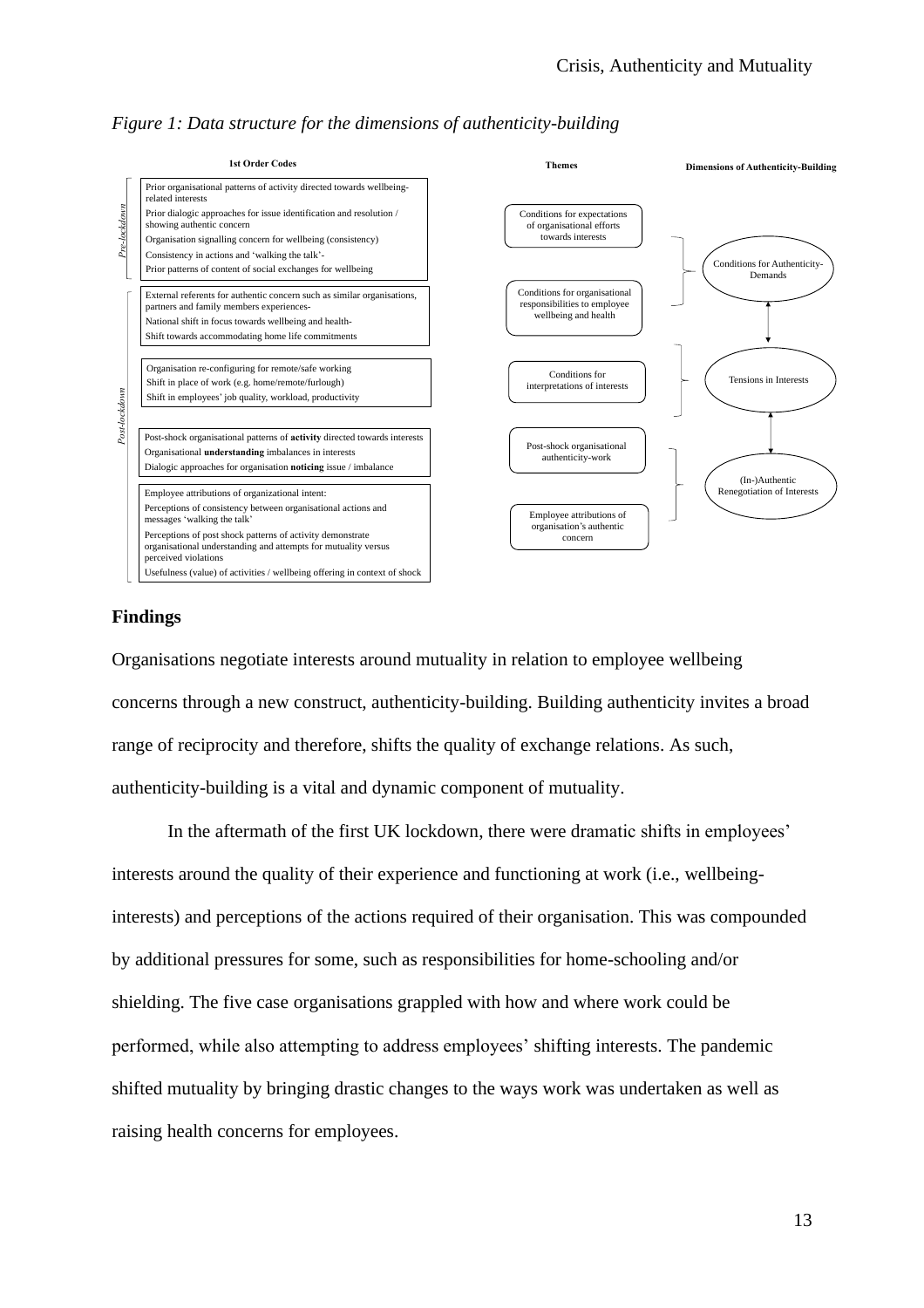Observations of the five case organisations' approaches towards mutuality indicated the complexity of realising reciprocal benefits within the context of shifting interests. These observations are in line with conceptual perspectives that emphasise compromise and acceptable accommodation of divergent and shifting interests in the pursuit of mutuality (Geary and Trif, 2011; Glover *et al.*, 2014). We observed tensions and renegotiations of interests, as imbalances in interests for both parties created potential gains and losses amidst changing conditions, interpretations and expectations. Although each organisation expressed symbolic concern and some offered tangible wellbeing benefits for employees, employees' perceptions of this concern as authentic varied between the cases.

To explain the dynamics we observed, in the following sections, we introduce *authenticity-building* and describe the dynamic relationships between its sub-dimensions. We then explicate how authenticity-building extends the application of SET in the mutuality literature.

### *Authenticity-building*

Based on the principles of SET and viewing authenticity as socially constructed (Lehman, O'Connor, Kovács and Newman, 2019; Peterson, 2005; Verhaal and Dobrev, 2022; Kovács, Carroll and Lehman, 2014: 460), we propose a new construct: *authenticity-building*, which we define as the constellation of past and present activities through which organisations channel efforts to be interpreted as authentic in their concern for their employees' interests, and employees' perceptions and attributions of organisational effort as authentic. Authenticity-building comprises the dynamic relationship between three dimensions shown in figure 1. In light of tensions in interests (dimension, 'tensions in interests'), authenticity is built through a re-negotiation of interests that is attributed as reflecting an authentic rather than inauthentic concern for employees (dimension, '(in-)authentic renegotiation of interests)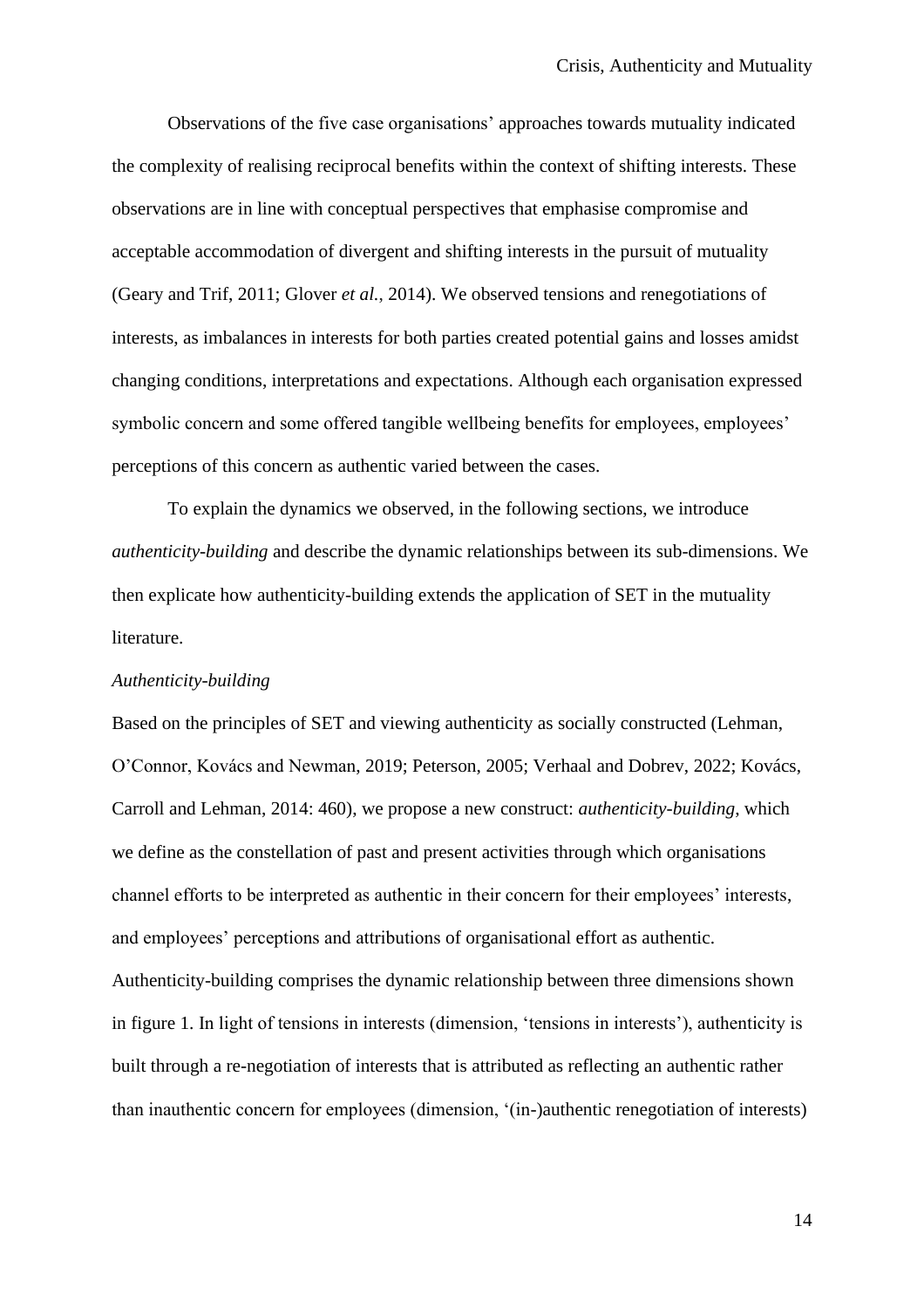and interpreted as meeting (or exceeding) expectations (dimension, 'conditions for authenticity-demands').

As shown in the pre- and post-lockdown conditions (figure 1), authenticity builds over time: Past organisational actions and fulfilment of stated or implied obligations towards employees' interests inform both present expectations and employee attributions as to whether organisational actions reflect a genuine concern. Employees' interests can be impacted by organisational decisions at any time and may not be immediately apparent to leaders (Grant *et al.*, 2007). Therefore, authenticity-building requires concerted and ongoing organisational effort to notice, understand and act to fulfil stated or implied intentions around employees' interests. Evidence from multiple cases suggests that building authenticity improves the exchange relationship between organisations and employees towards higher (i.e., more relational) quality by stimulating a wider range of reciprocity and therefore, future benefits for both parties (Cropanzano and Mitchell, 2005; Coyle-Shapiro and Shore, 2007). In contrast, organisations that struggled with authenticity-building also struggled to broaden reciprocal relations to improve the quality of the exchange relationship. Therefore, we propose that authenticity-building is an essential and dynamic component of mutuality, shifting the quality of the exchange relationship between employers and their employees. We summarise pre- to post-lockdown changes in the quality of the exchange relationship through authenticity-building for each case study in Appendix 1.

Authenticity-building can be thought of as the inter-weaving of wellbeing values by the organisation, such that shifts in interests are materially and symbolically renegotiated, tensions addressed, and expectations fulfilled. As such, building authenticity aligns organisational actions and practices with espoused values (Verhaal and Dobrev, 2022; Lehman *et al.*, 2019; Hahl, 2016; Cording *et al.*, 2014) within the context of the employment relationship.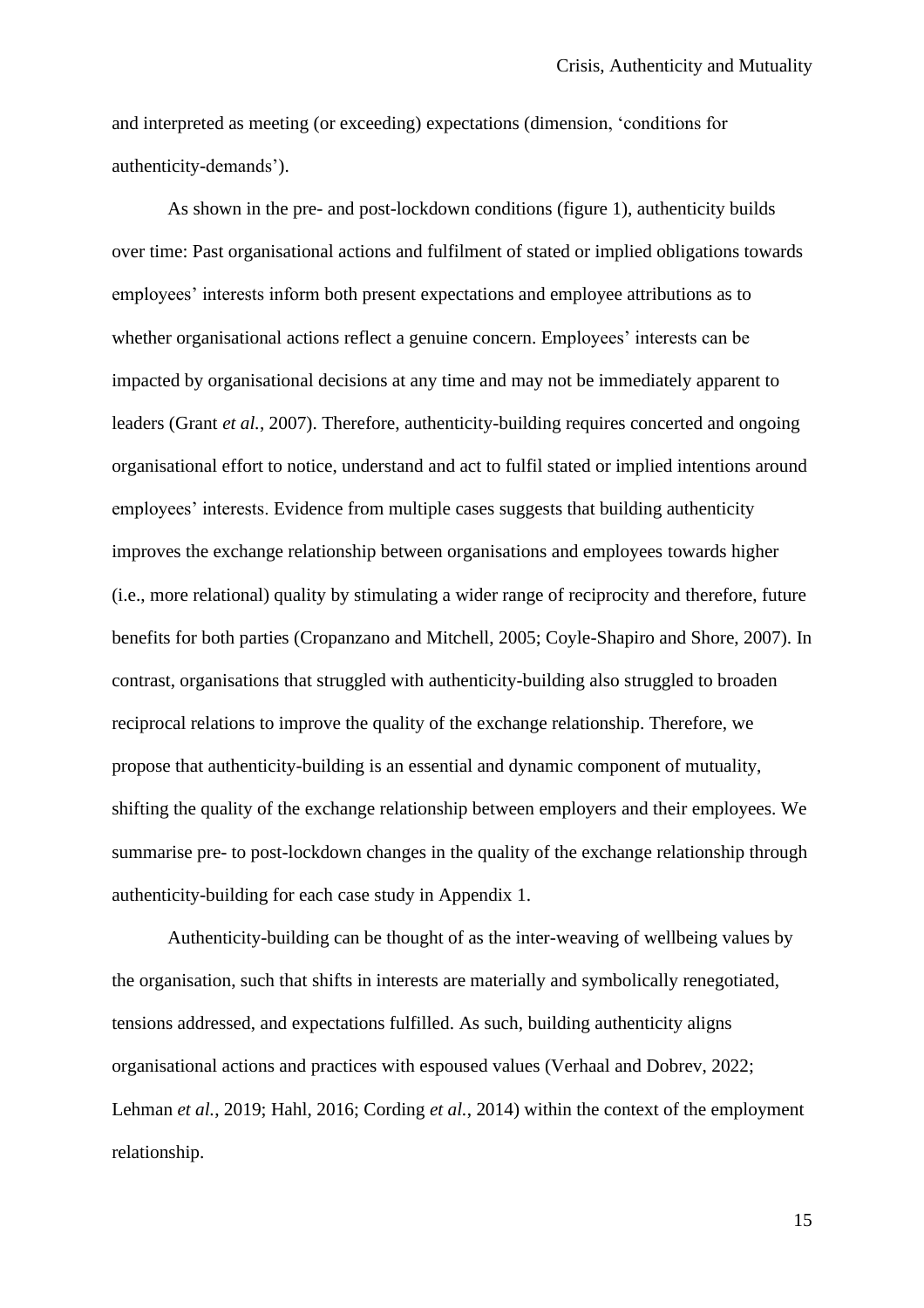### *Dimensions of Authenticity-building*

Authenticity was the lens through which informants interpreted whether their organisation had a genuine concern for their overall experience and quality of work. Authenticity is therefore, socially constructed, being 'not about facts per se but rather about interpretations regarding those facts' (Kovács *et al.*, 2014: 460). Authenticity-building manifested in employees' interpretations of their organisation acting consistently and following through with its promises about concern for their interests, in the past and post-lockdown. The organisation was interpreted as authentic by employees when it was able to attune to the employee experience and re-negotiate subtle interests-shifts, rather than rely on top-down assumptions. Attending to interests-shifts helped the organisation to follow through on promised intentions. In contrast, a lack of authenticity was characterised by inconsistent action, not following through on promises and a perceived lack of genuine concern. Table 2 provides an overview of the dimensions for authenticity-building for each case study.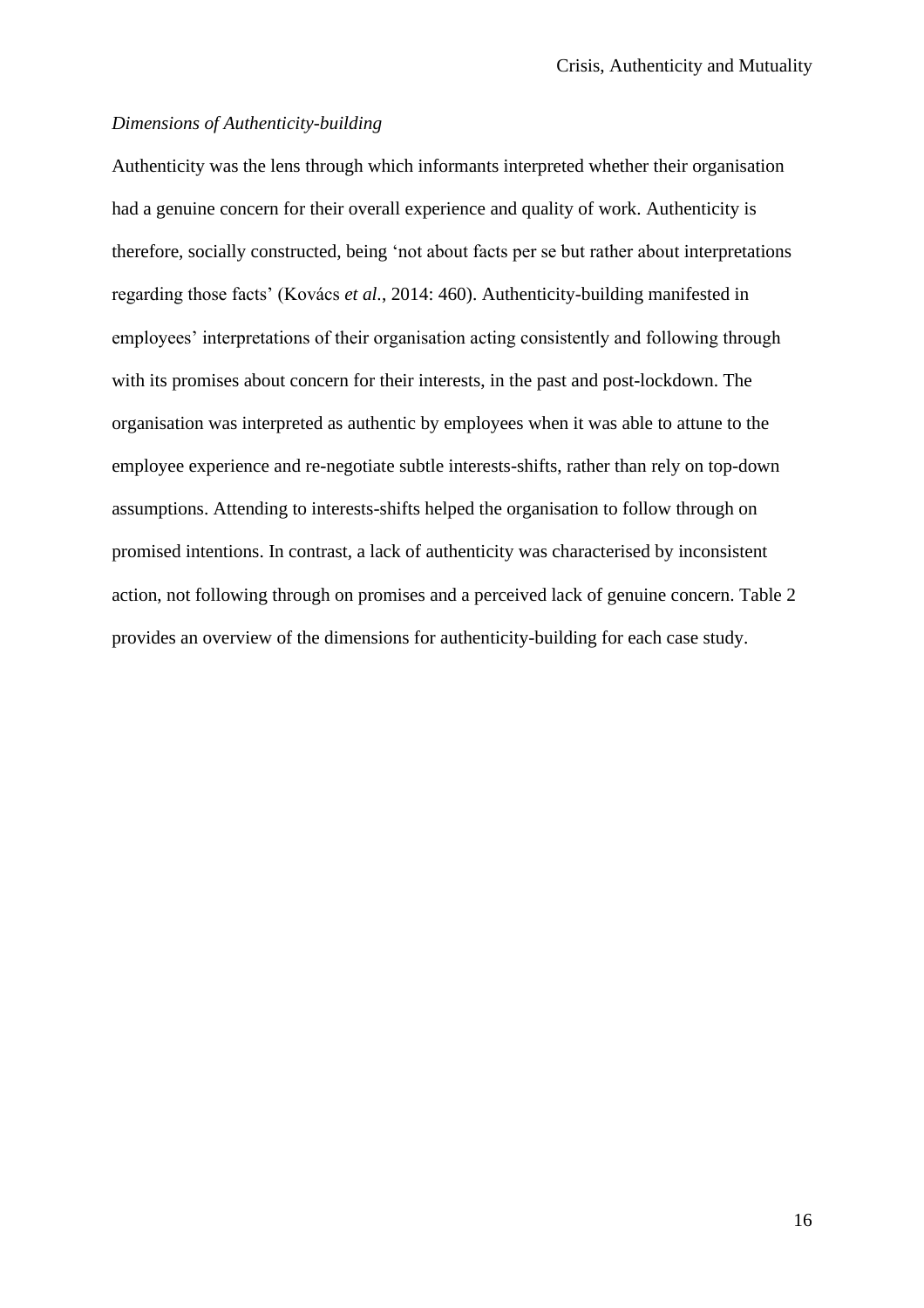| Case<br>study | <b>Authenticity-demands</b>                                                                                                                                                                                                                                                                                                                                    | <b>Tensions in interests</b>                                                                                                                                                                                                                                                                                                       | (In-) Authentic renegotiation of interests -<br><b>Authenticity-work</b>                                                                                                                                                                                                                                                                                                                                                                                                                                                                                                                                                               | (In-) Authentic renegotiation of<br>interests - Employees' attributions                                                                                                                                                                                                                                                                                                                                     |
|---------------|----------------------------------------------------------------------------------------------------------------------------------------------------------------------------------------------------------------------------------------------------------------------------------------------------------------------------------------------------------------|------------------------------------------------------------------------------------------------------------------------------------------------------------------------------------------------------------------------------------------------------------------------------------------------------------------------------------|----------------------------------------------------------------------------------------------------------------------------------------------------------------------------------------------------------------------------------------------------------------------------------------------------------------------------------------------------------------------------------------------------------------------------------------------------------------------------------------------------------------------------------------------------------------------------------------------------------------------------------------|-------------------------------------------------------------------------------------------------------------------------------------------------------------------------------------------------------------------------------------------------------------------------------------------------------------------------------------------------------------------------------------------------------------|
| <b>Tech</b>   | High conditions for authenticity<br>demands:                                                                                                                                                                                                                                                                                                                   | Tech employees' interests shift to<br>remote working:                                                                                                                                                                                                                                                                              | Tech notices, understands and acts on<br>tensions in interests:                                                                                                                                                                                                                                                                                                                                                                                                                                                                                                                                                                        | Positive attributions of Tech's<br>authenticity-work:                                                                                                                                                                                                                                                                                                                                                       |
|               | - Put employees at the centre of<br>decision-making<br>- Dialogic structures for issue<br>raising and collaborative<br>processes for issue resolution<br>Strong leader role-modelling<br>- Active interest in individuals                                                                                                                                      | - Loss of physical collaborative<br>workspace<br>- Adjustment to working from<br>home (some drop in<br>productivity, tendency to work<br>longer hours)<br>Concurrently taking on new<br>business                                                                                                                                   | Early understanding via individualised<br>approach and dialogic mechanisms such as<br>daily calls, reflective leadership<br>Patterns of activity directed towards<br>expanding dialogic mechanisms to the<br>context of remote working<br>Accommodate individual circumstances to<br>show care; leader role-modelling<br>normalises appropriate self-care                                                                                                                                                                                                                                                                              | - Employees feel 'looked after' by<br>Tech<br>Select workload and productivity<br>issues attributed to pandemic and<br>remote working (externalised), rather<br>than within Tech's control                                                                                                                                                                                                                  |
| Fin           | Med / High conditions for<br>authenticity demands, although<br>some variability):<br>- Tangible health & wellbeing<br>provision, but economic<br>(performance) messaging<br>- Variability from team to team<br>- Combination of top-down<br>activities & dialogic processes<br>for issue resolution<br>Structures (e.g., employee<br>forums) for issue raising | Fin employees' interests shift to<br>remote working:<br>Loss of access to on-site health<br>and wellbeing facilities and<br>events<br>- Adjustment to working from<br>home (isolation, adjustment to<br>using home workspaces,<br>productivity concerns)<br>Positive interests shift for some<br>(autonomy around working<br>time) | Fin notices, understands and acts on main<br>tensions in interests (productivity concerns<br>and loss of on-site facilities):<br>Pro-active top-down response (replicating<br>pre-shock patterns) of central initiatives,<br>guidance, self-service resources<br>Informed by existing employee forums /<br>dialogic processes; varied input from less<br>established networks / approaches<br>(wellbeing champions, line managers)<br>Patterns of activity directed towards top-<br>down & forum-initiated activities (e.g.,<br>seniors 'doing the rounds')<br>Previous performance expectation changed<br>to 'people first' messaging | Positive attributions of Fin's<br>authenticity-work, although some<br>variability in attributions:<br>- Surprise at shift towards wellbeing<br>and accepting possibility of<br>'mistakes'<br>- Perceptions mostly positive<br>- Variable reception of wellbeing<br>resources provided (responsibility for<br>take-up and use continued to be<br>placed upon individuals, with time<br>constraints for some) |

# *Table 2: Dimensions of authenticity-building in each case study*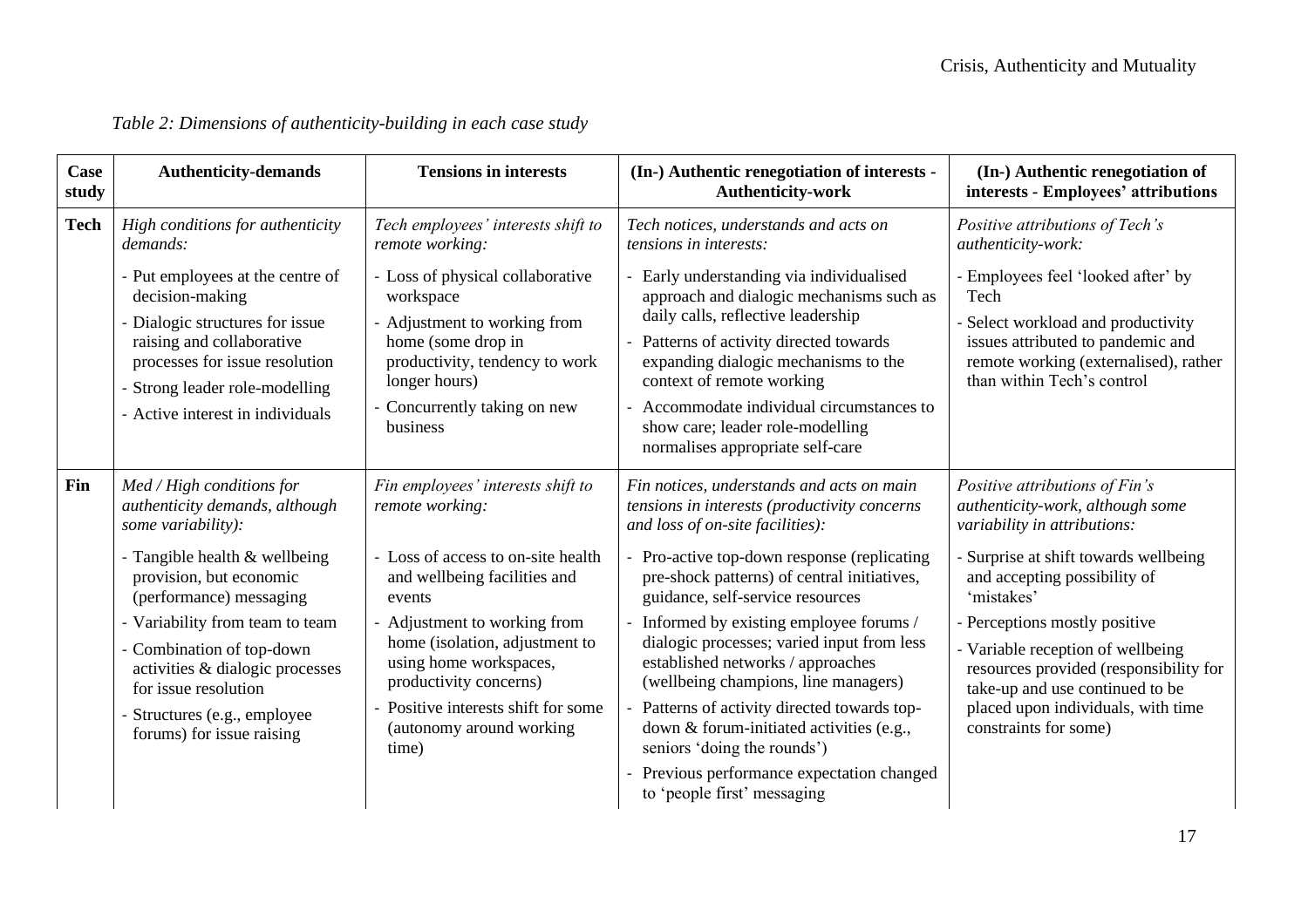| Case<br>study | <b>Authenticity-demands</b>                                                                                                                                                                                                                                                                         | <b>Tensions in interests</b>                                                                                                                                                                                                                                                                        | (In-) Authentic renegotiation of interests -<br><b>Authenticity-work</b>                                                                                                                                                                                                                                                                                                                                                                                                                                                                                                                                                                              | (In-) Authentic renegotiation of<br>interests - Employees' attributions                                                                                                                                                                                                                                                                                                                                                                                                             |
|---------------|-----------------------------------------------------------------------------------------------------------------------------------------------------------------------------------------------------------------------------------------------------------------------------------------------------|-----------------------------------------------------------------------------------------------------------------------------------------------------------------------------------------------------------------------------------------------------------------------------------------------------|-------------------------------------------------------------------------------------------------------------------------------------------------------------------------------------------------------------------------------------------------------------------------------------------------------------------------------------------------------------------------------------------------------------------------------------------------------------------------------------------------------------------------------------------------------------------------------------------------------------------------------------------------------|-------------------------------------------------------------------------------------------------------------------------------------------------------------------------------------------------------------------------------------------------------------------------------------------------------------------------------------------------------------------------------------------------------------------------------------------------------------------------------------|
| Con           | Med / High conditions for<br>authenticity demands:                                                                                                                                                                                                                                                  | Con employees' interests shift to<br>remote working and being stood<br>down:                                                                                                                                                                                                                        | Con notices, understands and acts on some<br>tensions (safety, financial concerns) but not<br>others (perceived inequalities):                                                                                                                                                                                                                                                                                                                                                                                                                                                                                                                        | Mostly positive attributions of Con's<br>authenticity-work by those on furlough,<br>but variability by others:                                                                                                                                                                                                                                                                                                                                                                      |
|               | - Health, safety and wellbeing<br>provision and forums for issue-<br>raising<br>- Working groups, Pulse surveys<br>and existing voice forums<br>- Mental health first aider and<br>wellbeing champions' network                                                                                     | - Adjustment to remote working<br>from home for office-based<br>workers (isolation, loss of social<br>support)<br>Initially standing down<br>workforce (loss of gainful<br>work): only safety critical work<br>sustained<br>- Perceived inequalities between<br>office and site workers             | Notices shifts in interests, especially<br>around safety; aware of perception of<br>growing workforce inequalities<br>No structures for immediate issue raising<br>$\overline{\phantom{a}}$<br>due to pausing forums, though instigated<br>homeworking support networks<br>Focus on renegotiating financial interests<br>(furlough); pausing organisational<br>restructure & associated redundancies                                                                                                                                                                                                                                                  | - Perceptions mostly positive: living up<br>to commitments, including furlough;<br>but uneven and perceived inequalities<br>- Some critique of communication of<br>furlough, but lessons applied to re-<br>start of restructure process<br>- Inconsistencies in support by role /<br>location - perceptions of inequalities.                                                                                                                                                        |
| <b>FM</b>     | Med / Low conditions for<br>authenticity demands:<br>- Forums for issue raising but<br>inconsistent approach across<br>business and no clear processes<br>to resolve issues<br>Struggle with communications,<br>as many workers remote and<br>with little access to enabling<br>portable technology | FM employees' interests shift to<br>high workload demands, safety<br>concerns & perceived<br>inequalities:<br>Adjustment to remote working<br>from home for some employees<br>- Essential on-site working<br>continues for onsite workers<br>Inequalities and health concerns<br>for onsite workers | Pro-active ahead of Government<br>FM notices, understands and acts on some<br>tensions (safety concerns). Notices but does<br>not act on others (perceived inequalities<br>compared to client workers):<br>Lack of robust dialogic processes to<br>identify and resolve issues: reliance on<br>top-down assumptions; some managers<br>notice anxieties in essential workers<br>Messaging and actions focus on<br>demonstrating understanding of<br>economic / job security concerns<br>Some managers check-in with workers,<br>emphasising togetherness and solidarity<br>Externalises of parameters of response<br>e.g., dictated by government, NHS | Variable attributions of FM's<br>authenticity-work. Despite medium/<br>low authenticity demands, some<br>perceived violations:<br>Perceived violations (e.g., same<br>performance expectations with<br>reduced resources).<br>Some perceptions of inauthenticity<br>(due to prior inconsistency and<br>nature of exchange relationships).<br>Perceptions that economic concerns<br>over-ride wellbeing interests, with<br>some perceived violations (e.g.,<br>lack of appreciation) |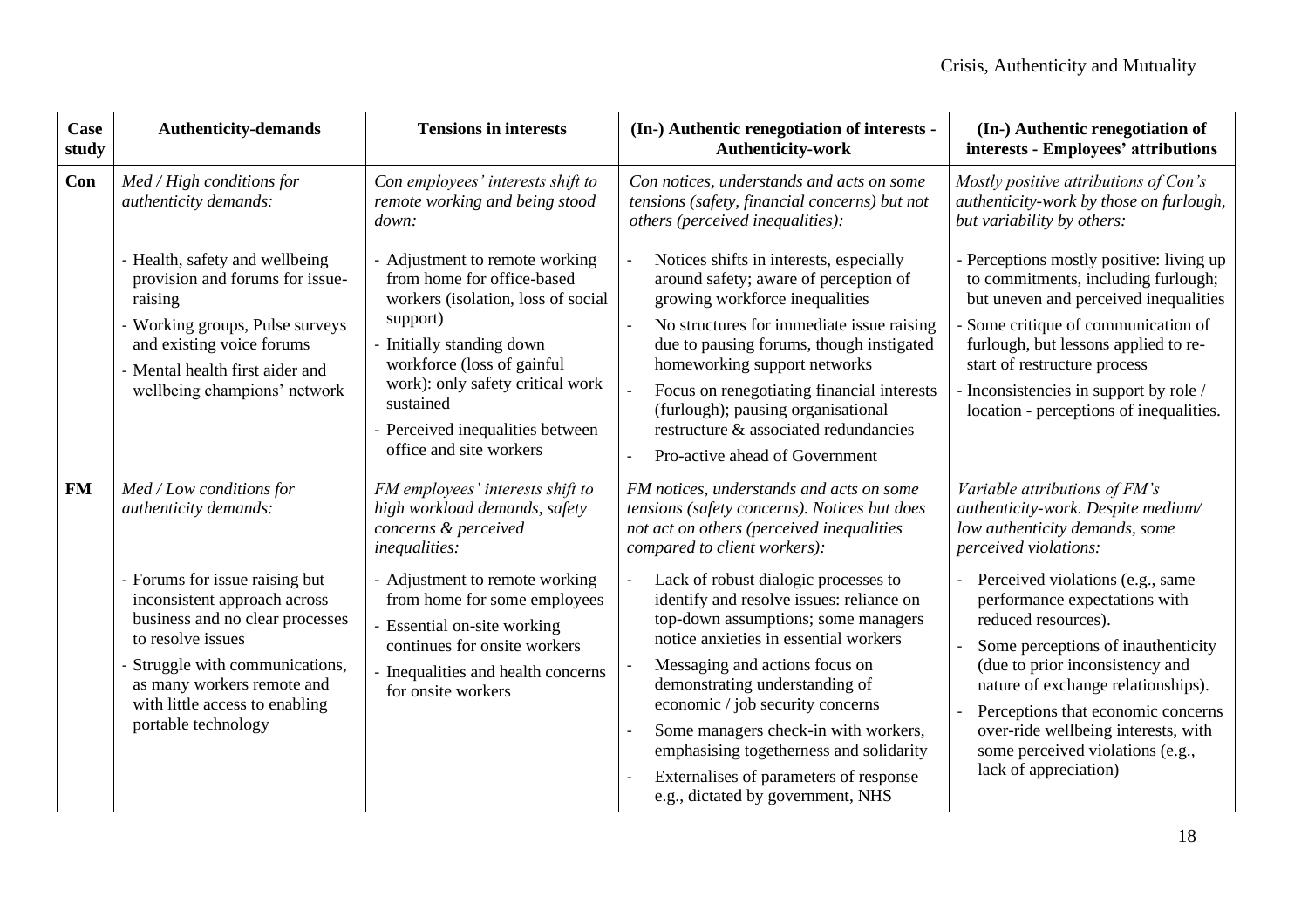| Case<br>study | <b>Authenticity-demands</b>                                                                                                                                                                                                                           | <b>Tensions in interests</b>                                                                                                                                                                                                                                               | (In-) Authentic renegotiation of interests -<br><b>Authenticity-work</b>                                                                                                                                                                                                                                                                                   | (In-) Authentic renegotiation of<br>interests - Employees' attributions                                                                                                                                                                                                                                                                                                   |
|---------------|-------------------------------------------------------------------------------------------------------------------------------------------------------------------------------------------------------------------------------------------------------|----------------------------------------------------------------------------------------------------------------------------------------------------------------------------------------------------------------------------------------------------------------------------|------------------------------------------------------------------------------------------------------------------------------------------------------------------------------------------------------------------------------------------------------------------------------------------------------------------------------------------------------------|---------------------------------------------------------------------------------------------------------------------------------------------------------------------------------------------------------------------------------------------------------------------------------------------------------------------------------------------------------------------------|
| Edu           | Low conditions for Edu<br>employees' authenticity demands:                                                                                                                                                                                            | Edu employees' interests shift to<br>exceptionally high workload<br>demands and remote working:                                                                                                                                                                            | Edu notice some tensions in interests but do<br>not act; other tensions not noticed.<br>Understanding is lacking or uneven:                                                                                                                                                                                                                                | Mainly negative attributions of Edu's<br>authenticity-work, with some perceived<br>violations (e.g., lack of / uneven 'thank<br>you' for hard work)                                                                                                                                                                                                                       |
|               | - Economic (targets-based)<br>rationale; wellbeing interests<br>secondary<br>- Employees' interests rarely<br>raised at Trust (except re-<br>negotiation of holiday<br>working).<br>- Lack of processes for raising<br>and addressing issues at Trust | - Adjustment to remote working<br>(isolation, loss of workplace<br>social support)<br>Shift to online teaching<br>requiring new skills (time-<br>pressured)<br>- Tensions from dealing with the<br>concerns and adjustments to<br>home-schooling for parents and<br>pupils | - No existing dialogic processes to notice<br>and understand issues. Reliance on<br>relationship between different head<br>teachers and staff<br>- Activities top-down with some work<br>adjustments<br>- Planned actions (e.g., to hire extra staff)<br>not useful to immediate workloads<br>- Wellbeing messages undercut by<br>performance expectations | - Perceptions initial (statutory) risk<br>mitigation showed concern, but later<br>patterns & plans less so<br>- Pre-shock exchange relationship<br>based on a children first ethos so<br>some acceptance of focus on service<br>delivery over wellbeing<br>Some acceptance of lack of<br>understanding in view of low<br>expectations & that health concerns<br>addressed |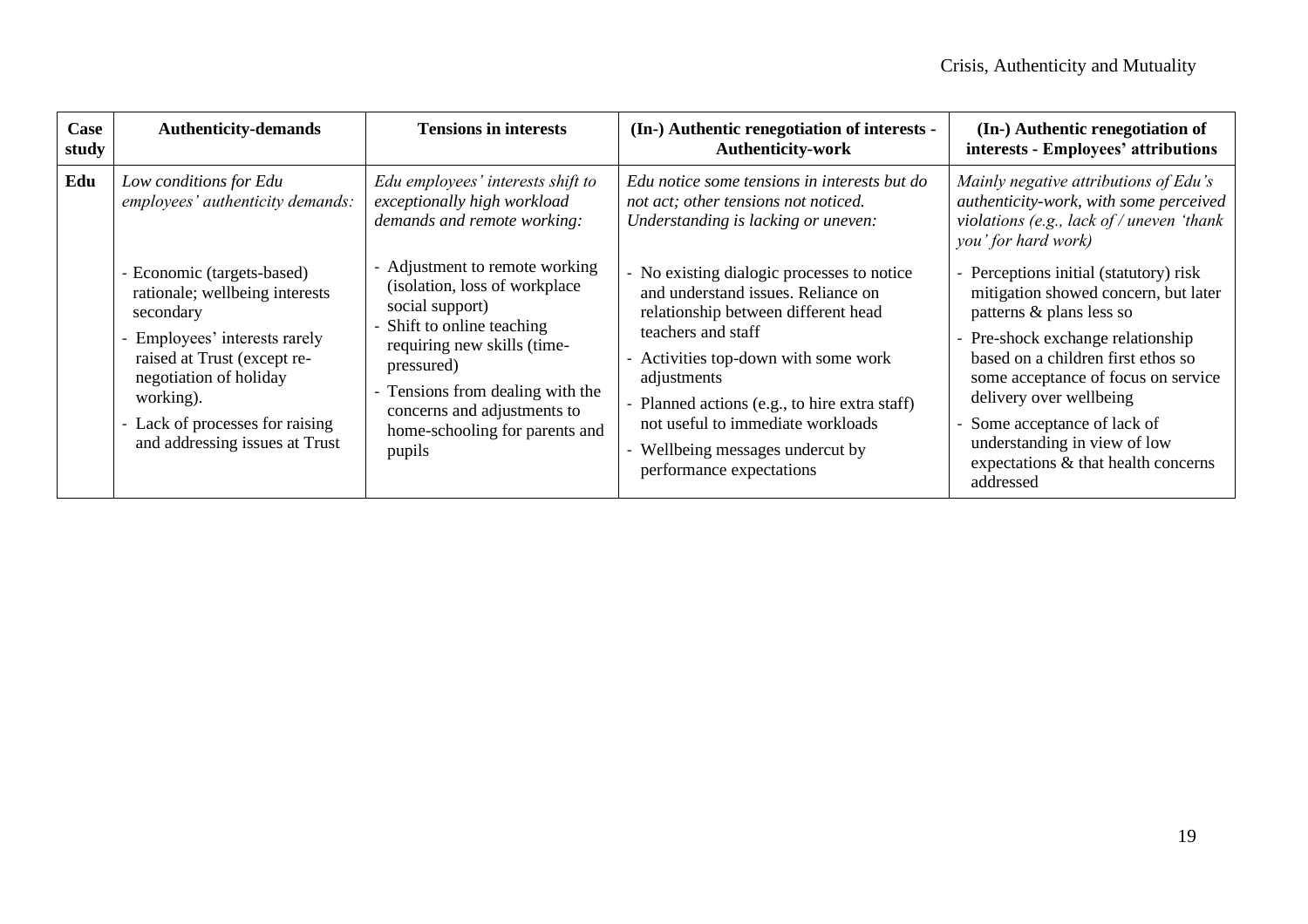### *Conditions for Authenticity-Demands*

The dimension of 'conditions for authenticity-demands' comprises two themes that contribute to authenticity-building by setting the conditions for employee expectations and subsequent attributions.

*Prior conditions for employee expectations of their organisation*. Where their organisation acted consistently in the past, such as following through with stated intentions around employee wellbeing and making efforts to understand and act when individuals conceived an adverse change, employees expected that their organisation would act in a similar way post-lockdown. Applying the principles of reciprocal exchange, acting on employee interests instigates a pattern by stimulating employees to reciprocate and expect reciprocation in return (Cropanzano and Mitchell, 2005); hence, past actions inform current expectations. Similarly, organisational conditions for authenticity prior to lockdown inform employees' attributions of the genuineness (i.e., authenticity) of post-lockdown organisation activities to re-negotiate adverse shifts in employees' interests. *Conditions for organisational responsibilities for employee wellbeing and health* reflects societal referents for organisational responsibilities towards employees in light of the pandemic. Information such as national messaging about employer responsibilities, societal trends such as shifts to homeworking and the experiences of employees in other organisations informed informants' expectations for their organisation's response post-lockdown.

In table 2, we summarise the pre-shock conditions and a comparative evaluation of the level of authenticity-demands across cases. Authenticity-demands corresponded broadly with the maturity of the wellbeing programmes: in the early cases (Edu, FM) expectations were low, while in the large mature cases (Fin and Con), expectations were medium/high, and in the small mature case (Tech) expectations were high. Similarly, as shown in Appendix 1, social exchange patterns indicated the range of reciprocity corresponded to the level of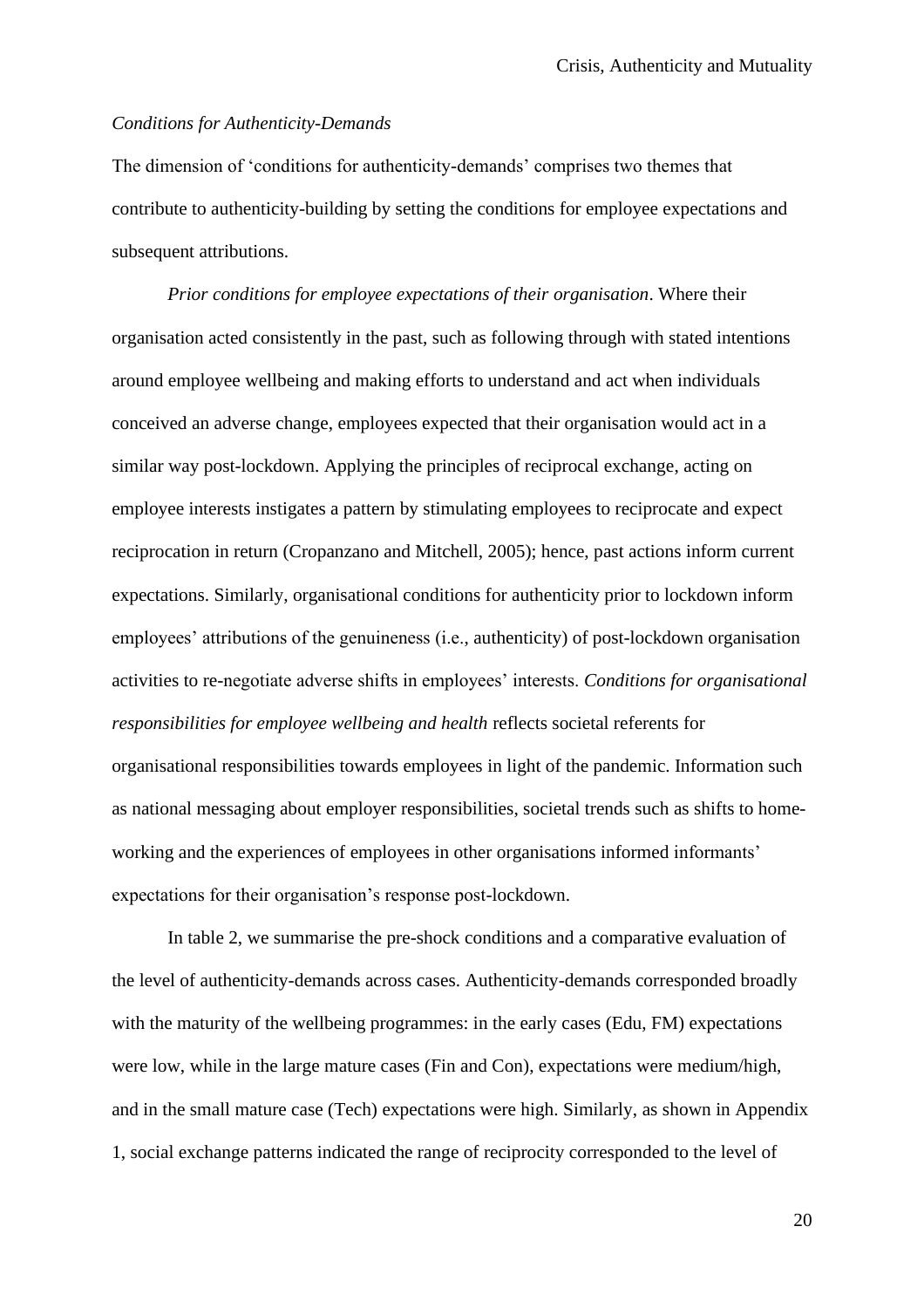authenticity-demands: cases with higher authenticity-demands had a broader range of reciprocity, while those with low demands had a narrow (i.e., economic-based) range of reciprocity.

Conditions for low employee authenticity-demands were felt at Edu, in part due to pre-lockdown patterns of prioritising the quality of teaching and student outcomes above employees' interests, "*there is quite a tough regime of having to get things done by certain times. And there is a lot of pressure on the teachers to get things done*" (Worker-2, Edu). There were also low expectations for addressing shifts in employee interests in some parts of the organisation due to fear of sanctions, "*There is, if I'm honest, an anxiety still with some of the teachers that if they don't do exactly what's expected or say what's expected, there'll be some kind of comeback*" (Manager-1, Edu).

In contrast conditions for authenticity-demands were high at Tech, whose prelockdown approach was marked by signalling of concern and consistent action in putting employee interests at the centre of decision-making, "*They truly care. This is the first place where I've worked where the core employee goes first because if you have a happy employee you have a productive one. It really means that. They are very, very respectful*" (Manager-1, Tech). Issues were raised freely as Tech created plenty of formal and informal spaces for employees to raise concerns, "*if you have any concerns or anything like that you can just talk directly at any level and you know that it will land if that makes sense*" (Worker-2, Tech). These conditions of prior authentic action for employees' interests and a broad range of reciprocity formed the backdrop for high authenticity-demands upon Tech's response postlockdown.

Like Tech, Fin had a clearly executed approach to signalling its wellbeing approach and dialogic approaches to raising issues, along with a suite of health and wellbeing facilities and benefits for employees prior to lockdown. Overall conditions for authenticity-demands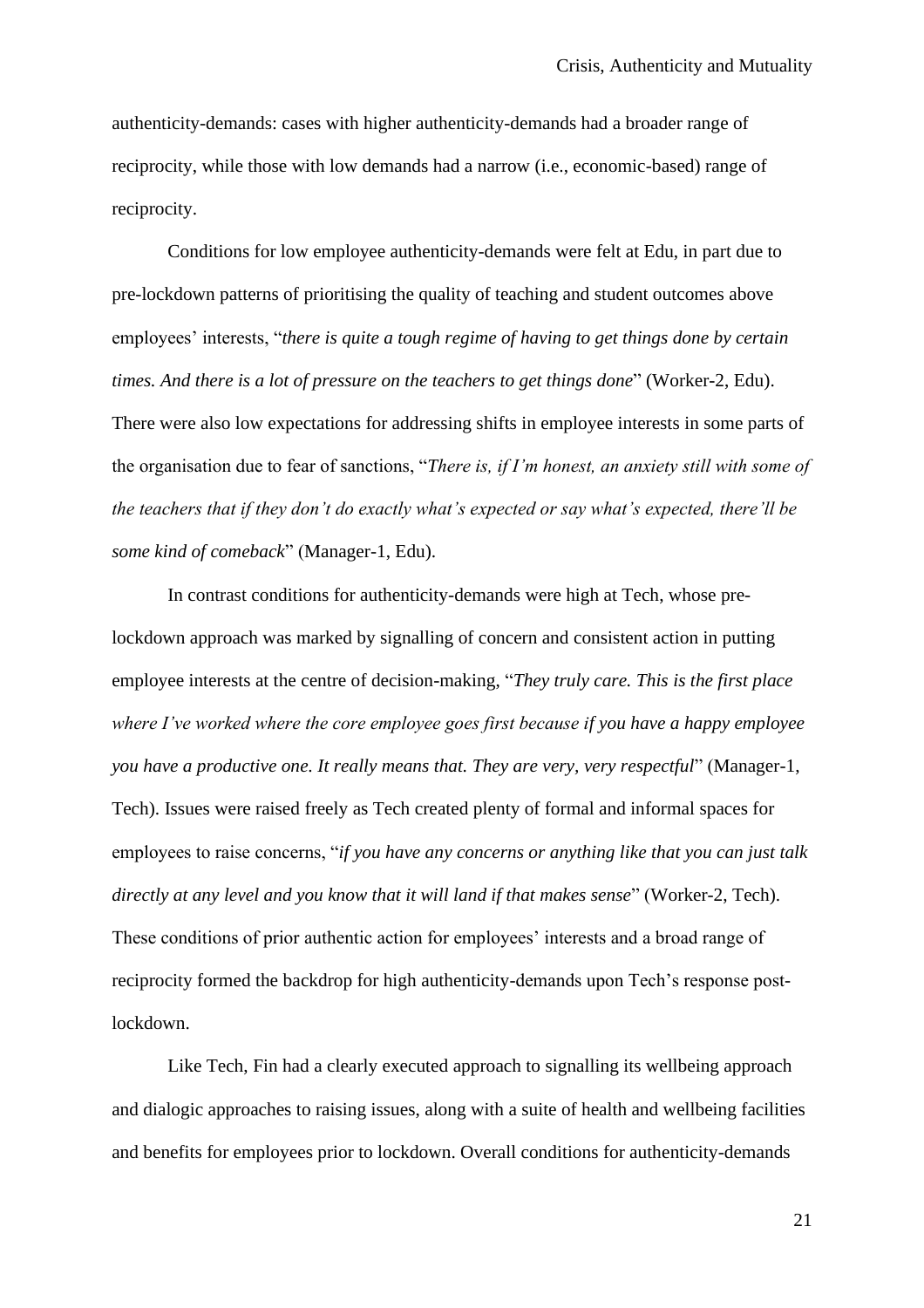were high. However, in some parts of the business messages were interpreted as skewed towards performance expectations, which created the impression of inconsistency and a variability in the range of reciprocity for some employees, "*I'd say old-school type of workers still have the old-school mentality… an example would be to arrive before your manager comes into the office in the morning and to leave after your manager has left at the end of the day*" (Worker-1, Fin).

Con had a well-developed approach and structures for raising issues pre-lockdown, however, these were predicated largely on historical capabilities in respect of managing health and safety risks. Although this reflected a somewhat narrow range of reciprocity, relative to the other cases, conditions for employee expectations of Con's were medium/high. Upon lockdown employees voiced their expectations for Con to act, "…*very quickly our workforce made it known to the management team that they didn't want to be there. And the management took on board the views of the workforce and said we agree we don't want you to be there either so go home*" (Manager-1, Con).

Prior to lockdown FM were grappling with a legacy of inconsistent action, such as disbanded forums, "*So, they start off really good, but people soon get, not fed up…. but something...*" (Manager-1, FM). Issues with communication to a predominantly remote workforce also meant that FM had struggled to provide messages of their intentions around employees' interests. These prior inconsistent conditions along with a narrow range of reciprocity that centred on employees' financial interests meant that there were low demands for FM acting authentically.

#### *Tensions in interests*

The dimension of tensions in interests encompasses changes to employees' interests brought about by the crisis. In the mutuality literature, wellbeing and a positive employment relationship are essential elements of employee interests; the promotion of employee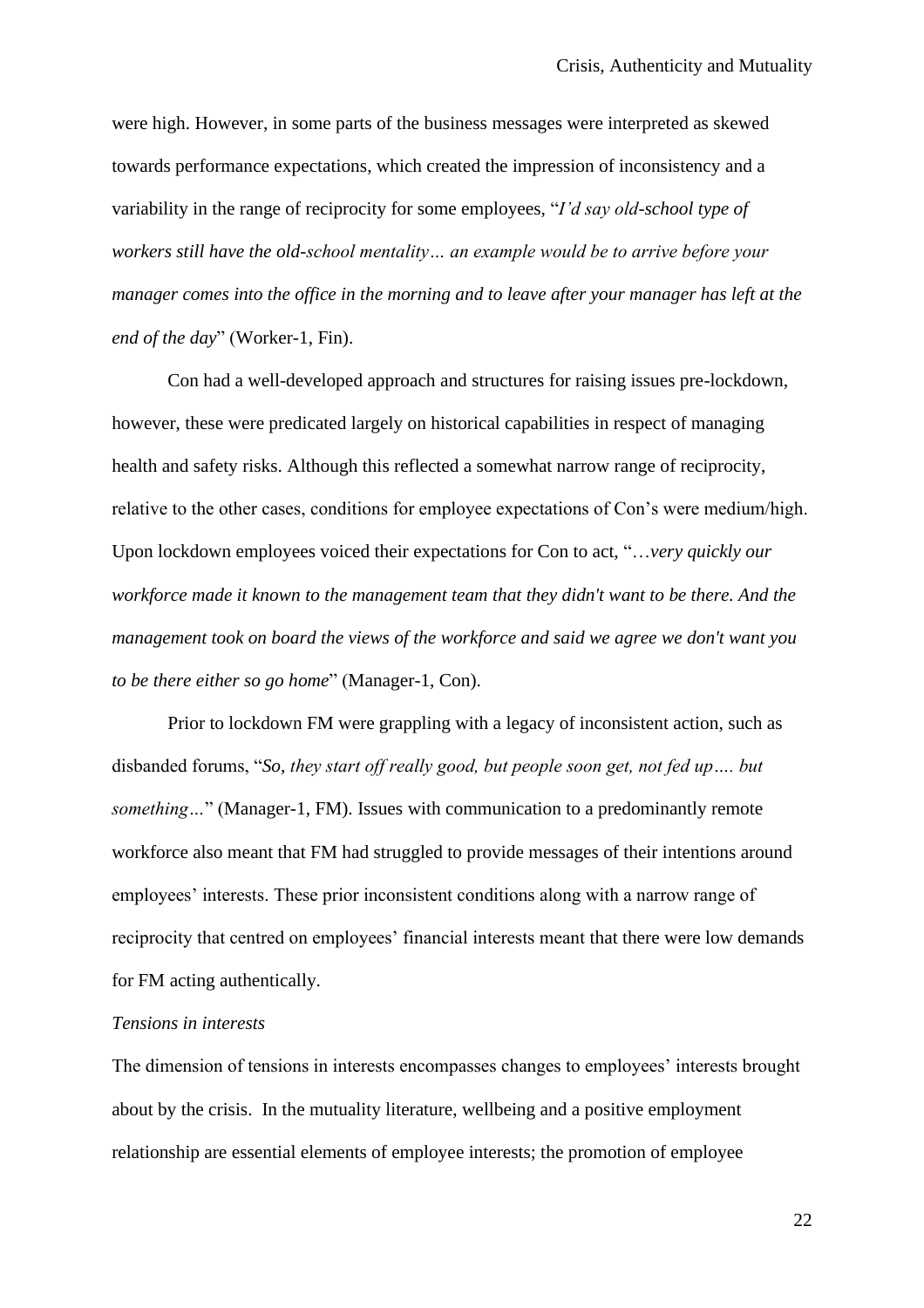wellbeing by an organisation promotes reciprocity, which affects the employment relationship (Guest, 2017). Following this line of argument and broad conceptualisation of wellbeing (Grant *et al.*, 2007), we interpret employees' interests as comprising quality experiences and functioning at work. Changes in for example, technology may negatively affect employees' interests by increasing work demands, leading to a perceived lack of autonomy, skills insecurity, and a stalling of career progression, while external threats may negatively impact employees' optimism for the future (see Guest, 2017). Employees' interests constantly shift, often in very subtle ways. However, the COVID crisis brought a number of fundamental changes in how work was undertaken and viewed, which changed the quality and experience of employees' work in a number of dramatic ways. Table 2 summarises the post-lockdown tensions in interests in each of the cases, while Appendix 2 provides a descriptive account of case study contexts for tensions in interests. All five cases re-configured for remote and/or safe working, which meant that employees had to adapt by working from home, learning how to use online meeting technology, and working in isolation from colleagues and managers. In all cases, employees interpreted adverse shifts in their interests.

Cases with site workers (Con, FM) stood some employees down via the UK's furlough scheme. Their office-based workers and managers moved to home-working, which brought experiences of isolation, "*sometimes it can be a bit overwhelming you can't just turn round and ask somebody a question, you have got to sit at the screen and talk to somebody again*" (Implementer-7, Con) and the inability to 'switch-off', "…*before I could have the separation of getting on the train, I've left work behind….. if I glance over there's my workstation that I've set up and I can't get away from it*" (Implementer-2, Con). In Con and FM, perceptions of inequalities were experienced as essential workers remained on site with health and safety measures in place, while their managers (at FM, the client) worked from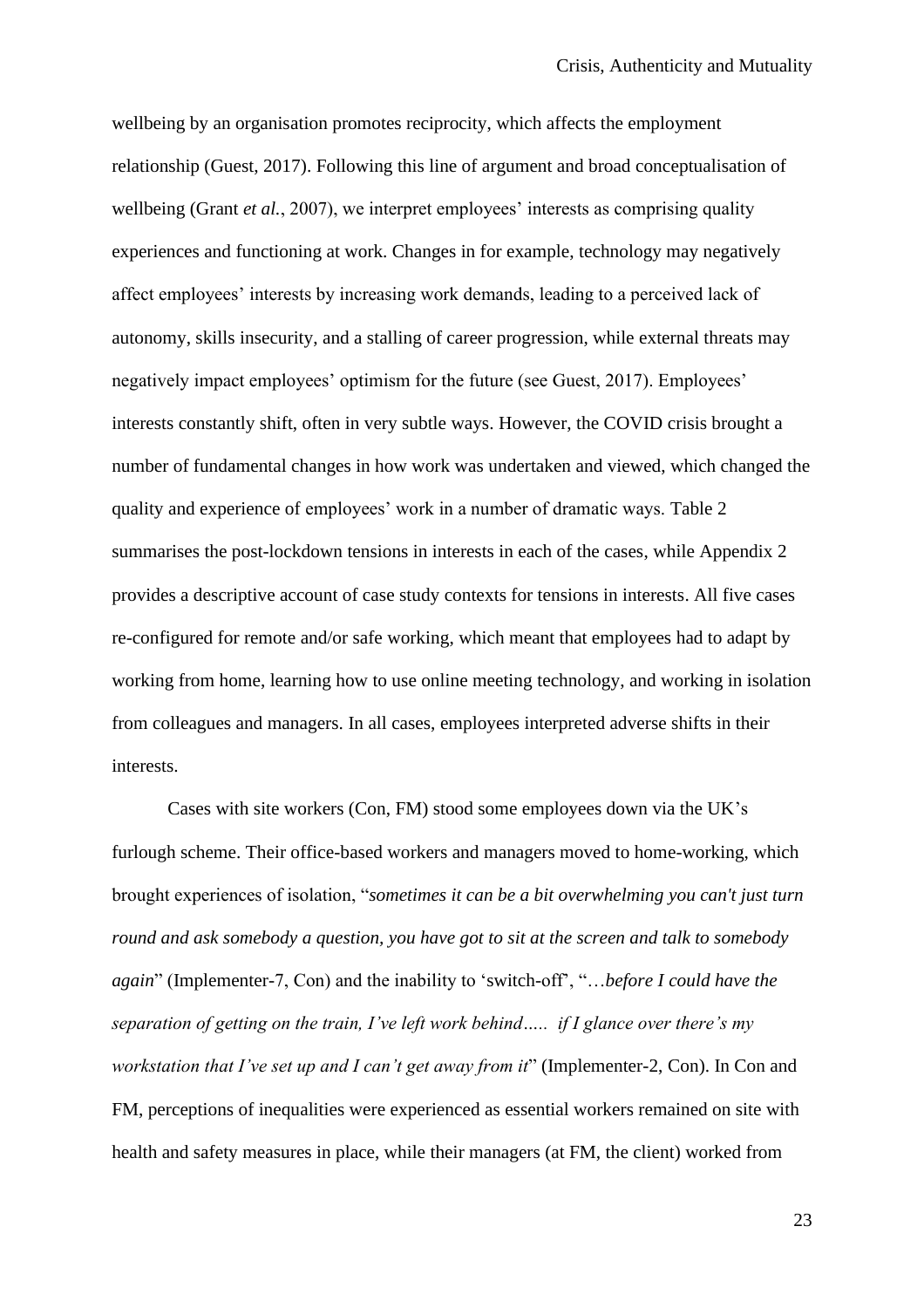home, "…*we inadvertently created an 'us-and- them' situation between those that could work from home and those that couldn't*" (Leader-2, Con). "*The client is probably mostly working from home there is not many of them on site whereas we are expected to be on site continuously…"* (Manager-3, FM). Shifts to working on-site brought acute health concerns in view of the potentially serious consequences of COVID infection and the pressures of running a site with skeleton staff, "*we have got the pressure because we have got the building to run with less resources at the moment*" (Worker-1, FM).

The two service-based cases (Tech, Fin) shifted to working from home; Tech in its entirety, Fin with a skeleton staff in the office. Tech employees lost a creative and social workspace, while a predominantly younger workforce struggled with home workspaces, "*I live in a one bed flat and there have been times when we have both been on a call at the same time and I have got nowhere else to go*" (Manager-3, Tech). Stresses from the COVID situation also took their toll, "*the last 13 or 15 days, because I am pretty nervous with all of this situation that is going on, but I guess that is because I have all of my family abroad, they are in a country with the number of people infected and dying is very, very high. So even though I'm trying to be productive I'm not achieving it and that is making me to work longer hours. And also, it's a bit of when you work from home where sometimes you end up staying longer because you want to finish something*" (Manager-1, Tech).

Fin employees experienced the loss of benefits provided on-site, such as gym, canteens and a range of on-site events about career management, inspirational leaders etc., "*they had to cancel most of them (talks and events) in the end because at first people from outside of the office were banned to come in and then they stopped having public gatherings obviously. So, we couldn't have them, but they'd planned really good events, they were really good*" (Worker-3, Fin). Similarly, the shift to home-working meant the loss of wellequipped workspaces, "*We've become so used to the technology, having the technology*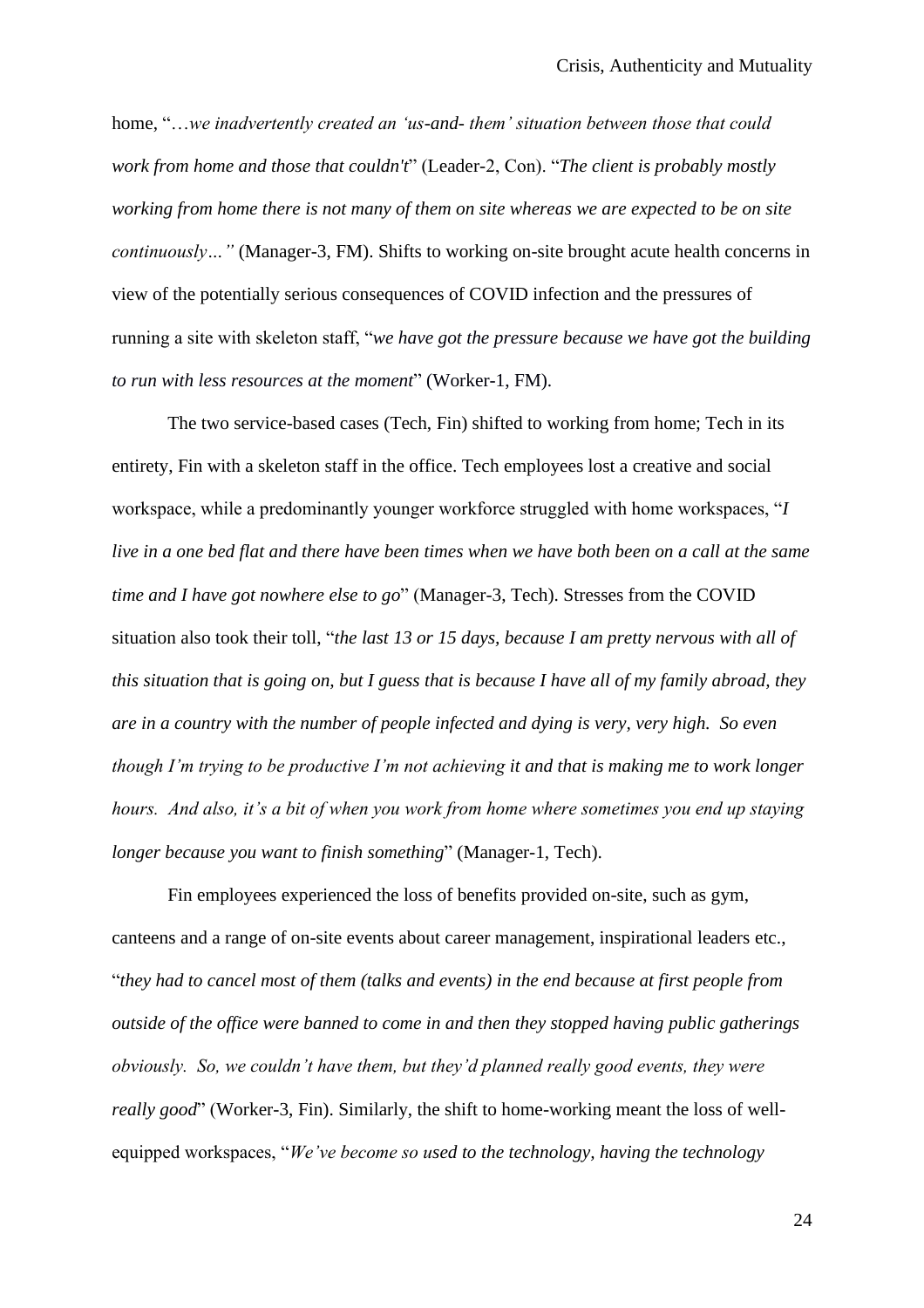*teams available to you if your equipment falls over, the six screens on your desktop where now you're working off of one laptop, you know, how people have had to adapt to certain restrictions to get their job done*." (Manager-1, Fin). As with Tech, some Fin employees struggled with focussing on work and this lengthened the working day, "*I found myself working later because I had switched off for few hours in the daytime because I just couldn't keep my focus*" (Worker-5, Fin).

Edu switched from face-to-face to online teaching for most of its employees at very short notice, whilst also providing a single site for face-to-face teaching of vulnerable children. This created a dramatic increase in work demands for employees, such as learning new technology, adapting individualised learning to the remote context, helping young children and their parents to access the required learning technology, and dealing with overwhelmed parents and children, "*Taking into account that none of the teachers had used Google Classroom before, for two days, we were given two days-notice, we are shutting down on Friday these packs have got to go out to kids with their log in details, they have all got to be delivered this has all got to be done. And then from Monday they were expected to be online*" (Manager-2, Edu). The loss of face-to-face working was felt acutely by some, "*when you're used to working with people and you choose a job where you're working with children, to then find yourself working remotely is difficult*" (Manager-1, Edu).

Tensions in interests have implications for the quality of the exchange relationship between employees and their organisation if we apply the principles of reciprocal exchange. Prior conditions for authenticity-demands established employees' expectations for their organisation to act consistently and 'walk the talk' by renegotiating adverse employee interests upon lockdown. Non-fulfilment of perceived expectations and/or acting though a perceived lack of genuine concern has implications for the quality of the exchange relationship, while exceeding expectations may enhance it.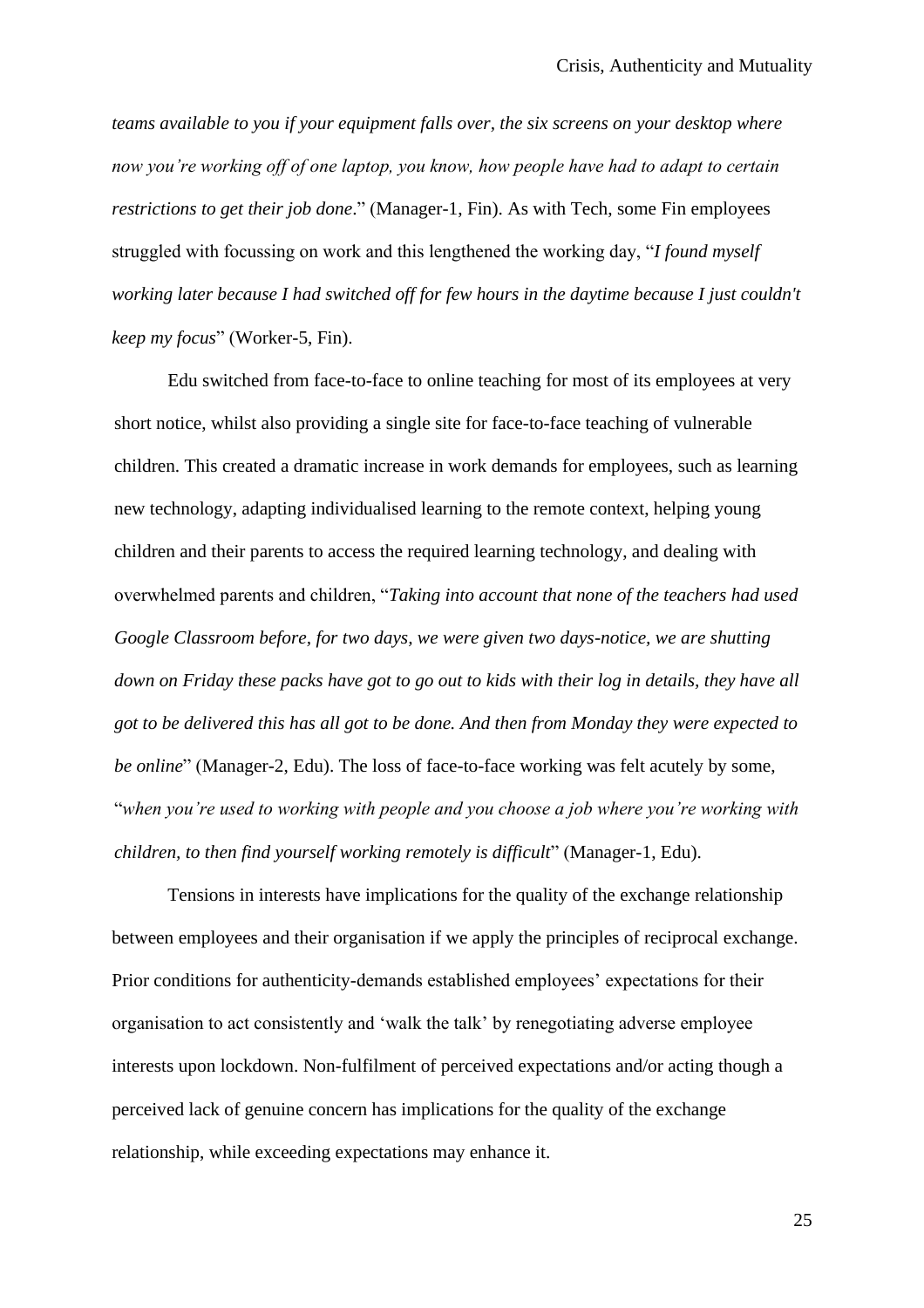### *(In-)Authentic renegotiation of interests*

The dimension of authentic renegotiation of interests comprises two inter-related themes. *Authenticity-work* refers to the organisation noticing, understanding and acting upon shifts in interests (after Peterson 2005). *Employees' attributions of organisation's authentic concern* encompass employees' interpretations of their organisation's efforts as addressing their expectations and reflecting a genuine concern (i.e., authentic) or a lack of concern (i.e., inauthentic) for tensions in their interests. The interpretation of organisational action as authentic has important theoretical implications if we apply the principles of reciprocal exchange. Benefits given when the giver (i.e., organisation) is interpreted as motivated towards employees' interests, rather than pre-occupied with what they 'get back' (see Coyle-Shapiro and Shore, 2007; Gouldner, 1960) may generate obligations in the beneficiaries (i.e., employees) to reciprocate by 'giving back'. Furthermore, when attributed as genuine, symbolic actions such as leaders' role-modelling of wellbeing sends the message that employees are valued and this can also generate socio-emotional outcomes for future exchanges (Cropanzano and Mitchell, 2005). Employees' interpretations of authenticity, therefore, have ramifications for the future benefits they return, such as commitment and support. As such, the attribution of organisational efforts as genuine has important implications for the quality of the reciprocal relationship between organisation and employees. Table 2 summarises the authenticity-work and employees' attributions in each of the cases. In Appendix 1, we show how (in)authentic renegotiation of interests altered the breadth of reciprocity and relationships for exchange in each case. By comparing prelockdown conditions, we evaluate changes in the quality of the exchange relationship through authenticity-building.

All five organisations undertook some authenticity-work to notice tensions in employees' interests as a result of changes brought about by lockdown. However, some made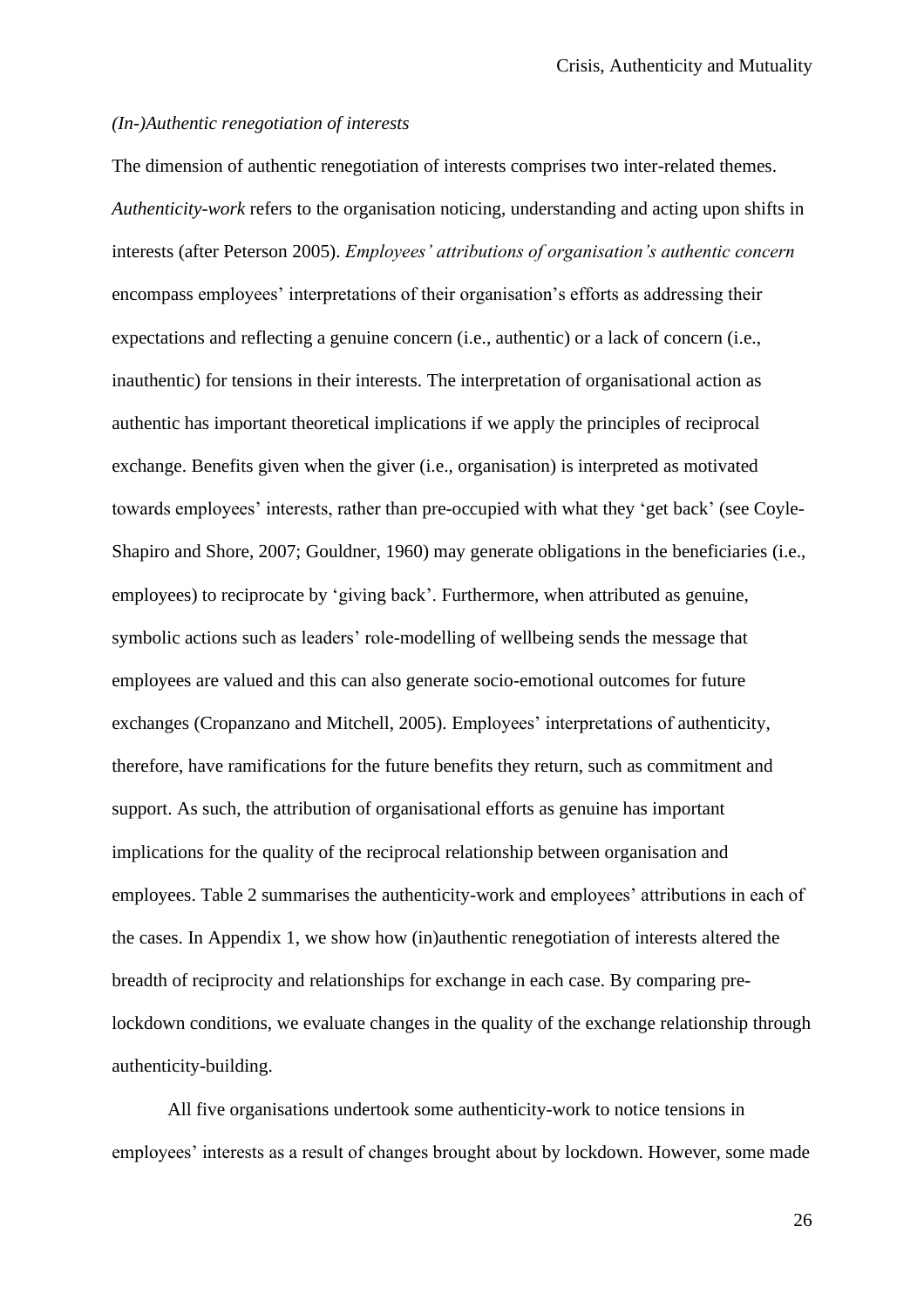efforts to understand and act on interests-shifts (Tech, Fin), while others struggled (Con), made top-down assumptions (FM) or noticed but did not act on interests-shifts (Edu). Comparing cases, those with prior approaches to identifying and addressing interests-shifts (Tech, Fin) were in a better position to notice, understand and act on post-lockdown shifts in interests as they arose and therefore, build authenticity.

Adapting prior approaches towards employees' interests to the remote work context helped Tech to keep in touch with concerns as they unfolded. Tech's authenticity-work involved employees being consistently encouraged to voice opinions and feelings through regular online meetings. Tech created space for employees to ask for support and informal conversations and regular check-ins. Tech leaders encouraged employees through regular and personal communication that built relational ties, "*I ask them what is going on in their personal life and build those kind of bonds between us*" (Leader-1, Tech). Furthermore, rolemodelling by Tech leaders encouraged Tech employees to put their own wellbeing first, "*even last week I went out during the day I went out two or three times in the back garden and we did have a very busy day but I told people I am doing it so that they can see I am doing it and therefore they don't feel bad about being away from their computers*" (Leader-1, Tech). Tech employees consistently attributed their organisation's authenticity-work as reflecting a genuine concern for them and addressing their authenticity-demands. The reciprocal nature of authenticity-building is exemplified through the attributions that Tech employees made about the organisation's actions, "*One of the situations what I think also makes people just think they want to do their best is, because, as I said, because the company cares for you, you want your company to succeed because you know that they are, as I said people with ethics*" (Manager-1, Tech). Therefore, Tech improved the quality of the exchange relationship (i.e., by inviting a broad range of reciprocity) through authenticity-building.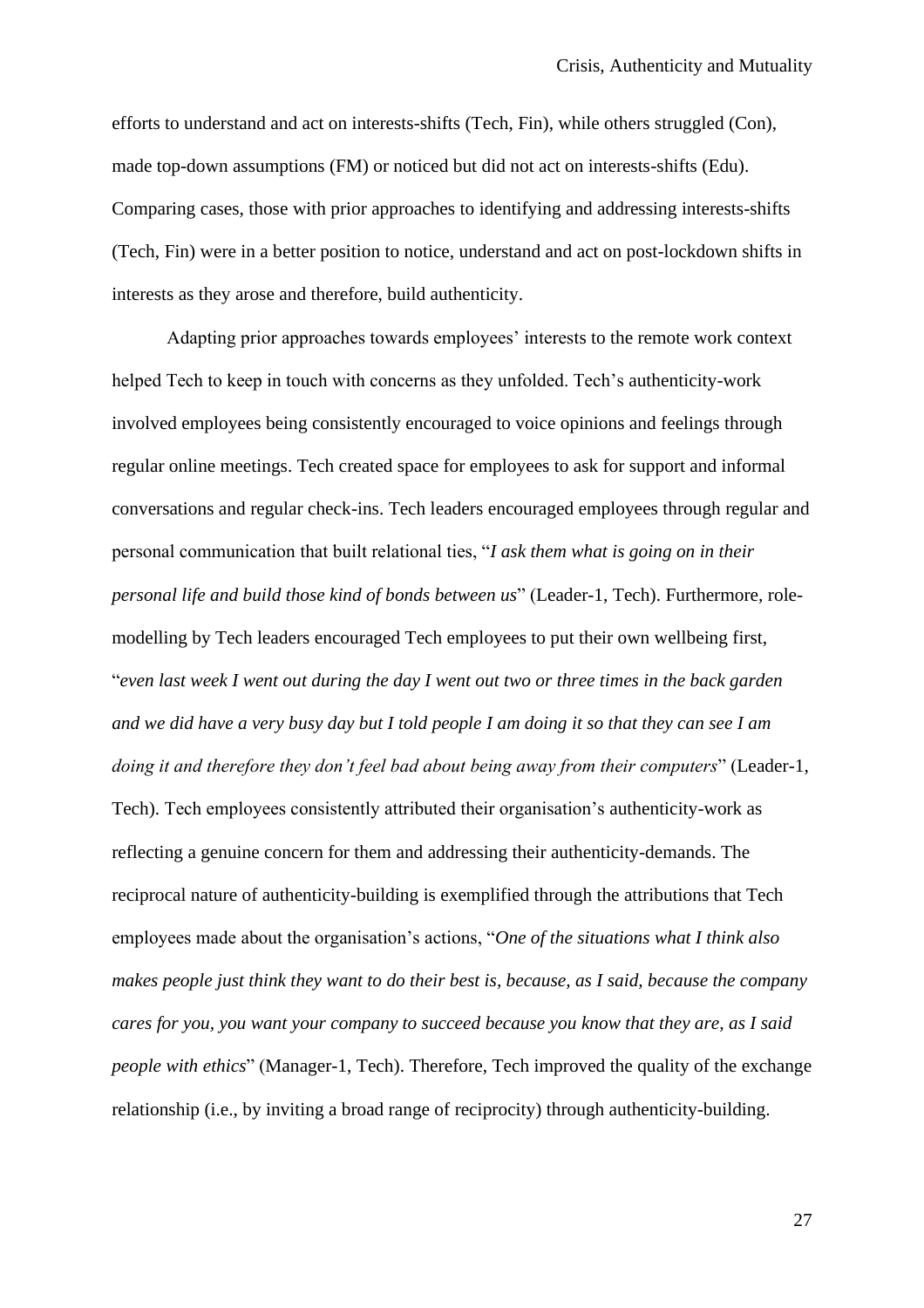Like Tech, Fin adapted some of their prior approaches to the remote work context. Fin's authenticity-work identified and understood constraints in home-working and performance pressures and acted accordingly, "… *as soon as they announced about the school closures, our management team were sending out resources, making sure that anyone that needed to remained at home, it was about well make sure you and your family are OK*" (Manager-1, Fin). Fin also put in place tangible benefits such as online medical appointments to replace physical services and online events and resources for managing wellbeing. Symbolic gestures such as signalling wellbeing as a priority, were attributed as reflecting a genuine concern at Fin and exceeded the pre-lockdown expectations for many employees and thereby potentially broadened the range of reciprocity, "*Our CEO gave a talk and there's one thing […] that really struck me, is for the first time he was saying 'yes I appreciate mistakes may happen, but I also appreciate you're doing your best'*" (Senior Manager-1,

Fin). Therefore, albeit with some variability, it can be argued that Fin improved the quality of the exchange relationship through authenticity-building.

Cases with a lack of prior approaches (Edu) or who paused discursive mechanisms such as manager meetings (FM) and employee forums (Con), struggled to notice and understand adverse changes to employees' interests and so relied on top-down assumptions. Authenticity-work for these cases therefore, comprised a narrow range of benefits in comparison to cases that had robust dialogic mechanisms (i.e., Tech and Fin), who could ensure continuity in identifying concerns.

FM and Con, who had site-workers, paused meetings, "*with everything that's happened recently them meetings have been cancelled and [manager]'s not getting about and being able to go to the sites*" (Manager-1, FM). This meant that FM relied on top-down assumptions about wellbeing concerns, rather than experienced issues. Even despite quite low prior conditions for authenticity-demands, there were variable employee attributions, with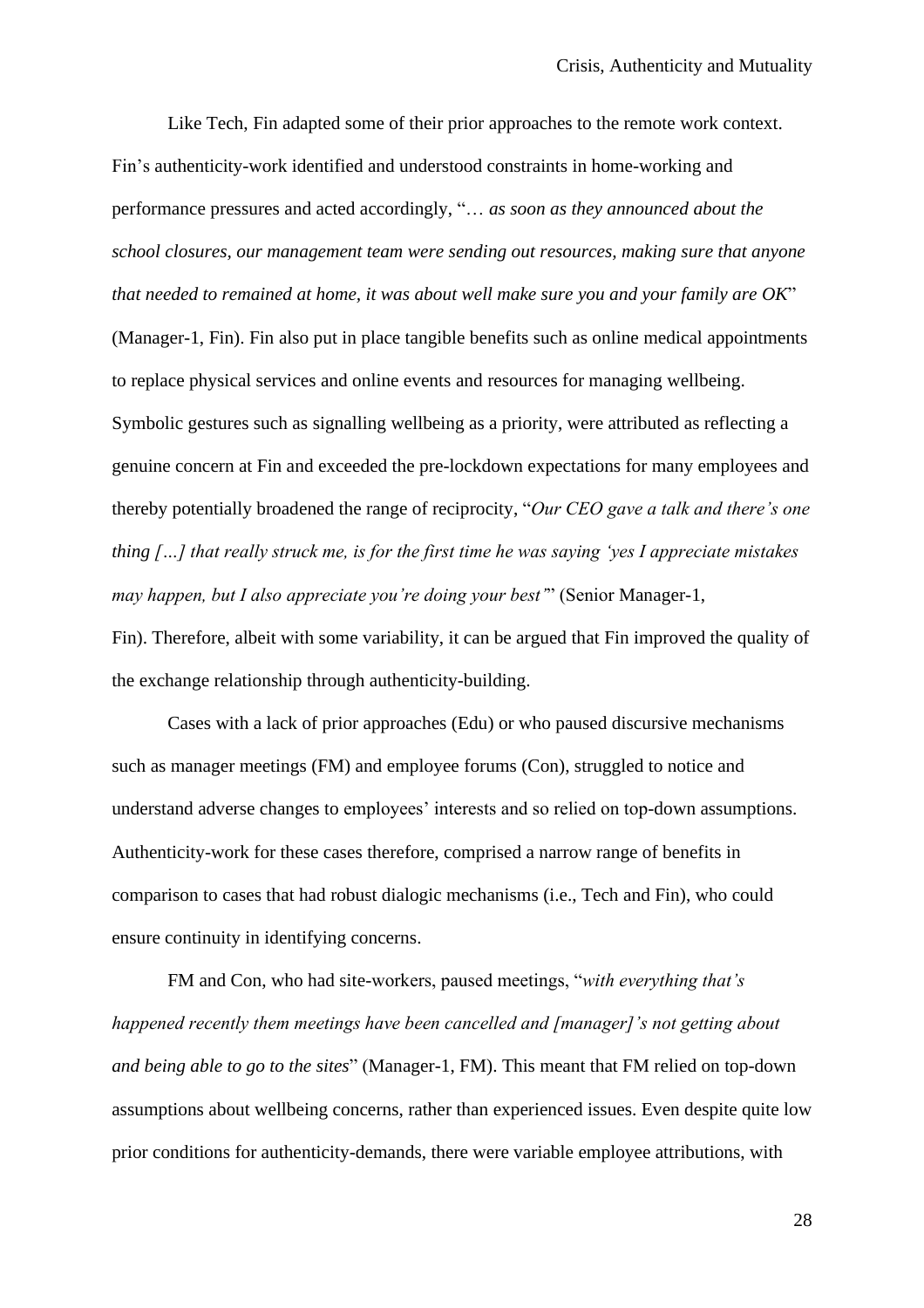some perceived failures of FM to address employee wellbeing interests. Therefore, overall, FM did not build authenticity. A lack of prior approaches to addressing interests-shifts meant a reliance on top-down assumptions with some employees' perceiving violations of expectations, which did not improve the quality of the exchange relationship.

At Con, pausing processes for issue-raising such as employee forums and supervisory visits compounded tensions in wellbeing interests, such as isolation, "*those that were digging holes, fixing steel and pouring concrete … felt as if they were being isolated because they weren't being visited as much*" (Leader-2, Con). This limited Con's authenticity-work with variable attributions of authenticity. In building authenticity for some employees but not others, Con did not improve the overall quality of the exchange relationship.

At Edu, concerns around increased workload were noticed, "*The expectation's been high, I can confidently say that pretty much 95% of our staff have been working flat out*" (Leader-1, Edu). However, the extent of the effect on employees' wellbeing was not noticed and there was little evidence of Edu understanding these interests-shifts, "*It's been harder if you have got younger children and the expectation is still to be doing all the work, I think that's been harder*" (Worker-1, Edu). Although Edu put in place top-down communications and localised support for colleagues adapting to online teaching, this was against a backdrop of performance expectations, "*There have been lots of emails about staff wellbeing and things you can read or access…..So, they are aware of it but at the same time they have said you are expected to be working hard*" (Worker-1, Edu). While some employees accepted a lack of Edu's understanding due to the pre-condition of children-first and staff wellbeing only just entering the agenda, this mix of messaging was attributed by Edu employees as a lack of authentic concern with some perceived failures to meet expectations. Therefore, Edu did not build authenticity; a lack of prior approaches to identify interests-shifts and prioritisation of performance-targets meant low authenticity-demands prior to lockdown. Despite low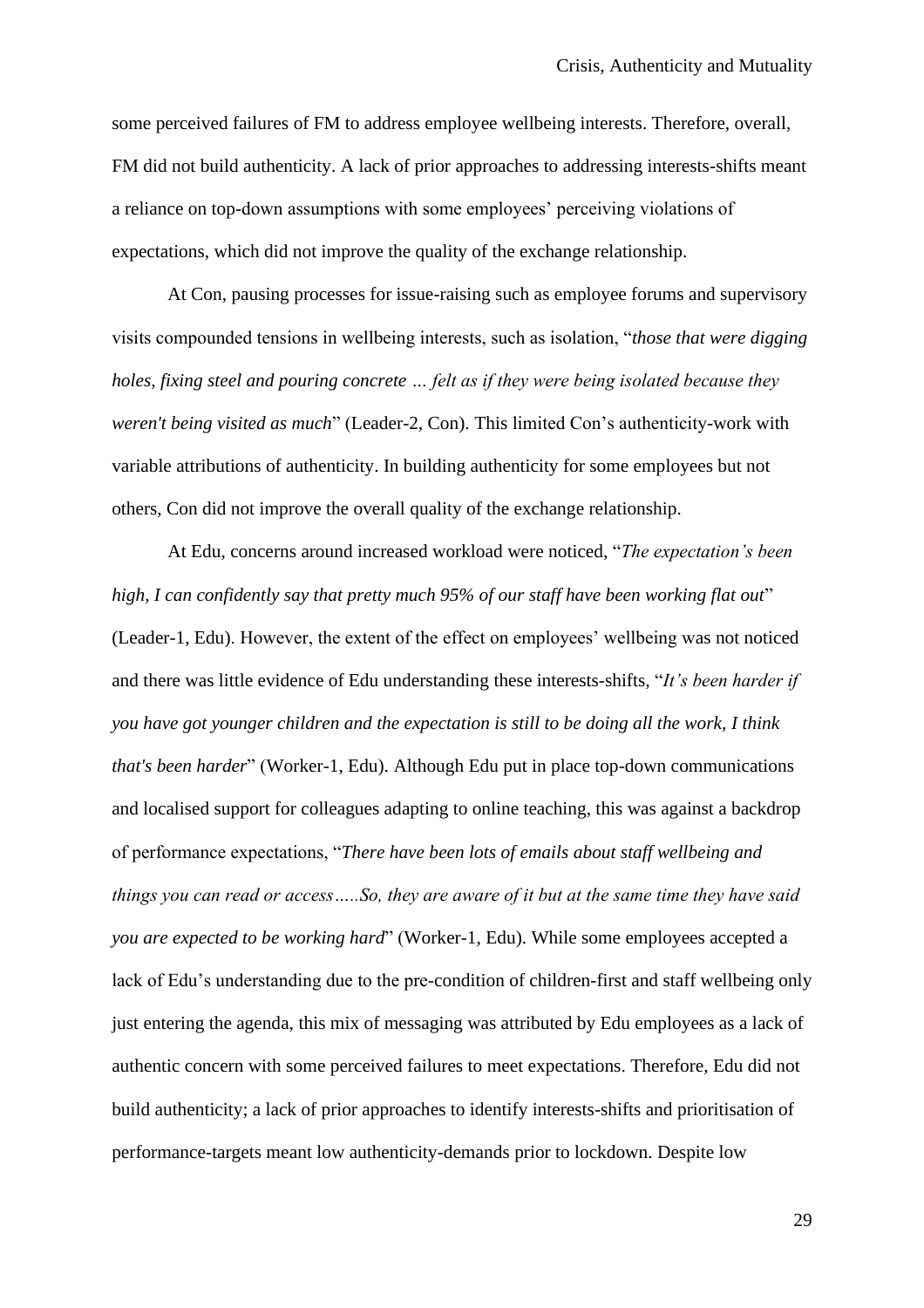expectations, evidence suggests Edu's patchy authenticity-work and negative attributions damaged the quality of the exchange relationship.

#### **Discussion**

We have highlighted how organisations responded to shifts in employee wellbeing interests during the acute phases of the pandemic and the dynamic nature of those shifts. Through authenticity-building, organisations improved the quality of the exchange relationship with employees to allow for future benefits for both parties, such as commitment and support (Cropanzano and Mitchell, 2005; Coyle-Shapiro and Shore, 2007). Conversely, organisations that wrestled with authenticity-building struggled to improve the exchange relationship with a wider range of reciprocity. Attributions of authenticity emerged as fundamental in developing and maintaining the quality of exchange relations, whereby authenticity-building (or lack of) can help to shift the exchange relationship towards either higher quality (more relational) or lower (more economic) quality, with the latter having a narrower scope of reciprocity. Through these findings, we make three main contributions.

In the mutuality literature, quality relations are deemed desirable for mutuality (Guest, 2017), however, the use of the underpinning theory of SET is limited in scope of use as reciprocity is assumed: benefits given are assumed to invite future reciprocity. Our first contribution addresses this in providing a theoretically embedded extension of SET for the mutuality literature. By considering the contingencies of reciprocity, namely (1) the value of employees' imputed benefits shifts e.g., during times of crisis, (2) the motivations ascribed to the organisation by employees influences returned reciprocity and (3) that organisational motivations towards wellbeing-interests are interpreted by employees based on past and present organisational action, we provide a deeper application of Gouldner (1960). This deepening of Gouldner's work integrates attribution theory (Nishii *et al.*, 2008) in understanding the quality of the exchange relationships and considerations of future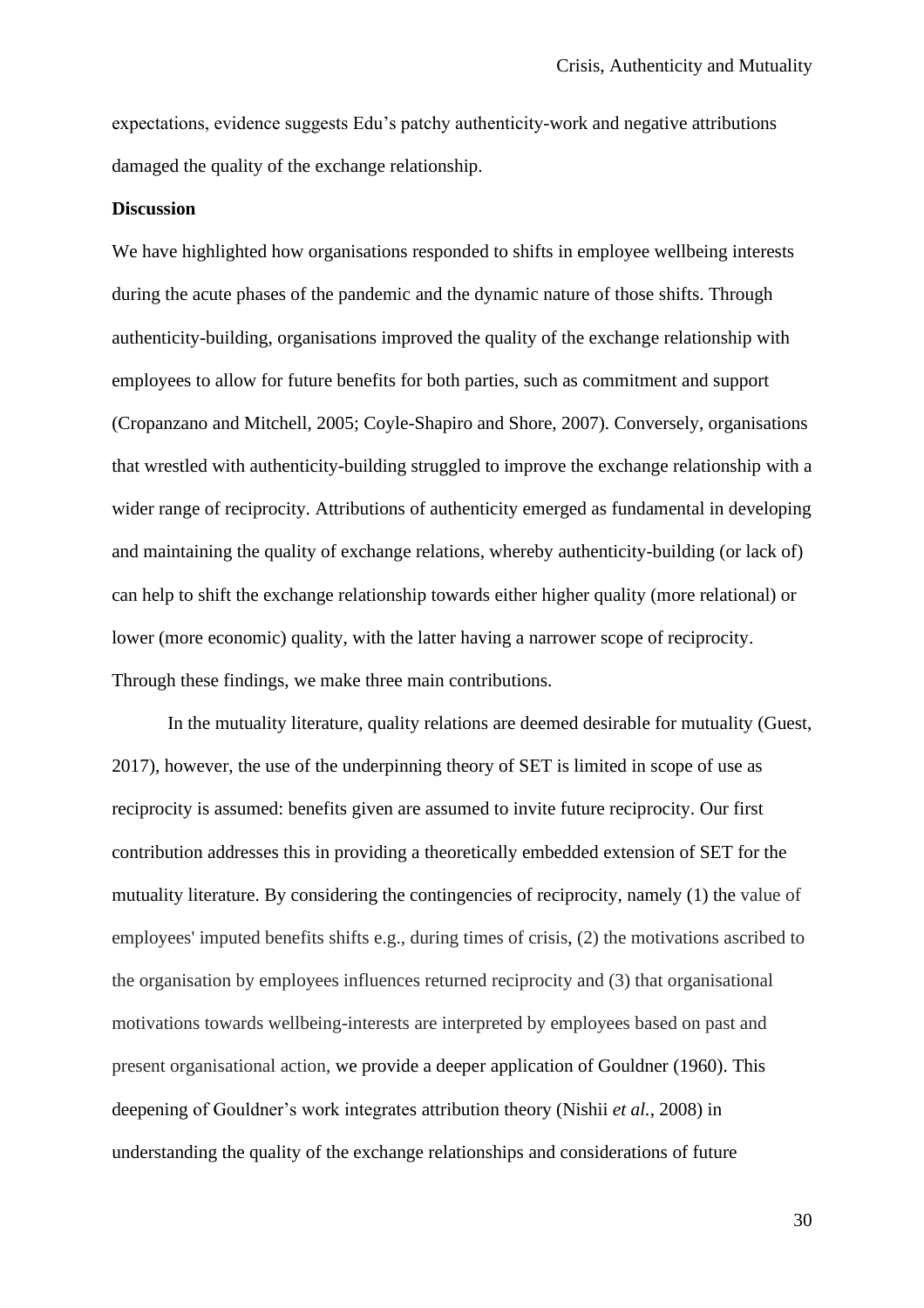reciprocity, and therefore the context of mutuality. We suggest that accommodating these attributional elements into assumptions of SET broadens the field of mutuality research. Similarly, our theoretical account of both context and individual differences on the quality of the exchange relationship are acknowledged gaps in the employment relations literature (Shore and Coyle-Shapiro, 2003).

The organisations that engaged with authenticity-building for mutuality highlight the breadth of the content of exchange and that these resources carry symbolic connotations that are intertwined with the nature of the relationship. As such, our findings also highlight the intricacies of the dynamic shifts in interests and indicate the importance of the processes and structures of exchange, such as blurring between vertical and horizontal exchanges in high quality relations. Further research is needed to uncover the complexities of such reciprocal relations.

Our second contribution refines the conceptualisation of organisational authenticity in the employment relationship, setting the context for mutuality. Whilst organisations gain from being viewed as authentic (Lehman et al, 2018), the authenticity literature currently has a limited focus on employees as a key audience. Instead, authentic behaviour is defined broadly and captured by internal and external actions of the organisation (Lee and Kim, 2017) or focused on espoused values (Cording *et al*., 2014), although research interest is growing (see Cording *et al*., 2014; Gill et al., 2018; Lee & Yoon, 2018; Lee & Kim, 2017; Men & Stacks, 2014) and SET is viewed as underpinning authenticity by some (e.g., Lee and Kim, 2017; Cording *et al*., 2014). Our contribution narrows the focus of organisational authenticity to the organisation-employee relationship context i.e., to organisational endeavours that are directly aimed at addressing employee wellbeing interests. Within this, and based on the principles of SET, we offer a framework of authenticity-building as a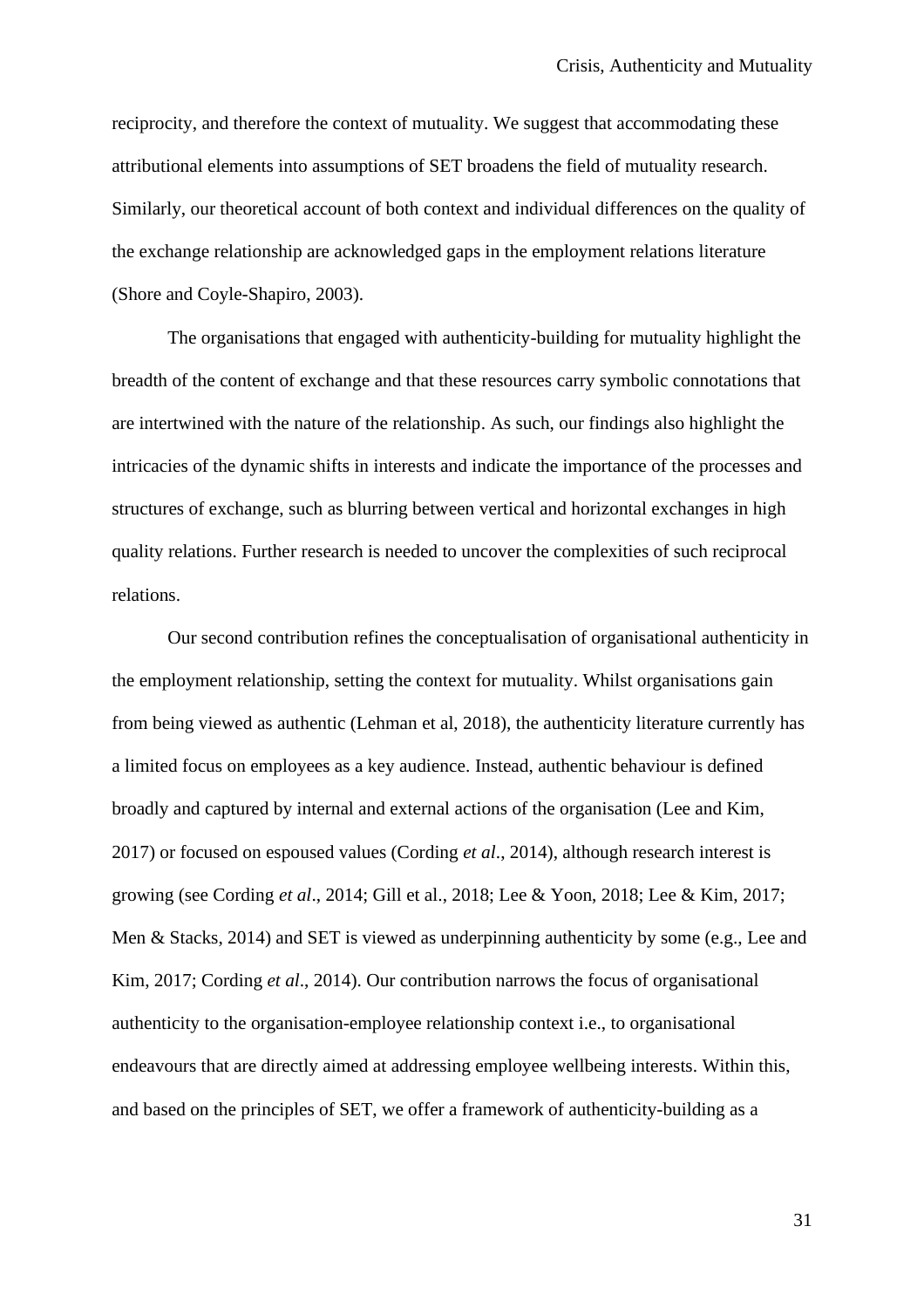dynamic account of how organisations may become more authentic in the context of the employment relationship.

With respect to the mutuality literature, we further deepen our theoretically embedded account of SET showing that authenticity-building is a vital and dynamic component of mutuality. Within this, dialogic processes are an important mechanism for organisations to understand shifts in wellbeing-interests, as well as a crucial tool in negotiation as interests change. Hence, the dynamic and socially constructed nature of authenticity calls for participative structures of communication (Geary and Trif, 2011; Glover et al, 2014) and reflexive scrutiny (Steckler and Clark, 2019) informed by dialogic engagement to ensure values-congruent actions. The dialogic approach is in line with SET in that dialogue consists of a quality of mutual relationship and engagement (Buber, 1970; Cissna and Anderson, 1998; Heath et al.,2006) and therefore implies that the route to authenticity lies with attending to relational interactions.

Given the inherent tensions, complexities, potentially conflicting demands and shifting interests (Geary and Trif, 2011; Glover et al. 2014), we suggest that the pursuit rather than achievement of authenticity is a more realistic aim. Therefore, we view authenticitybuilding as a 'process of continually becoming' (Liedtka, 2008:238), ensuring that interestsshifts are not merely avoided but addressed when they inevitably occur.

Our third contribution speaks to the wellbeing and mutuality literature by demonstrating that mutuality does not necessarily have to be compromised during external shocks. Identifying shifts in employee wellbeing is a recognised management challenge (Grant et al., 2007). Indeed, our findings expose the fragile nature of mutuality (Dobbins and Dundon, 2017), as in the context of shock employee wellbeing interests became more salient (cf. Gouldner, 1960). These shifts may not always be apparent to managers, which makes the pursuit of mutuality problematic. However, although the literature suggests authenticity may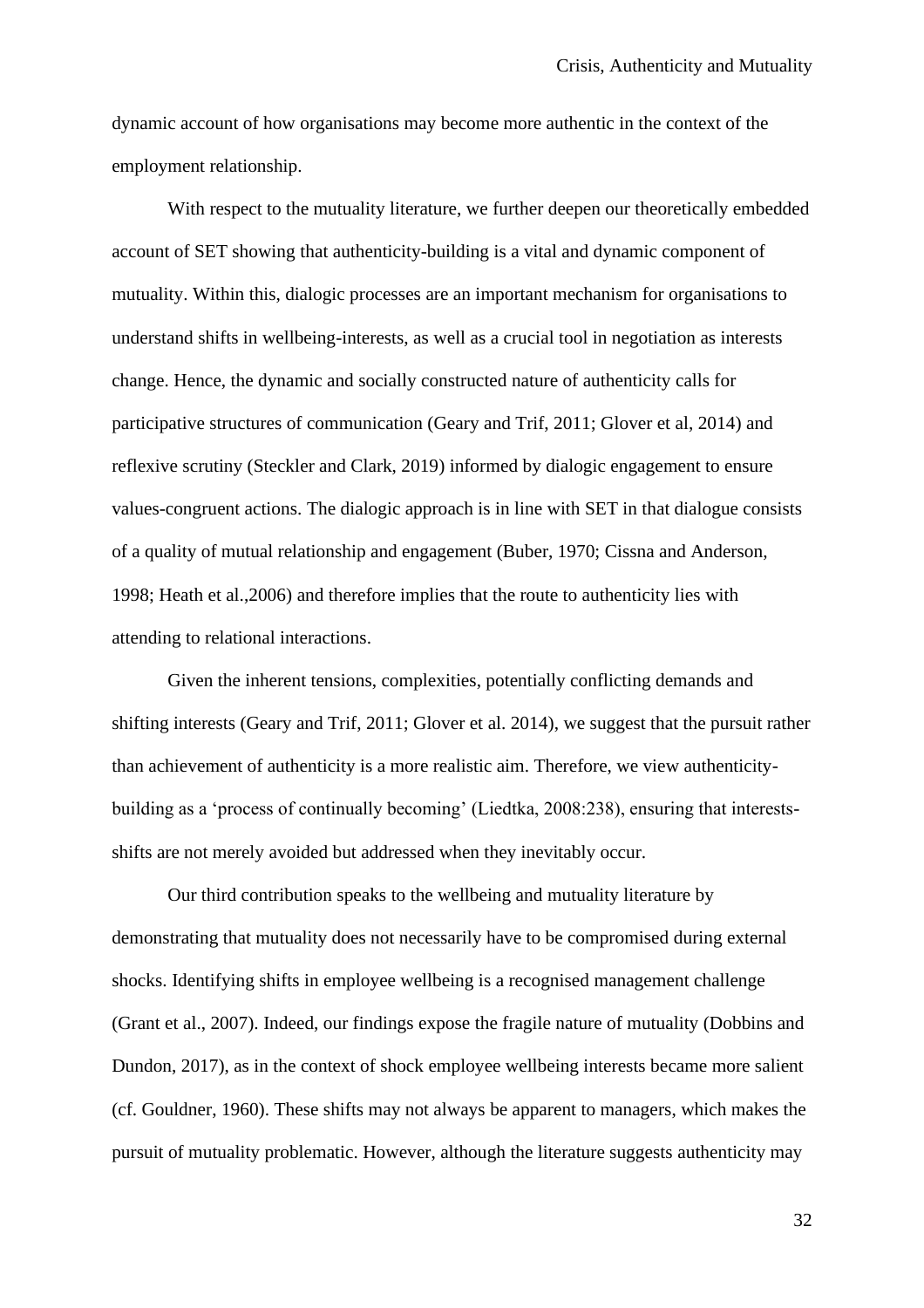be difficult to achieve (Lehman *et al.*, 2019), we show that, for those organisations that undertook authenticity-building, this is not necessarily the case. Furthermore, we identify authenticity-work is an unfolding and effortful process (Peterson, 2005) for organisations to identify and therefore address shifts in employee wellbeing.

A strength of our research is that we studied organisations from a range of sectors and sizes to account for different contexts and variability in organisational responses. Furthermore, detailed analyses allowed us to examine data from managers and employees in each case to understand the extent of commonality and divergence in experiences. We justified our focus on the acute phases of lockdown as a time when organisational responses to employees' wellbeing concerns would be most significant and the environment most turbulent. However, our analysis does not extend to subsequent lockdowns. Future research may consider organisational authenticity and mutuality in relation to health concerns postpandemic.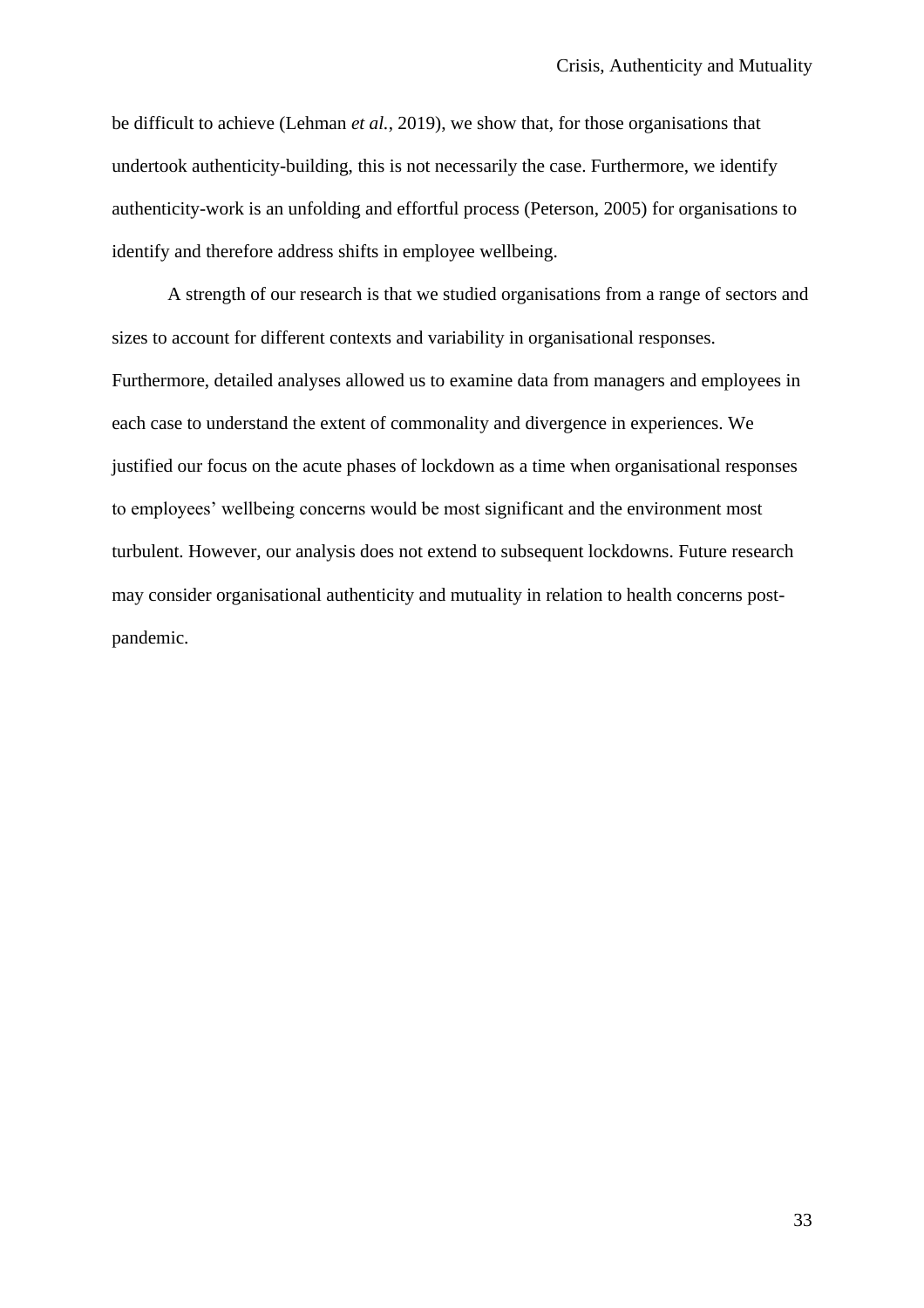#### **References**

- Abma, T. A. and Stake, R. E. (2014). 'Science of the particular: An advocacy of naturalistic case study in health research', Qualitative Health Research, 24(8), pp. 1150-1161.
- Andrade, A.D. (2009). 'Interpretive research aiming at theory building: Adopting and adapting the case study design', The Qualitative Report, 14(1), p. 42.
- Bélanger, J. and Edwards, P. (2007). 'The conditions promoting compromise in the workplace, British Journal of Industrial Relations', 45(4), pp. 713–34.

Blau, P.M. (1964). Exchange and power in social life. New York, NY: Wiley.

- Bouncken, R. B., Qiu, Y., Sinkovics, N. and Kürsten, W. (2021). 'Qualitative research: extending the range with flexible pattern matching', Review of Managerial Science, 15(2), pp. 251-273.
- Bowen, D.E. and Ostroff, C. (2004). 'Understanding HRM–firm performance linkages: The role of the "strength" of the HRM system', Academy of Management Review, 29(2), pp. 203-221.
- Boxall, P. (2013). 'Mutuality in the management of human resources: assessing the quality of alignment in employment relationships', Human Resource Management Journal, 21(3), pp. 3-17.
- Castillo-Montoya, M. (2016). 'Preparing for interview research: The interview protocol refinement framework', Qualitative Report, 21(5), pp. 811-830.
- Charmaz, K. (2006). Constructing grounded theory: A practical guide through qualitative analysis. London: Sage.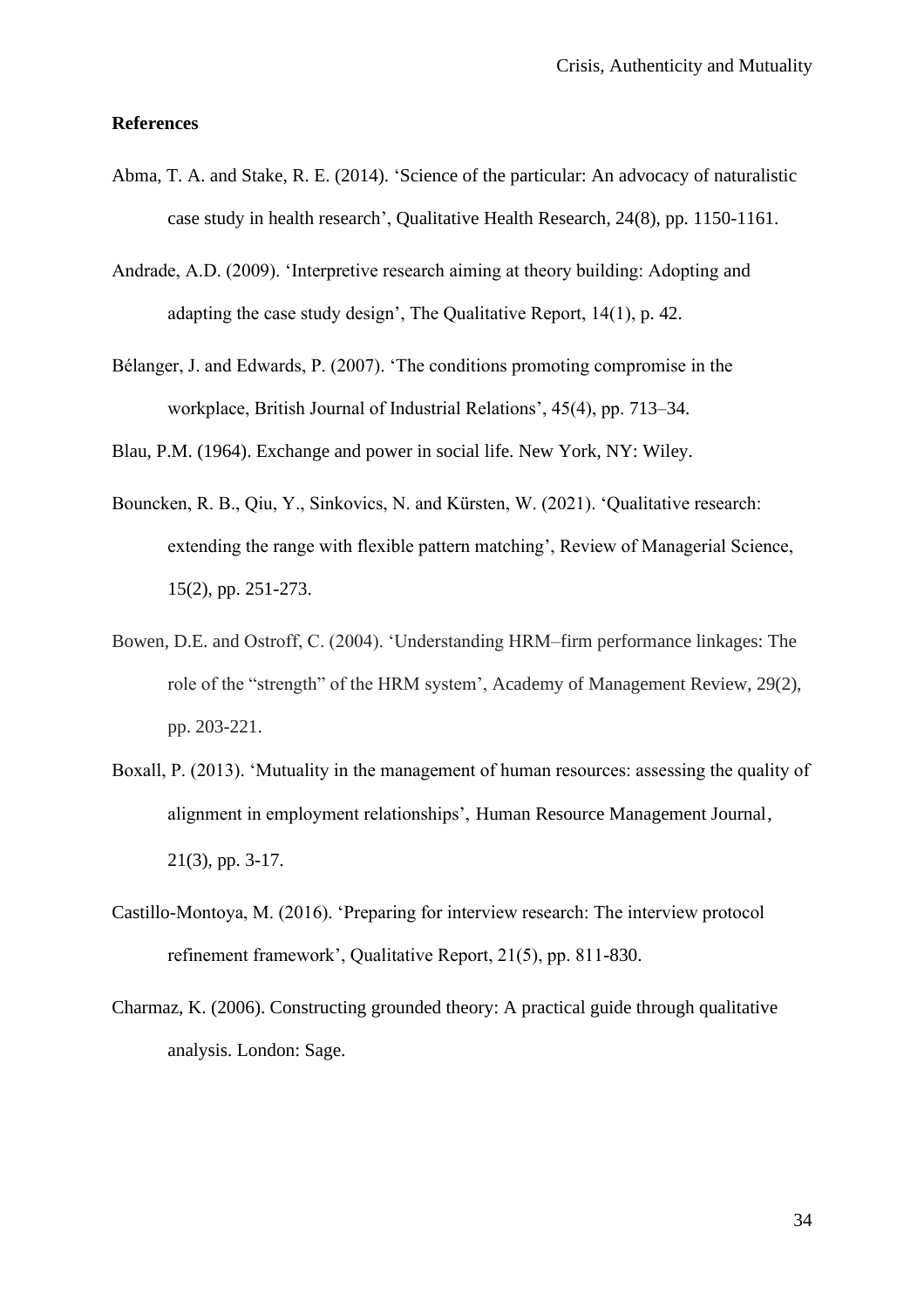- Charmaz, K. (2008). Grounded theory as an emergent method. In S.N. Hesse-Biber and P. Leavy (eds.) Handbook of Emergent Methods, New York: The Guildford Press. pp. 155-172.
- Charmaz, K. (2017). 'The power of constructivist grounded theory for critical inquiry', Qualitative Inquiry, 23(1), pp. 34-45.
- Cook, H., MacKenzie, R. and Forde, C. (2016). 'HRM and performance: The vulnerability of soft HRM practices during recession and retrenchment', Human Resource Management Journal, 26(4), pp. 557-571.
- Cording, M., Harrison, J.S., Hoskisson, R.E. and Jonsen, K. (2014). 'Walking the talk: A multistakeholder exploration of organizational authenticity, employee productivity, and post-merger performance, Academy of Management Perspectives', 28(1), pp. 38- 56.
- Corley, K.G. and Gioia, D.A. (2011). 'Building theory about theory building: what constitutes a theoretical contribution?' Academy of Management Review, 36(1), pp. 12-32.
- Cornelissen, J.P. (2017). 'Preserving theoretical divergence in management research: Why the explanatory potential of qualitative research should be harnessed rather than suppressed', Journal of Management Studies, 54(3), pp. 368-383.
- Coyle-Shapiro, J.A. and Shore, L.M. (2007). 'The employee–organization relationship: Where do we go from here?' Human Resource Management Review, 17(2), pp. 166- 179.
- Cropanzano, R. and Mitchell, M. S. (2005). 'Social exchange theory: An interdisciplinary review', Journal of Management, 31(6), pp. 874-900.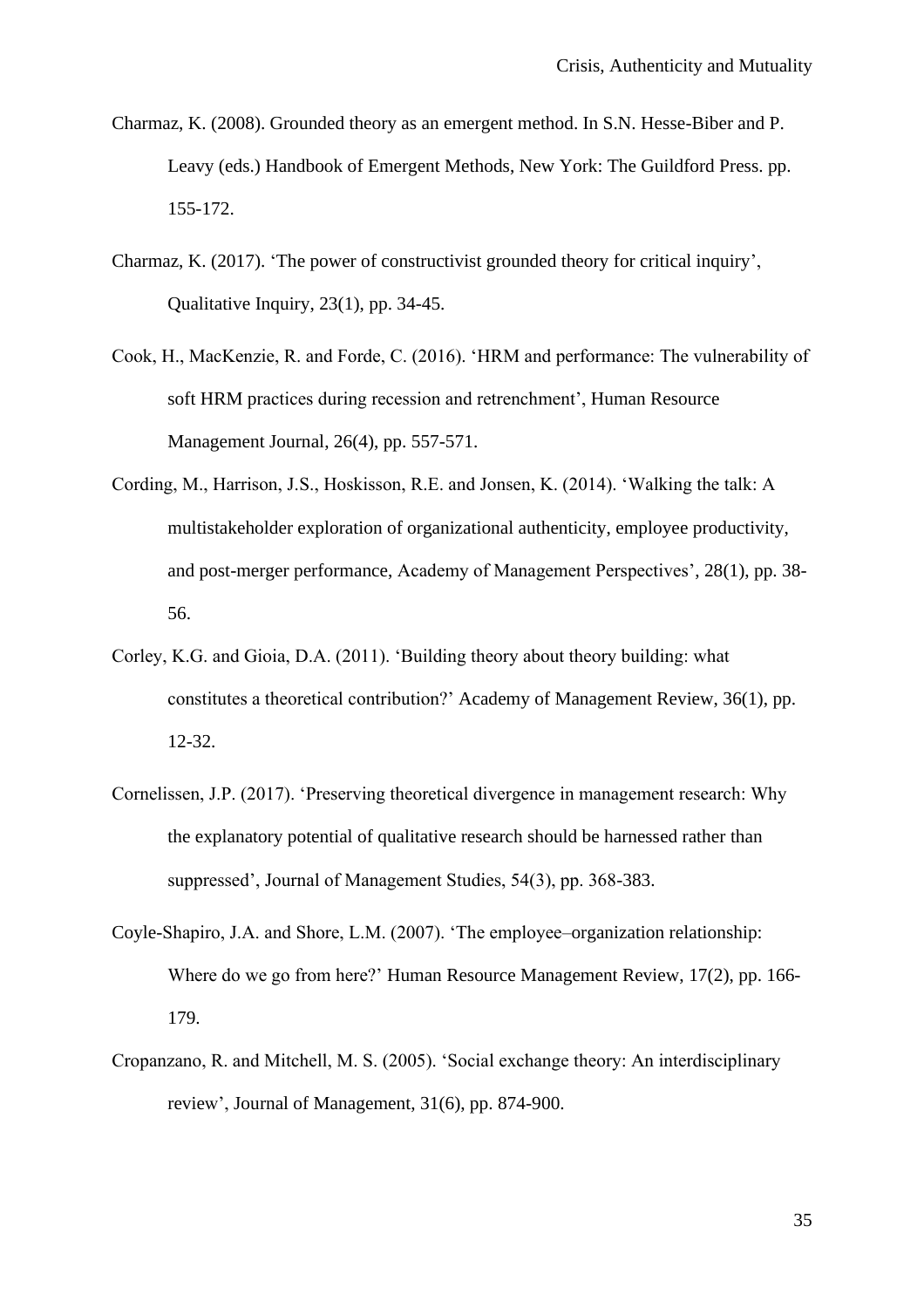- Cropanzano, R. and Rupp, D.E. (2003). An overview of organizational justice: Implications for work motivation. In L.W. Porter, G.A. Bigley and R.M. Steers (eds), Motivation and Work Behavior. New York: McGraw-Hill. pp. 82-95.
- Cropanzano, R., Anthony, E.L., Daniels, S.R. and Hall, A.V. (2017). 'Social exchange theory: A critical review with theoretical remedies', Academy of Management Annals, 11, pp. 479-516.
- Daniels, K., Connolly, S., Ogbonnaya, C., Tregaskis, O., Bryan, M.L., Robinson-Pant, A. and Street, J. (2018). 'Democratisation of wellbeing: Stakeholder perspectives on policy priorities for improving national wellbeing through paid employment and adult learning', British Journal of Guidance and Counselling, 46(4), pp. 492-511.
- Denzin, N. (1978). Sociological methods: Critical reflections and the logic of naturalistic inquiry. Sociological methods: A source book, pp. 1-29.
- Dobbins, T. and Dundon, T. (2017). 'The chimera of sustainable labour–management partnership', British Journal of Management, 28(3), pp. 519-533.
- Dulac, T., Coyle-Shapiro, J.A., Henderson, D.J. and Wayne, S.J. (2008). 'Not all responses to breach are the same: The interconnection of social exchange and psychological contract processes in organizations', Academy of management Journal, 51(6), pp. 1079-1098.
- Dundon, T. and Dobbins, T. (2015). 'Militant partnership: a radical pluralist analysis of workforce dialectics', Work, Employment and Society, 29(6), pp. 912-931.
- Frijters, P., Clark, A. E., Krekel, C. and Layard, R. (2020). 'A happy choice: wellbeing as the goal of government', Behavioural Public Policy, 4(2), pp. 126-165.
- Geary, J. and Trif, A. (2011). ,Workplace partnership and the balance of advantage: A critical case analysis', British Journal of Industrial Relations, 49(S1), pp. s44-s69.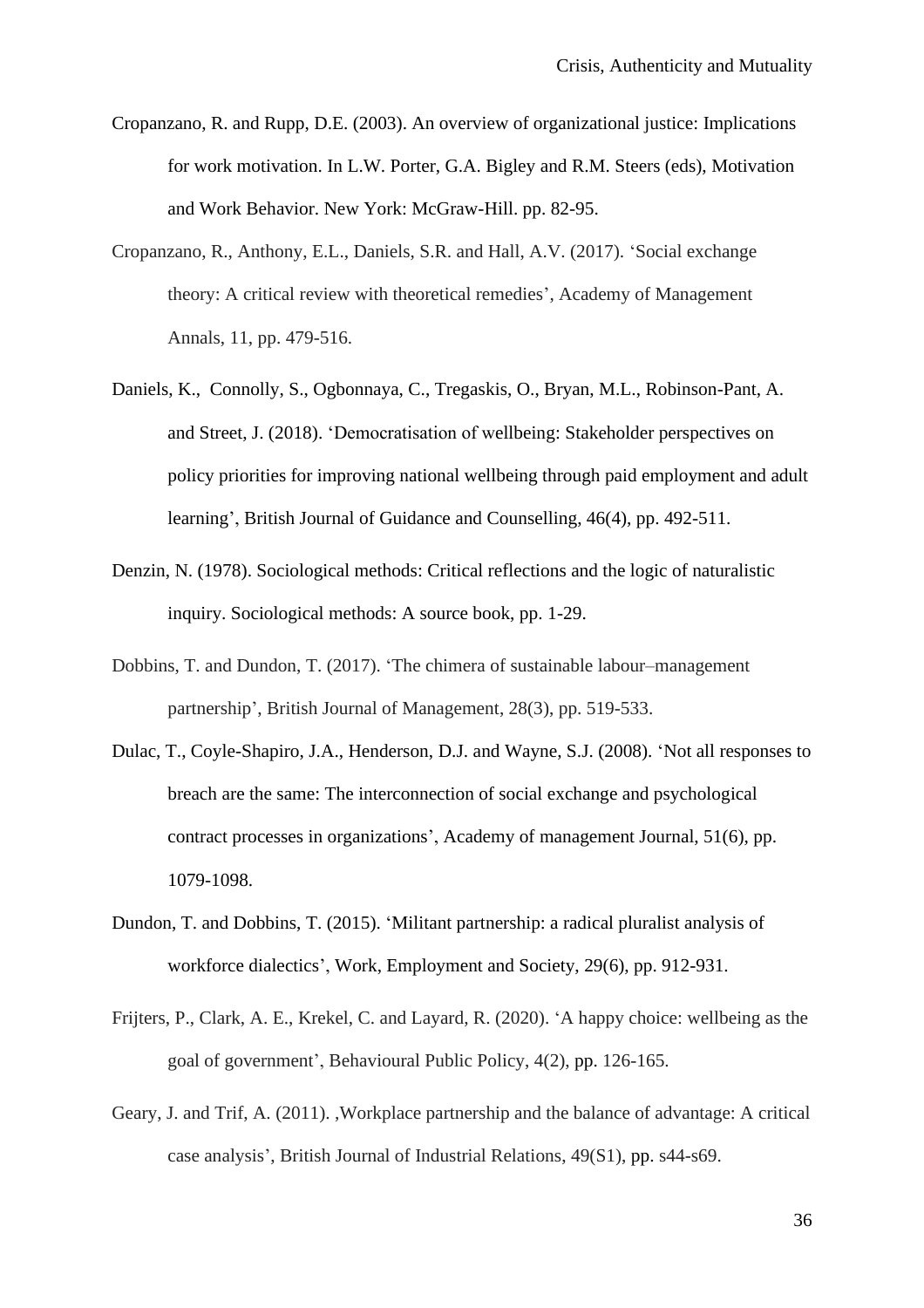- Geertz, C. (1973). Thick description: toward an interpretive theory. In The Interpretation of Cultures: Selected Essays, New York: Basic Books. pp. 3-30.
- Gerring, J. (2007). Case study research: Principles and Methods. Cambridge University Press. Boston.
- Gill, C., Gardner, W., Claeys, J., and Vangronsvelt, K. (2018). 'Using theory on authentic leadership to build a strong human resource management system', Human Resource Management Review, 28(3), pp. 304-318.
- Gioia, D.A., Corley, K.G. and Hamilton, A.L. (2013). 'Seeking qualitative rigor in inductive research: Notes on the Gioia methodology', Organizational Research Methods, 16(1), pp.15-31.
- Glover, L., Tregaskis, O. and Butler, P. (2014). 'Mutual gains? The workers' verdict: a longitudinal study', International Journal of Human Resource Management, 25(6), pp.895-914.
- Gouldner, A. (1960). 'The norm of reciprocity', American Sociological Review, 25(2), pp.161–178.
- Grant, A.M., Christianson, M.K. and Price, R.H. (2007). 'Happiness, health, or relationships? Managerial practices and employee well-being tradeoffs', Academy of Management Perspectives, 21(3), pp. 51-63.
- Guest, D.E. (2017). 'Human resource management and employee well-being: Towards a new analytic framework', Human Resource Management Journal, 27(1), pp. 22-38.
- Guest, D.E. and Peccei, R. (2001). 'Partnership at work: Mutuality and the balance of advantage', The British Journal of Industrial Relations, 39(2), pp. 207-236.
- Hahl, O. (2016). 'Turning back the clock in baseball: The increased prominence of extrinsic rewards and demand for authenticity', Organization Science, 27(2), pp. 929-953.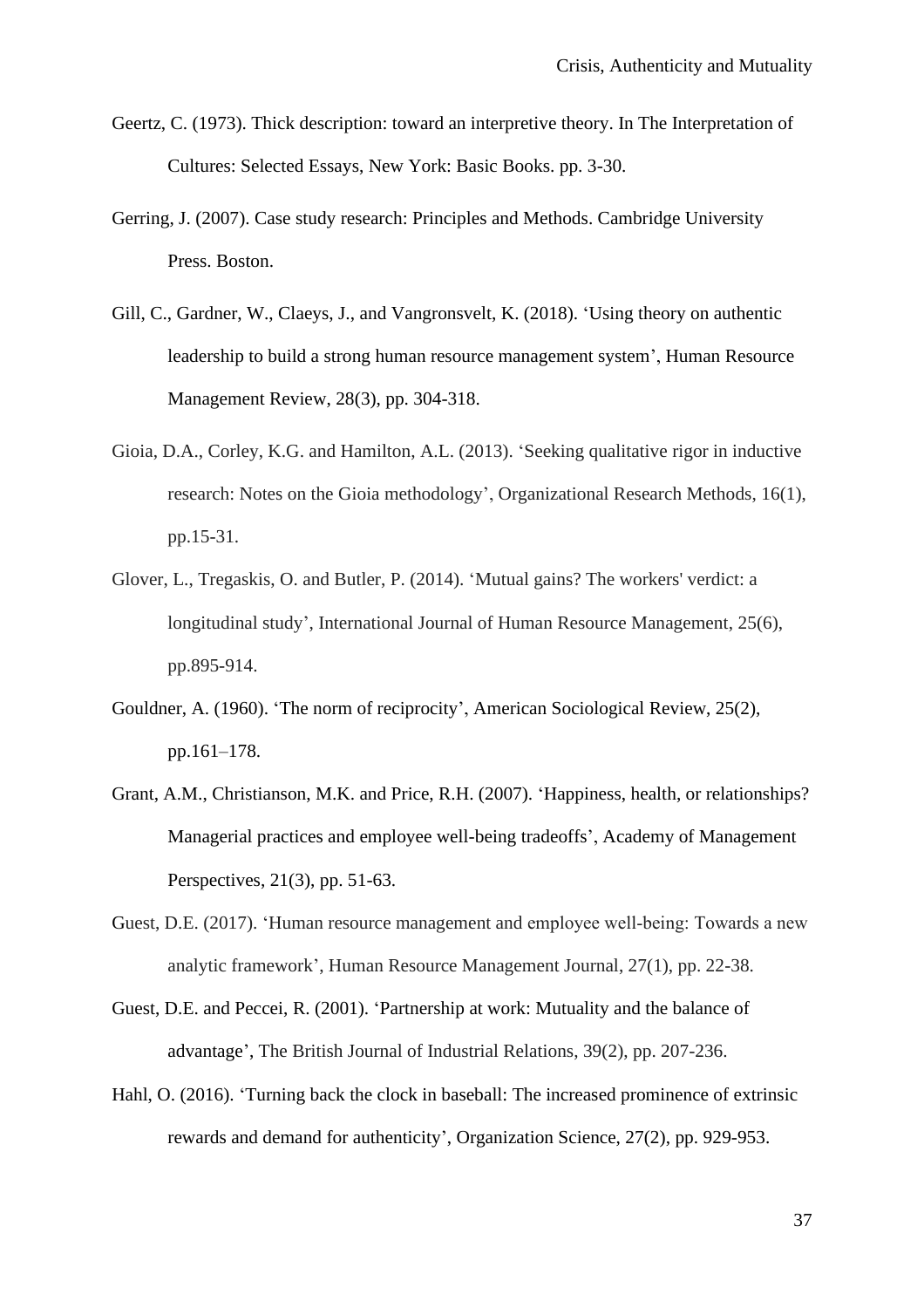- Harvey, G. (2019). 'Corporate wellness: what, why not and whither?' Employee Relations, 41(4), pp. 638-648.
- Hewett, R., Shantz, A., Mundy, J. and Alfes, K. (2018). 'Attribution theories in human resource management research: A review and research agenda', International Journal of Human Resource Management, 29(1), pp. 87-126.
- Jenkins, M. (2017). 'Knowledge and practice mobilities in the process of policy-making: The case of UK national well-being statistics', Political Geography, 56(1), pp. 24-33.
- Johnstone, S., Ackers, P. and Wilkinson, A. (2009). 'The British partnership phenomenon: a ten year review', Human Resource Management Journal, 19(3), pp. 260-279.
- Johnstone, S. and Wilkinson, A. (2018). 'The potential of labour− management partnership: a longitudinal case analysis', British Journal of Management, 29(3), pp. 554-570.
- Kamdar, D. and Van Dyne, L. (2007). 'The joint effects of personality and workplace social exchange relationships in predicting task performance and citizenship performance', Journal of Applied Psychology, 92(5), pp. 1286–1298.
- Kelley, H.H. and Michela, J.L. (1980). 'Attribution theory and research', Annual Review of Psychology, 31, pp. 457–501.
- Kochan, T. and Osterman, P. (1994). The mutual gains enterprise: Forging a winning partnership among labor, management and government. Boston, MA: Harvard Business School Press.
- Kovács, B., Carroll, G.R. and Lehman, D.W. (2014). 'Authenticity and consumer value ratings: Empirical tests from the restaurant domain', Organization Science, 25(2), pp. 458-478.
- Lavelle, J.J., McMahan, G.C. and Harris, C.M. (2009). 'Fairness in human resource management, social exchange relationships, and citizenship behavior: Testing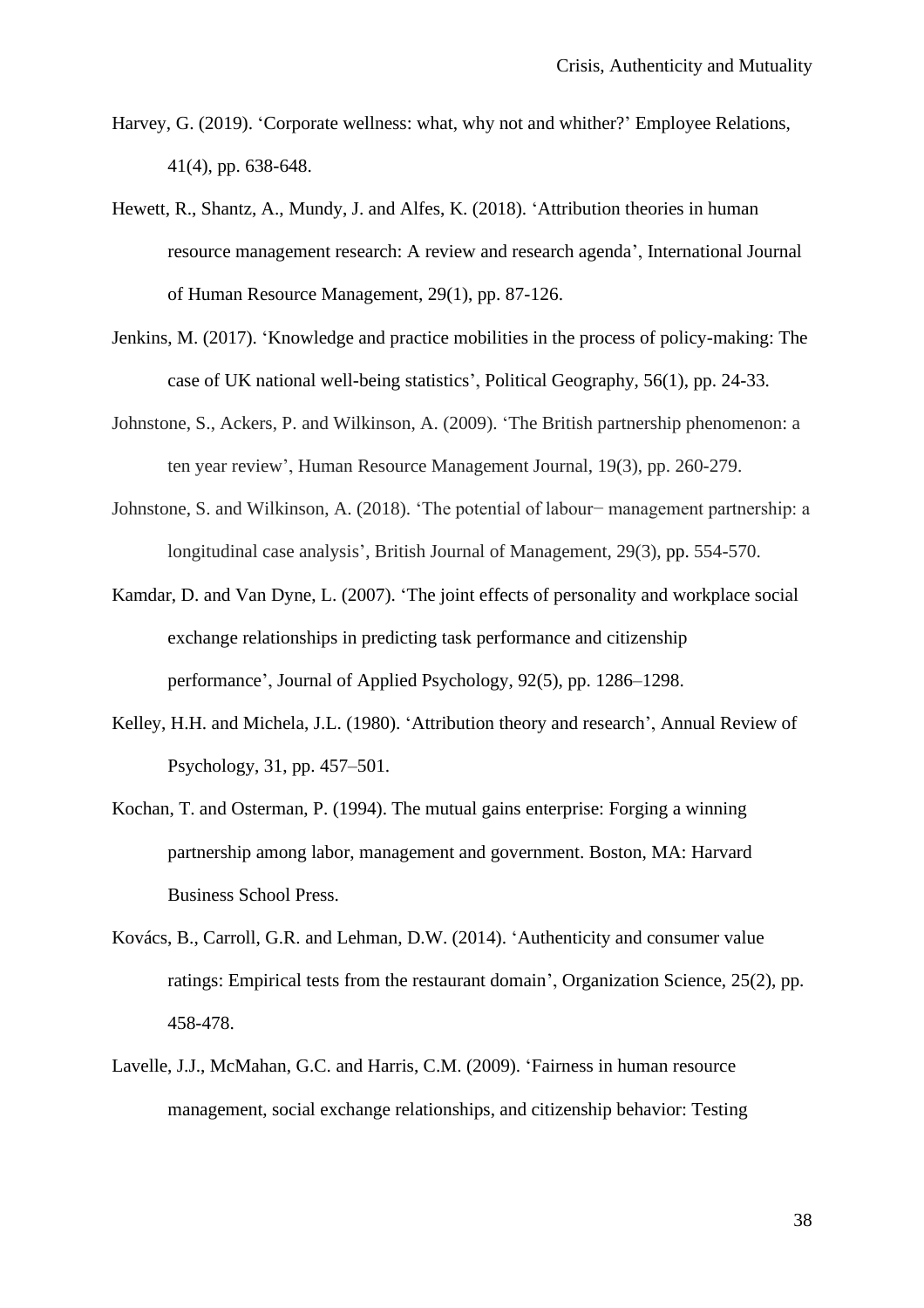linkages of the target similarity model among nurses in the United States', International Journal of Human Resource Management, 20(12), pp. 2419-2434.

- Lee, S. and Yoon, J. (2018). 'Does the authenticity of corporate social responsibility affect employee commitment?', Social Behavior and Personality: An International Journal, 46(4), pp. 617-632.
- Lehman, D.W., O'Connor, K., Kovács, B. and Newman, G.E. (2019). 'Authenticity', Academy of Management Annals, 13(1), pp.1-42.
- Locke, K., Golden-Biddle, K. and Feldman, M. S. (2008). 'Perspective Making doubt generative: Rethinking the role of doubt in the research process', Organization Science, 19(6), pp. 907-918.
- Mellor, N. and Webster, J. (2013). 'Enablers and challenges in implementing a comprehensive workplace health and well‐being approach', International Journal of Workplace Health Management, 6(2), pp.129-142.
- Men, L.R. and Stacks, D. (2014). 'The effects of authentic leadership on strategic internal communication and employee-organization relationships', Journal of Public Relations Research, 26(4), pp. 301-324.
- Mignonac, K. and Richebé, N. (2013). ''No strings attached?': How attribution of disinterested support affects employee retention', Human Resource Management Journal, 23(1), pp. 72-90.
- Miles, M. B. and Huberman, A. M. (1994). Qualitative data analysis: An expanded sourcebook. New York: Sage.
- Mitchell, M.S., Cropanzano, R., and Quisenberry, D. (2012). Social exchange theory, exchange resources and interpersonal relationships: A modest resolution of theoretical difficulties. In K. Thornblom, and A. Kazemi (Eds.) Handbook of social resource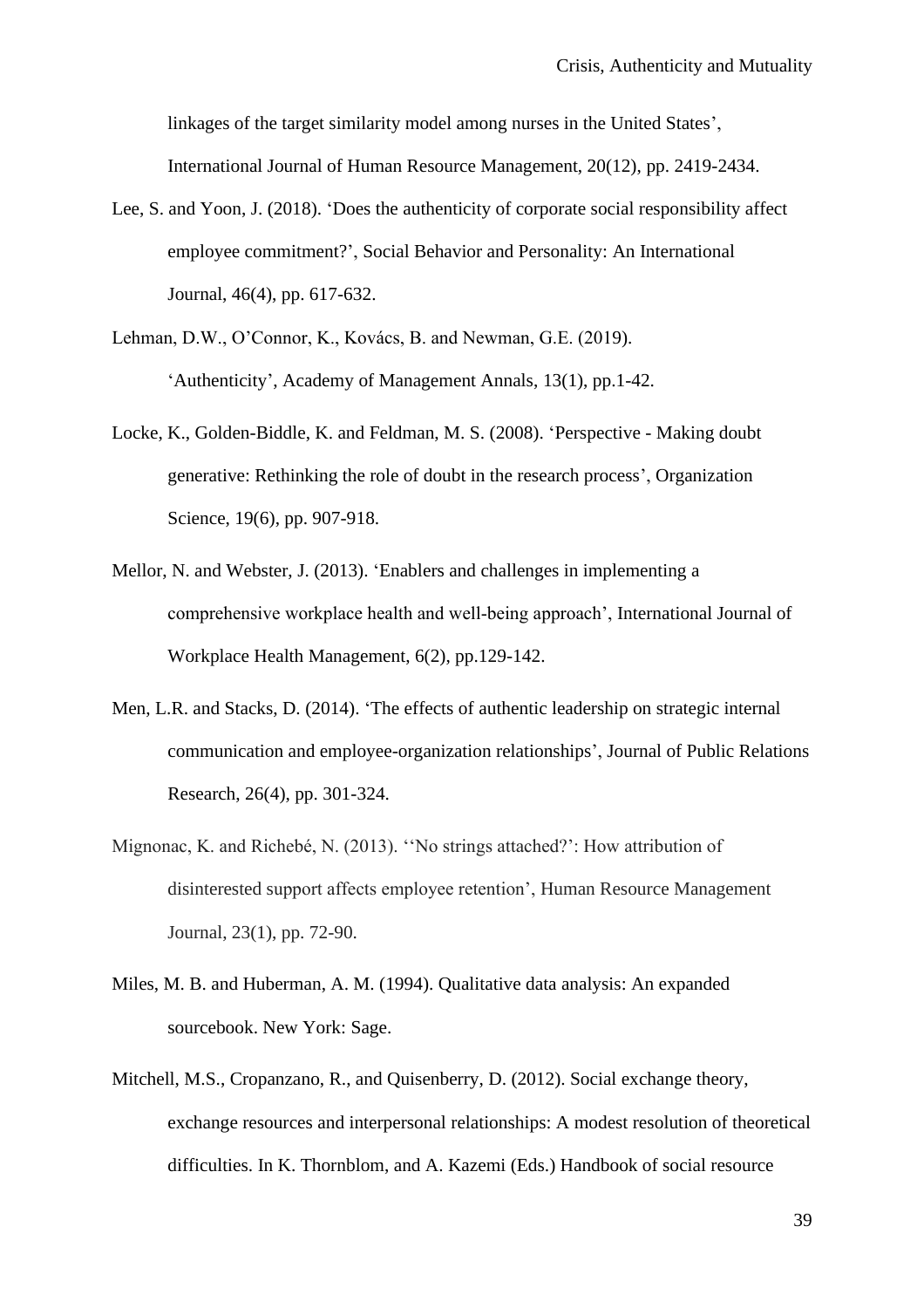theory: Theoretical extensions, empirical insights, and social applications. New York: Springer. pp. 99-118.

- Molm, L. (1994). 'Dependence and risk: Transforming the structure of social exchange', Social Psychology Quarterly, 57(3), pp. 163-176.
- Nishii, L.H., Lepak, D.P. and Schneider, B. (2008). 'Employee attributions of the "why" of HR practices: Their effects on employee attitudes and behaviors, and customer satisfaction', Personnel Psychology, 61(3), pp. 503-545.
- Oman, S. (2015). Measuring national well-being: What matters to you? What matters to whom? In S.C. White and C. Blackmore (ed.s) Cultures of Wellbeing: Method, Place, Policy. London: Palgrave MacMillan. pp. 66-94.
- Patton, M.Q. (2014). Qualitative research and evaluation methods: Integrating theory and practice. London: Sage.
- Peccei, R., Van De Voorde, K. and Van Veldhoven, M. (2013). HRM, well-being and performance: A theoretical and empirical review. In J. Paauwe, D. Guest and P. Wright (Eds.), HRM and performance: Achievements and challenges. Oxford, UK: Wiley-Blackwell. pp. 15-45.
- Peterson, R.A. (2005). 'In search of authenticity', Journal of Management Studies, 42(5), pp.1083-1098.
- Plakoyiannaki, E. and Budhwar, P. (2021). 'From convention to alternatives: rethinking qualitative research in management scholarship', British Journal of Management, 32(1), pp. 3-6.
- Ridder, H. G., Hoon, C. and Mccandless Baluch, A. (2014). 'Entering a dialogue: Positioning case study findings towards theory', British Journal of Management, 25(2), pp. 373- 387.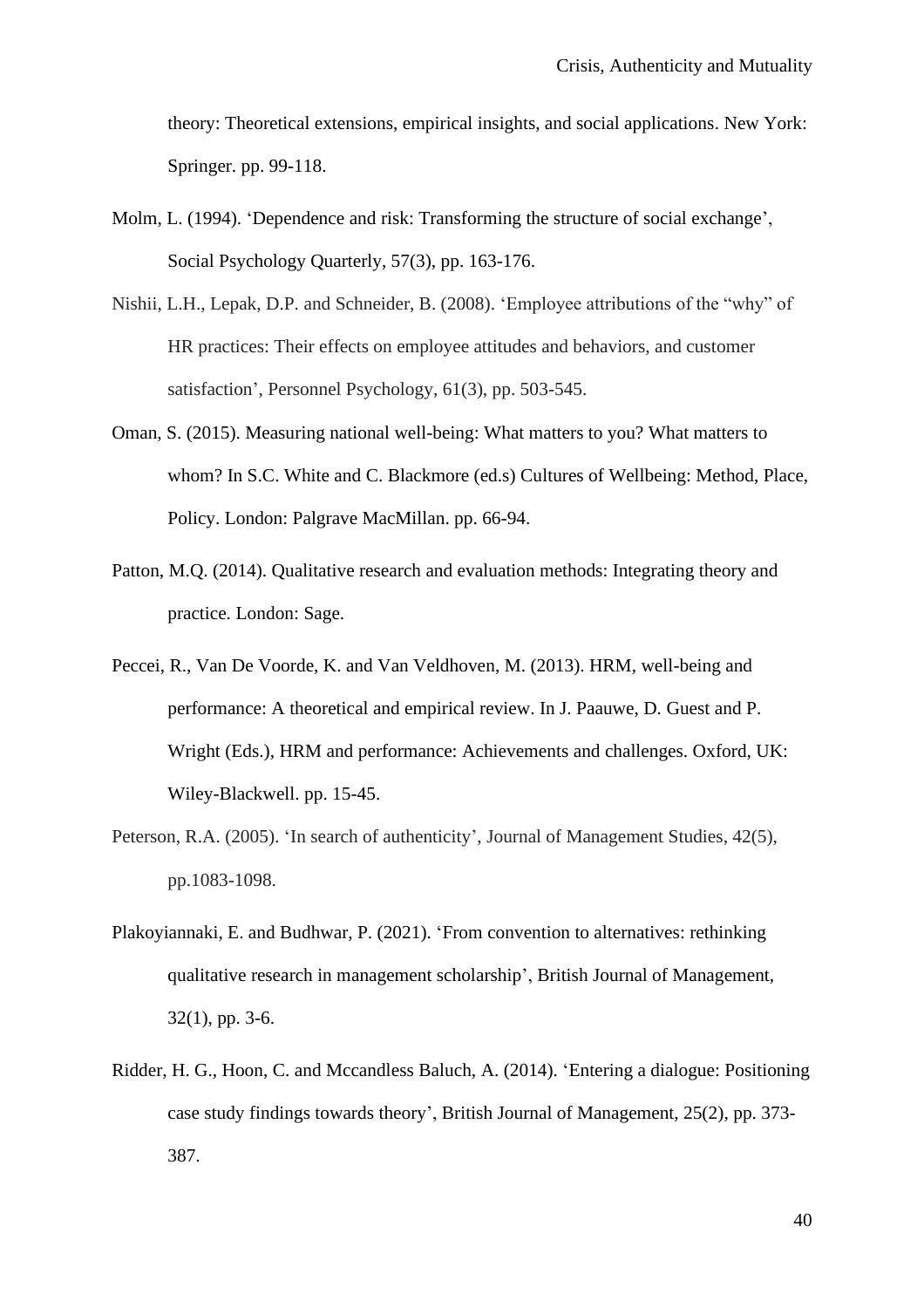- Roche, W.K. and Teague, P. (2014). 'Do recessions transform work and employment? Evidence from Ireland', British Journal of Industrial Relations, 52(2), pp. 261-285.
- Saunders, M. N. and Townsend, K. (2016). 'Reporting and justifying the number of interview participants in organization and workplace research', British Journal of Management, 27(4), pp. 836-852.
- Scott, K. and Bell, D. (2013). 'Trying to measure local well-being: indicator development as a site of discursive struggles', Environment and Planning C: Government and Policy, 31(3), pp.522–539.
- Seidman, I. (2006). Interviewing as qualitative research: A guide for researchers in education and the social sciences. New York: Teachers College Press.
- Stake, R. E. (1995). The art of case study research. Thousand Oaks, CA: Sage.
- Stake, R. E. (2006). Multiple case study analysis. New York: Guilford Press.
- Stanca, L., Bruni, L. and Corazzini, L. (2009). 'Testing theories of reciprocity: Do motivations matter?' Journal of Economic Behavior and Organization, 71(2): pp. 233- 245.
- Steckler, E. and Clark, C. (2019). 'Authenticity and corporate governance', Journal of Business Ethics, 155(4), pp. 951-963.
- Strauss, A. (1995). Notes on the nature and development of general theories. Qualitative Inquiry, 1(1), pp. 7-18.
- Tregaskis, O., Daniels, K., Glover, L., Butler, P., Meyer, M. (2013). 'High performance work practices and firm performance: A longitudinal case study', British Journal of Management, 24(2), pp. 225-244.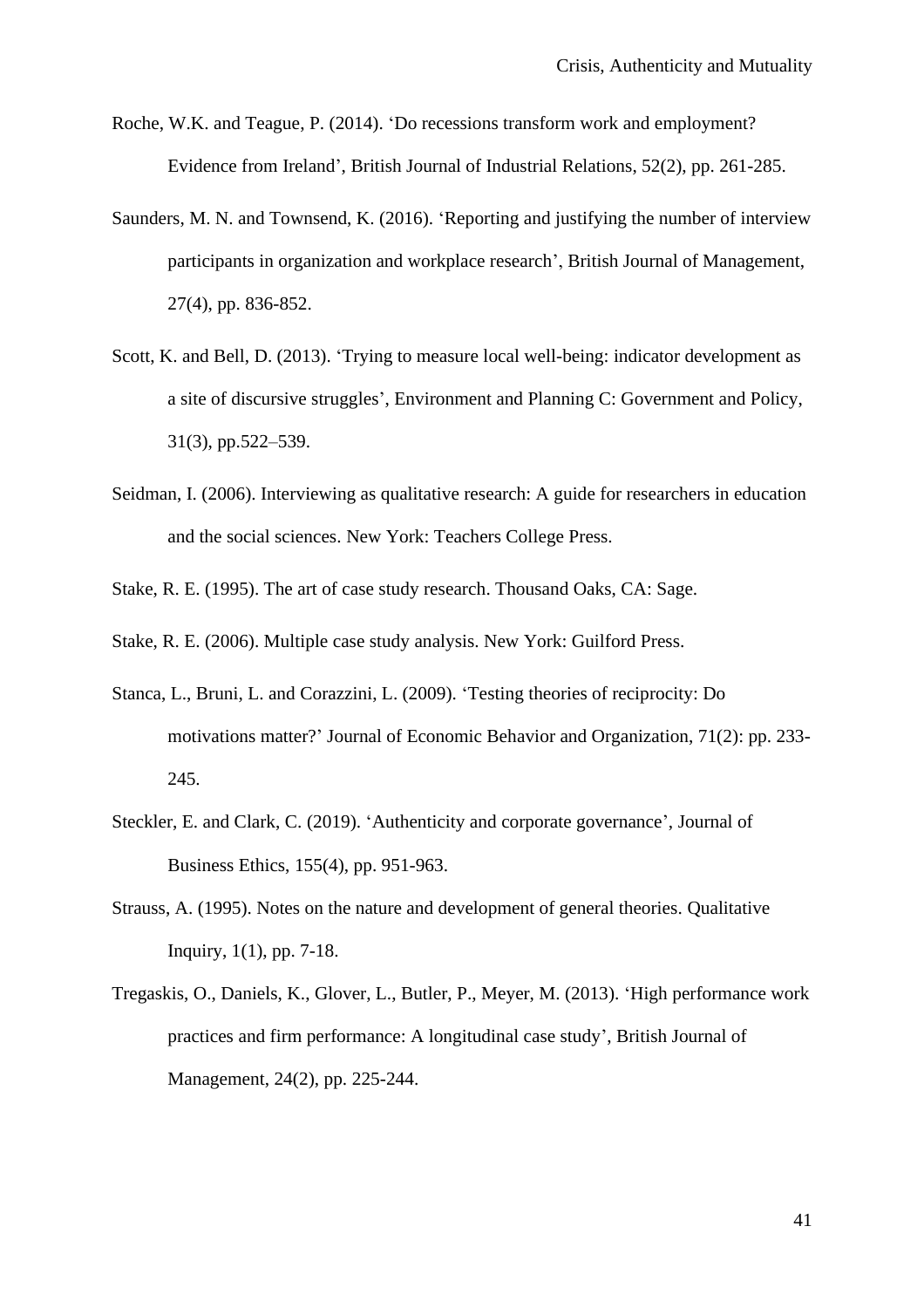- Verhaal, J.C. and Dobrev, S.D. (2022). 'The authenticity paradox: Why the returns to authenticity on audience appeal decrease in popularity and iconicity', Journal of Management, 48(2), 251-280.
- White, S.C., Gaines Jr, S.O. and Jha, S. (2014). 'Inner wellbeing: Concept and validation of a new approach to subjective perceptions of wellbeing – India', Social Indicators Research, 119(2), pp. 723-746.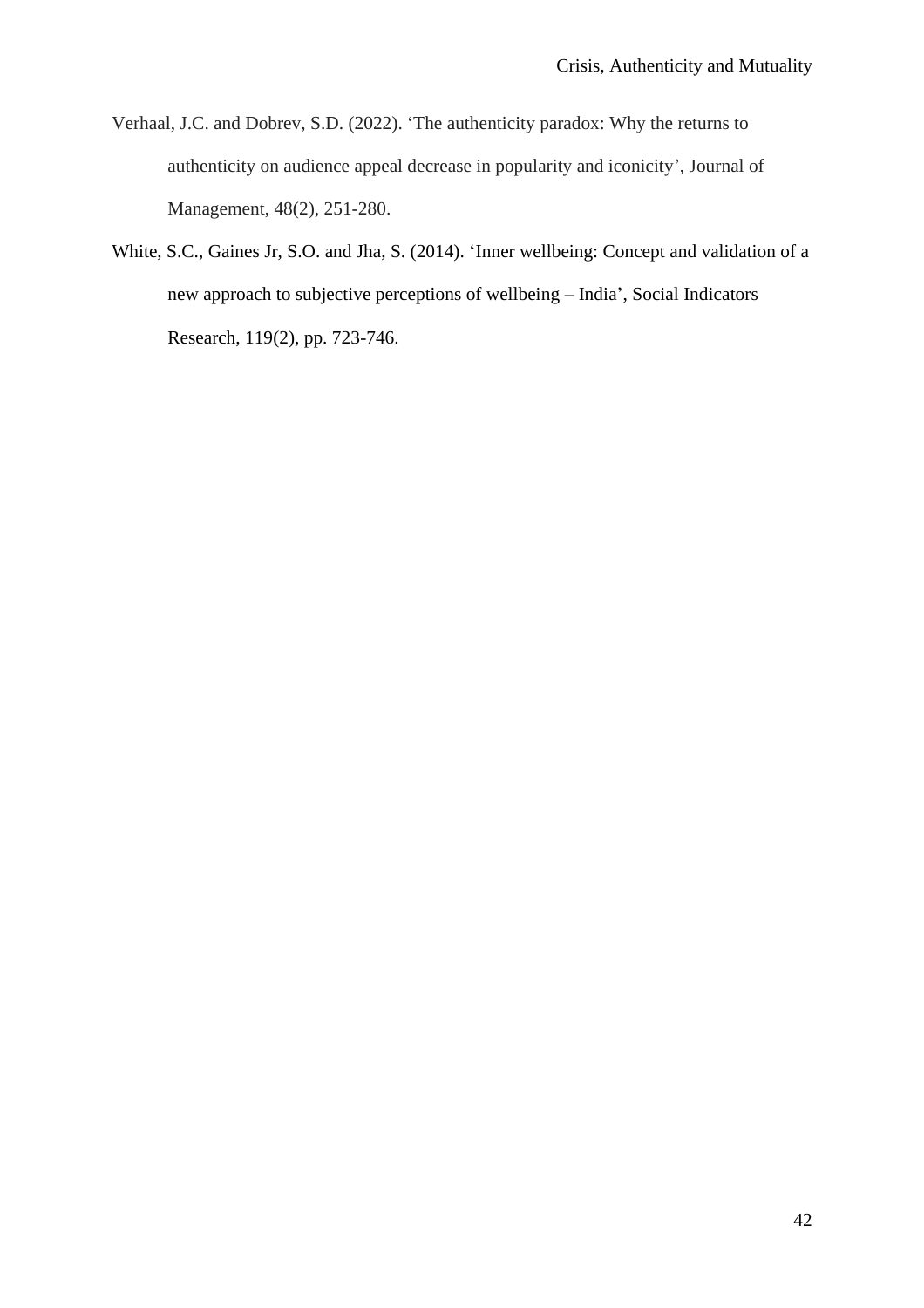# **Appendix 1: Pre- to post-lockdown changes in the quality of exchange relations through authenticity-building**

| Shifts in the quality of the exchange relations through authenticity-building                                                                                                                                                                                                                                                                                                                                                                                                                                                                                                                                                                                                                                                                                                                                                                                                                                                  |                                                                                                                                                                                                                                                                                                                                                                                                                                    |                                                             |  |  |
|--------------------------------------------------------------------------------------------------------------------------------------------------------------------------------------------------------------------------------------------------------------------------------------------------------------------------------------------------------------------------------------------------------------------------------------------------------------------------------------------------------------------------------------------------------------------------------------------------------------------------------------------------------------------------------------------------------------------------------------------------------------------------------------------------------------------------------------------------------------------------------------------------------------------------------|------------------------------------------------------------------------------------------------------------------------------------------------------------------------------------------------------------------------------------------------------------------------------------------------------------------------------------------------------------------------------------------------------------------------------------|-------------------------------------------------------------|--|--|
| Pre-lockdown                                                                                                                                                                                                                                                                                                                                                                                                                                                                                                                                                                                                                                                                                                                                                                                                                                                                                                                   | Post lockdown                                                                                                                                                                                                                                                                                                                                                                                                                      |                                                             |  |  |
| <b>Tech</b>                                                                                                                                                                                                                                                                                                                                                                                                                                                                                                                                                                                                                                                                                                                                                                                                                                                                                                                    |                                                                                                                                                                                                                                                                                                                                                                                                                                    |                                                             |  |  |
| <b>Breadth of reciprocity</b><br>- Tech strive to provide favourable conditions<br>for quality of employee experience<br>- Broad reciprocity underpinned by reciprocal<br>trust.<br>- Employees give commitment, ownership of<br>work and extra-role behaviours.<br>- Intensive work focus leads to unevenness<br>between what some employees give and<br>receive due to their job roles.<br>Breadth of relationships for exchange<br>- Vertical and horizontal exchange relations<br>supported by flat organisational structure.<br>- Some unevenness with exchange relations<br>across different roles.                                                                                                                                                                                                                                                                                                                      | <b>Breadth of reciprocity</b><br>- Balance shifts towards employees.<br>- Reciprocal trust relations continued and<br>supported through autonomy and voice.<br>- Individuals are even more empowered to<br>look after themselves post shock.<br>Breadth of relationships for exchange<br>Blurring of horizontal and vertical<br>relations in contributing and a<br>strengthening of the quality of<br>exchange relations.          | Strengthening<br>of the quality<br>of exchange<br>relations |  |  |
|                                                                                                                                                                                                                                                                                                                                                                                                                                                                                                                                                                                                                                                                                                                                                                                                                                                                                                                                | Fin                                                                                                                                                                                                                                                                                                                                                                                                                                |                                                             |  |  |
| Breadth of reciprocity<br>- Fin perceived to 'look after' its employees, via<br>the provision of multiple tangible benefits and<br>resources<br>- Skew towards economic/performance based<br>(i.e., motivated to reduce absence and<br>performance issues from stress) - this<br>economic nature of exchange was noted by<br>some employees.<br>Substantial investment in wellbeing so the<br>exchange, although economic, is substantial.<br>- Unevenness for those lacking time to pursue<br>wellbeing benefits, therefore symbolic rather<br>than tangible for some.<br>Breadth of relationships for exchange<br>- Unevenness in support at team level; some<br>perceive organisation response as 'tick box'.<br>- Reliance on vertical relations; unevenness in<br>support provided through informal horizontal<br>relations between parts of the business<br>- Employee forums nuance the economic-based<br>relationship. | <b>Breadth of reciprocity</b><br>Perception that the economic /<br>performance-focus had shifted towards<br>more authentic wellbeing concern.<br>Continued benefits-based understanding<br>of the exchange<br>Some unevenness from team to team.<br>Breadth of relationships for exchange<br>Broadly improved relationship via pro-<br>activity and compassionate messaging<br>on allowing mistakes / focusing on<br>family needs. | Improved<br>quality of<br>exchange<br>relations             |  |  |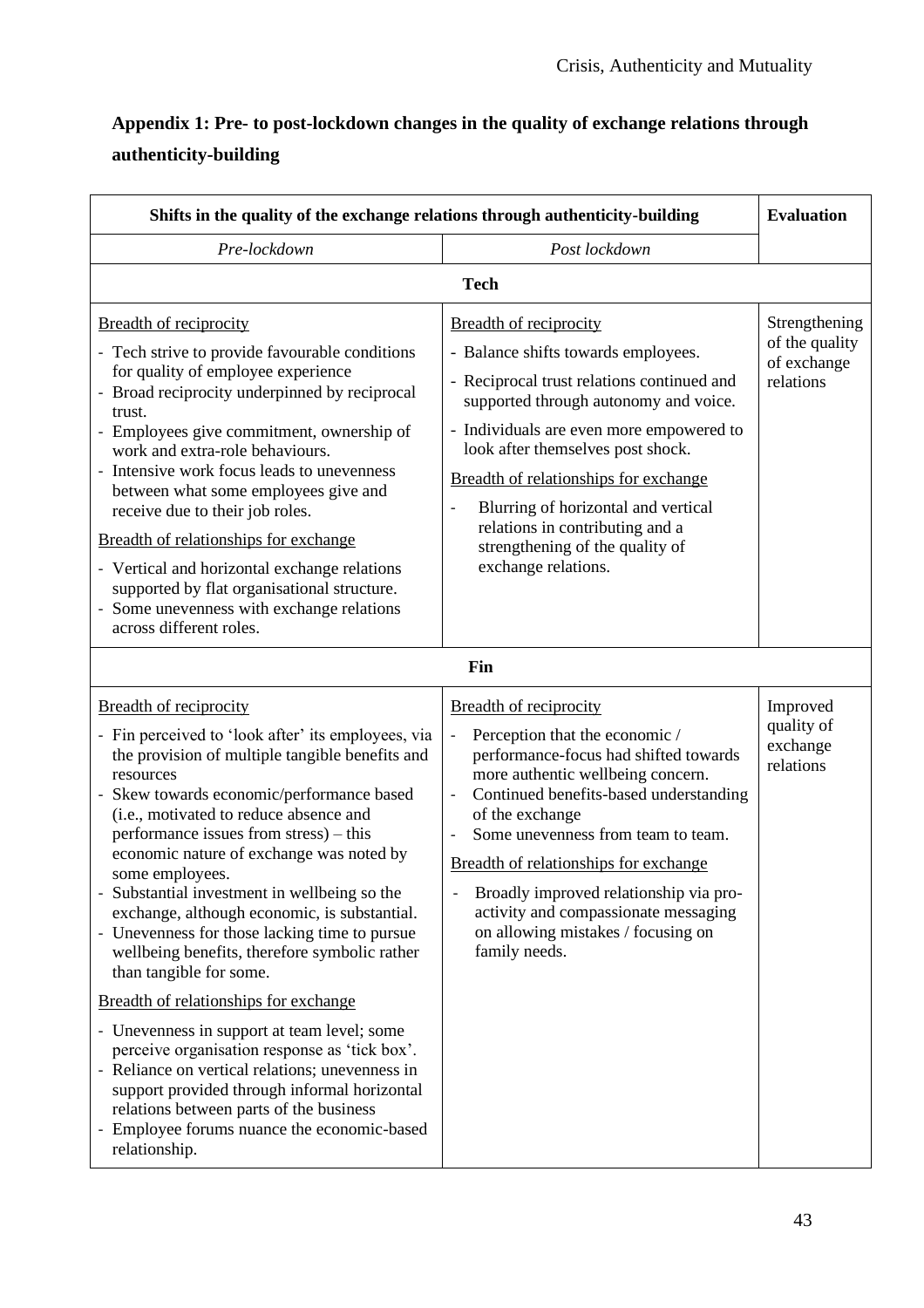|                                                                                                                                                                                                                                                                                                                                                                                                                                                                                                                                                                                                                                                                                                                                                                                                                                                                             | Con                                                                                                                                                                                                                                                                                                                                                                                                                                                                                                                                                                                                                                                                                    |                                                                        |  |  |  |
|-----------------------------------------------------------------------------------------------------------------------------------------------------------------------------------------------------------------------------------------------------------------------------------------------------------------------------------------------------------------------------------------------------------------------------------------------------------------------------------------------------------------------------------------------------------------------------------------------------------------------------------------------------------------------------------------------------------------------------------------------------------------------------------------------------------------------------------------------------------------------------|----------------------------------------------------------------------------------------------------------------------------------------------------------------------------------------------------------------------------------------------------------------------------------------------------------------------------------------------------------------------------------------------------------------------------------------------------------------------------------------------------------------------------------------------------------------------------------------------------------------------------------------------------------------------------------------|------------------------------------------------------------------------|--|--|--|
| <b>Breadth of reciprocity</b><br>- Safety prioritisation understood as a wellbeing<br>and productivity (economic) benefit.<br>- Encouragement of autonomy, but multiple<br>parties and competing interests foreground<br>economic concerns.<br>Breadth of relationships for exchange<br>- Striving for quality exchange between all<br>stakeholders (e.g. supply chain/subcontractor<br>forums).                                                                                                                                                                                                                                                                                                                                                                                                                                                                            | <b>Breadth of reciprocity</b><br>Relationship between client and some<br>subcontractors became more economic-<br>based.<br>Some issues in the immediate lockdown<br>period but consequent modification of<br>approach to support staff.<br>Breadth of relationships for exchange<br>- Some unevenness and inconsistency in<br>vertical relationships.                                                                                                                                                                                                                                                                                                                                  | Sustaining of<br>mainly<br>quality<br>exchange<br>relations            |  |  |  |
| <b>Breadth of reciprocity</b><br>- Economic interests central, with historical<br>emphasis on ensuring the service meets client<br>needs at low cost.<br>- Some perceptions of low trust.<br>Breadth of relationships for exchange<br>- Informal and employee-initiated mechanisms<br>sustain horizontal relationships with reciprocal<br>trust in some areas of the business.<br>- Vertical relationships hampered by remote<br>workforce and communications issues.                                                                                                                                                                                                                                                                                                                                                                                                       | <b>FM</b><br><b>Breadth of reciprocity</b><br>- Tendency towards more economic based-<br>interests and narrow range of reciprocity.<br>- Some perceptions of more personable /<br>compassionate messaging from leaders.<br>Breadth of relationships for exchange<br>- Some horizontal relations strengthened<br>on sites by working through pandemic.<br>- Subsequent efforts to build scaffolding<br>for progress towards more quality-based<br>relationships.                                                                                                                                                                                                                        | Little change<br>overall in the<br>quality of<br>exchange<br>relations |  |  |  |
| <b>Edu</b>                                                                                                                                                                                                                                                                                                                                                                                                                                                                                                                                                                                                                                                                                                                                                                                                                                                                  |                                                                                                                                                                                                                                                                                                                                                                                                                                                                                                                                                                                                                                                                                        |                                                                        |  |  |  |
| <b>Breadth of reciprocity</b><br>- Skew towards children and education as an<br>organisational priority, which is rarely<br>challenged (i.e., a value commonly<br>internalised by staff).<br>- Wellbeing activity is directed at staff being<br>well enough to continue serving children.<br>- Legacy of mistrust in some parts of the<br>organisation<br>Breadth of relationships for exchange<br>- Split in vertical relations (Trust vs schools);<br>between-schools; better quality of school level<br>vertical relations at one site.<br>- Vertical relations characterised by low quality,<br>in instances, negatively balanced, exchange.<br>- Primarily examples of social exchange for<br>wellbeing are between staff, in supporting<br>each other. However, unevenness amongst<br>different groups (e.g., newer teachers and<br>teaching assistants vs teachers). | <b>Breadth of reciprocity</b><br>- Continuation of children and education as<br>an organisational priority. In context of<br>shock and shifting interests maintaining<br>this priority erodes the exchange<br>relationship further.<br>Some localised efforts (i.e., by head<br>$\overline{\phantom{a}}$<br>teachers) at addressing wellbeing issues<br>but tempered by organisational pressures<br>and demands.<br>Breadth of relationships for exchange<br>- Some indication of bi-directional<br>strengthening of vertical trust relations<br>(Trust to employees), i.e., allowing<br>preparation time. However, this is due to<br>commitment to children rather than<br>employees. | Erosion of<br>the quality of<br>exchange<br>relations                  |  |  |  |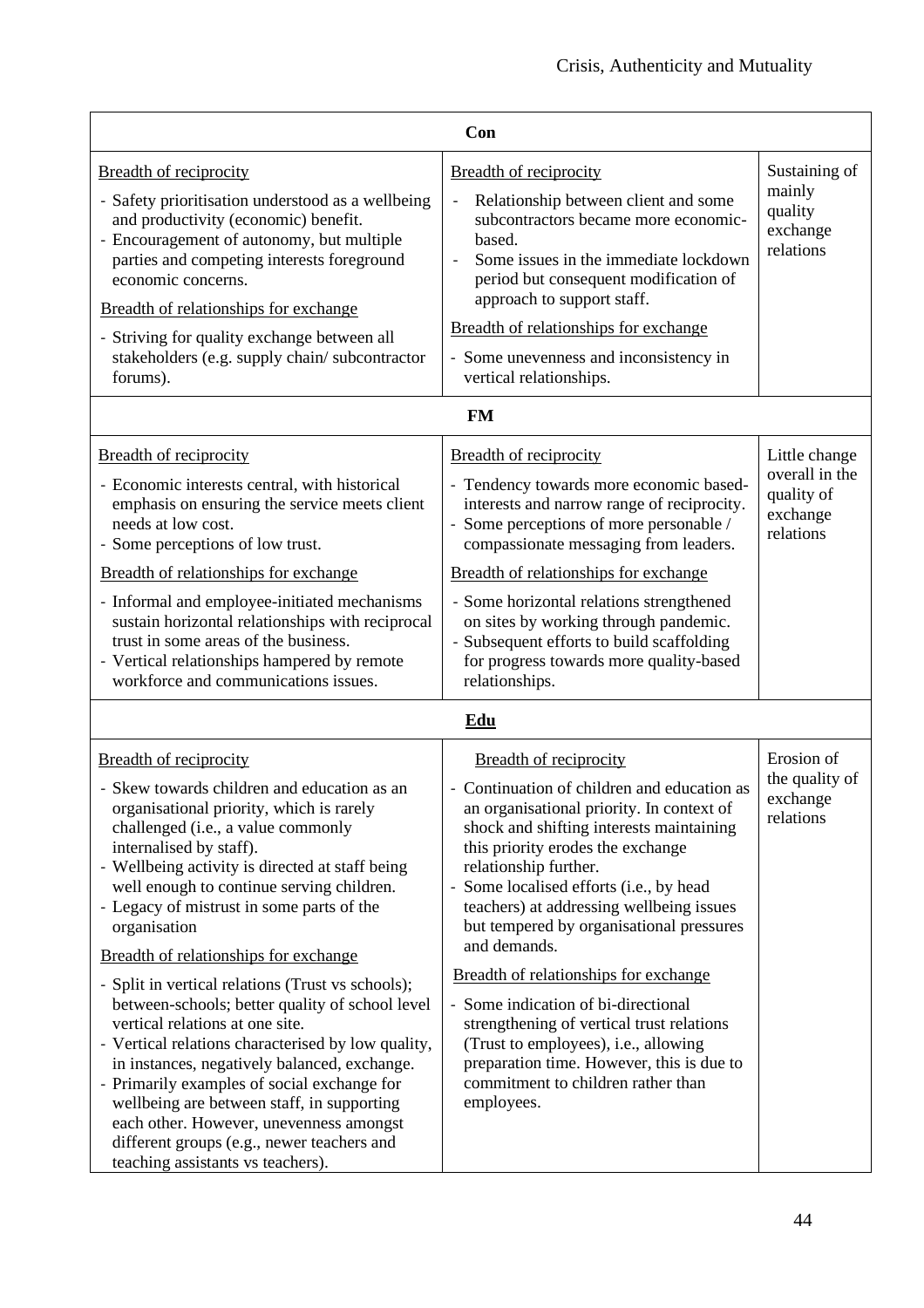| <b>Case</b> | Case study context for shifts in interests                                                                                                                                                                                                                                                                                                                                                                                                                                                                                                                                                                                                                                                                                                                                                                                                                                                                                                                                                    |
|-------------|-----------------------------------------------------------------------------------------------------------------------------------------------------------------------------------------------------------------------------------------------------------------------------------------------------------------------------------------------------------------------------------------------------------------------------------------------------------------------------------------------------------------------------------------------------------------------------------------------------------------------------------------------------------------------------------------------------------------------------------------------------------------------------------------------------------------------------------------------------------------------------------------------------------------------------------------------------------------------------------------------|
| <b>Tech</b> | Wellbeing had been central to the Tech approach since their inception in the 2010s. In<br>an effort by the CEO to buck the trend of long hours culture in the industry, Tech paid<br>particular attention to trying to make sure employees had a quality experience at work,<br>encouraging a limit on the hours worked, building in time for the pursuit of own<br>interests and creating a supportive environment. Open dialogue through daily get-<br>togethers and leader role-modelling helped in this respect. In a response to growing<br>concerns about employee safety, Tech moved to homeworking two weeks prior to<br>lockdown.<br>Tensions in interests revolved around the loss of a physical space for collaboration and                                                                                                                                                                                                                                                        |
|             | friendships, to working in isolation. Although viewing the loss of commuting beneficial,<br>Tech grappled with recreating collaboration through daily online meetings and forums,<br>for example. They made specific efforts to understand and address subtle shifts in<br>employees' interests that would not have been possible without ongoing and meaningful<br>dialogue. Strong messages from leaders that lower performance was expected, for staff<br>to look out for each other, and reinforcement of work-life balance via role-modelling<br>were viewed as genuine and consistent.                                                                                                                                                                                                                                                                                                                                                                                                  |
| Fin         | Considered an exemplar in wellbeing for the financial services industry, Fin's multi-<br>faceted wellbeing approach included substantial investments in on-site health and<br>wellbeing-oriented facilities. Prior to lockdown, Fin was grappling with inconsistent<br>understanding of wellbeing by line managers, which varied between teams and had led<br>to very different levels of support given to employees across the business.                                                                                                                                                                                                                                                                                                                                                                                                                                                                                                                                                     |
|             | Fin anticipated lockdown and transitioned some of the workforce to remote working in<br>advance of the official date. The tensions in interests-shifts revolved around remote<br>working in a high-performance environment and loss of the onsite facilities, which had<br>been central to their health and wellbeing benefits. Fin employees felt the advantages of<br>not commuting on their work-life balance, but Fin contended with encouraging good<br>health and wellbeing behaviours when working from home. Online meetings, forums,<br>and exercise classes helped in this respect. However, the most impactful activity Fin<br>senior leaders shifted their messaging to prioritise wellbeing, counter to prior messaging<br>that emphasised performance. For example, by encouraging employees to just do their<br>best in the circumstances. This was perceived by many Fin employees as reflecting a<br>genuine concern, although some inconsistencies in experiences remained. |

# **Appendix 2: Case Study Descriptions**